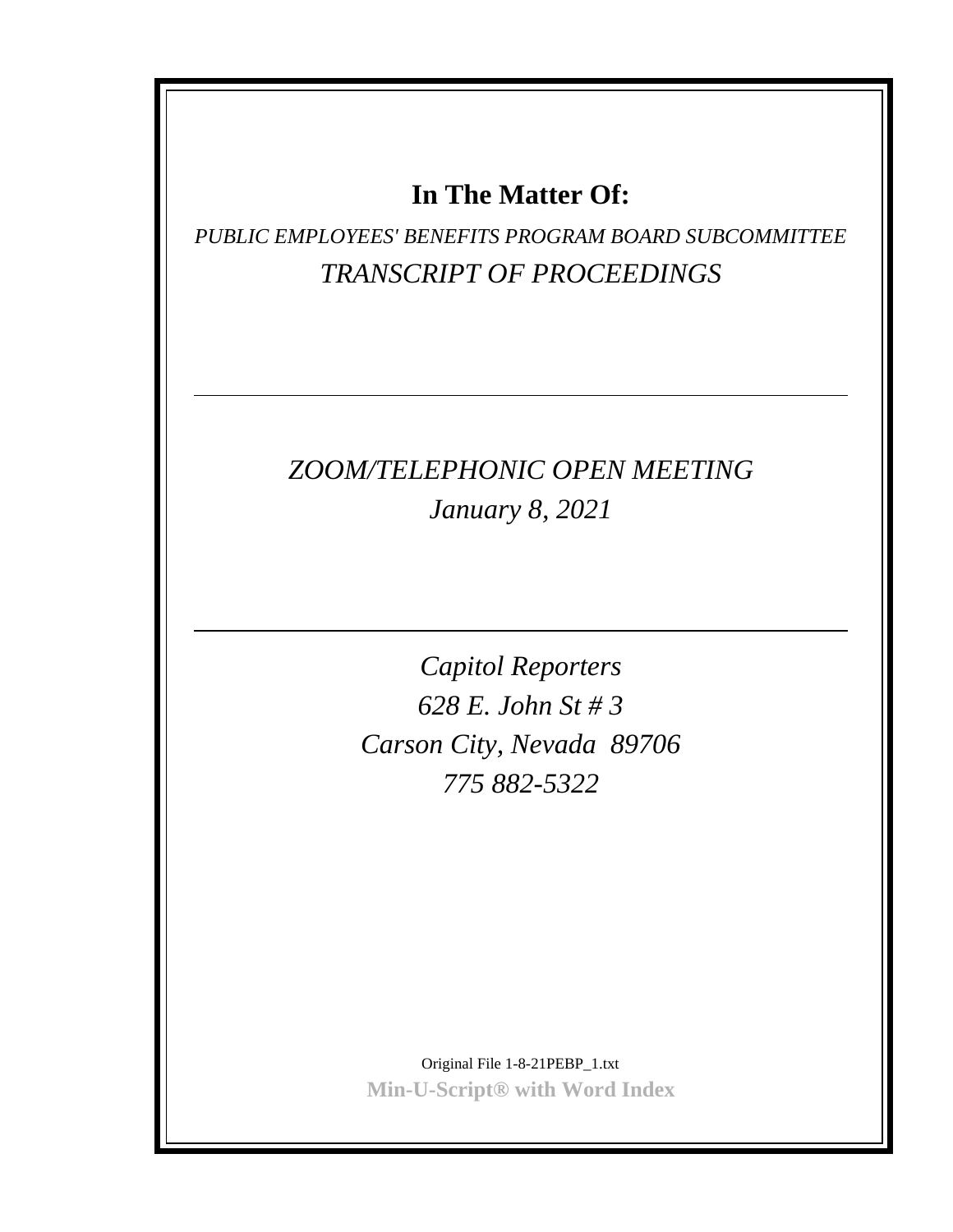| 1               | PUBLIC EMPLOYEES' BENEFITS PROGRAM BOARD SUBCOMMITTEE |                                                                      |
|-----------------|-------------------------------------------------------|----------------------------------------------------------------------|
| $\mathbf{2}$    |                                                       | TRANSCRIPT OF PROCEEDINGS                                            |
| 3               | ZOOM/TELEPHONIC OPEN MEETING                          |                                                                      |
| 4               | THURSDAY, JANUARY 8, 2021                             |                                                                      |
| 5               |                                                       | CARSON CITY AND LAS VEGAS, NEVADA                                    |
| 6               |                                                       |                                                                      |
| 7               |                                                       |                                                                      |
| 8<br>9          | The Board:                                            | LAURA FREED - Chair<br>BETSY AIELLO - Member<br>TIM LINDLEY - Member |
| 10              |                                                       | MICHELLE KELLEY Member                                               |
| 11              | For the Board:                                        | <b>BRANDEE MOONEYHAN</b><br>Deputy Attorney General                  |
| 12 <sub>1</sub> | For Staff:                                            | <b>LAURA RICH</b><br>Executive Officer                               |
| 13              |                                                       | WENDI LUNZ<br>Executive Assistant                                    |
| 14              |                                                       | CARI EATON<br>Chief Financial Officer                                |
| 15              |                                                       | MICHELLE WEYLAND<br>Administrative Services Officer                  |
| 16              |                                                       |                                                                      |
| 17              |                                                       |                                                                      |
| 18              |                                                       |                                                                      |
| 19              |                                                       |                                                                      |
| 20              |                                                       |                                                                      |
| 21              | Reported by:                                          | CAPITOL REPORTERS                                                    |
| 22              |                                                       | Certified Shorthand Reporters<br>BY:<br>KATHY JACKSON                |
| 23              |                                                       | Nevada CCR #402<br>123 W. Nye Lane, Suite 107                        |
| 24              |                                                       | Carson City, Nevada 89703<br>$(775)$ 882-5322                        |
|                 | CAPITOL REPORTERS (775)882-5322                       |                                                                      |
|                 |                                                       | $\mathbf{1}$                                                         |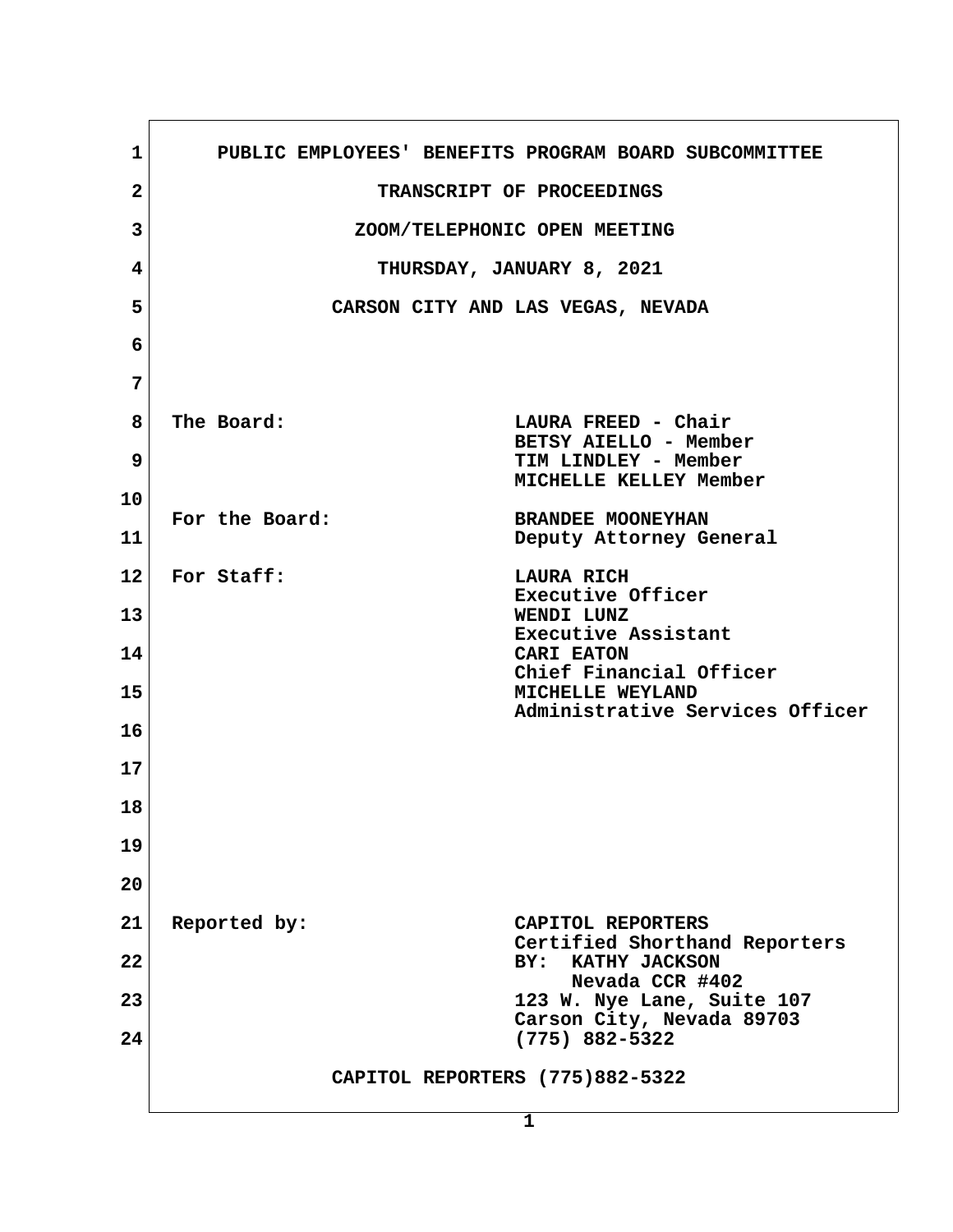**1** INDEX  **2 AGENDA ITEM PAGE 3 1. Open Meeting; Roll Call 3 4 2. Public Comment 5 Public comment will be taken during this agenda item. No action may be taken on any matter 6 raised under this item unless the matter is included on a future agenda as an item on which 7 action may be taken. Persons making public comments to the Board will be taken under 8 advisement but will not be answered during the meeting. Comments may be limited to three 9 minutes per person at the discretion of the chairperson. Additional three minute comment 10 periods may be allowed on individual agenda items at the discretion of the chairperson. 11 These additional comment periods shall be limited to comments relevant to the agenda item under 12 consideration by the Board. Persons making public comment need to state and spell their name 13 for the record at the beginning of their testimony. 4 14 3. Approval of Action Minutes from the December 11, 2020 PEBP Board Subcommittee Meeting. (Laura 15 Freed, Board Chair). 8 16 4. Discussion and possible action to changes to Board policies and procedures related to PEBP's 17 corrective action plan submitted to the Legislative Counsel Bureau Audit Division. (Laura Rich, 18 Executive Officer). 8 19 4.1 Board and Agency Duties, Policies and Procedures 20 4.2 Checklist for RFP's, Solicitations and 21 Contracts. 22 5. Public Comment Public Comment will be taken during this agenda 23 item. Comments may be limited to three minutes per person at the discretion of the chairperson. 59 24 13. Adjournment 60 CAPITOL REPORTERS (775)882-5322**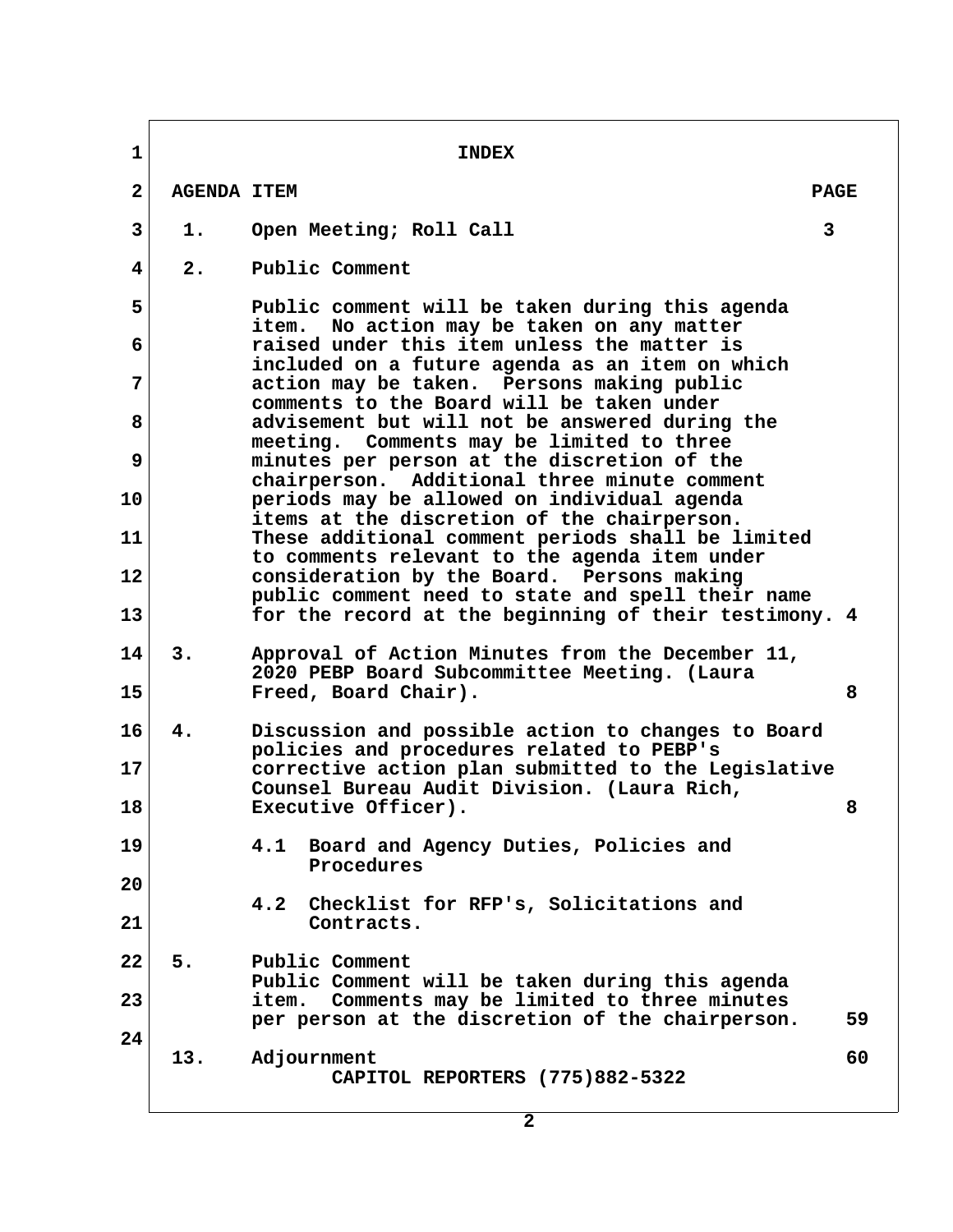| $\mathbf{1}$ | THURSDAY, JANUARY 8, 2021, CARSON CITY, NEVADA                                                 |  |
|--------------|------------------------------------------------------------------------------------------------|--|
| $\mathbf{2}$ | $-000-$                                                                                        |  |
| 3            | CHAIRWOMAN FREED: Okay. Good afternoon                                                         |  |
| 4            | everyone. This is Laura Freed, Chair of the Public                                             |  |
| 5            | Employees' Benefits Program, and it is 1:04, And I would like                                  |  |
| 6            | to call this subcommittee meeting to order.                                                    |  |
| 7            | With that I will ask PEBP staff to call the roll.                                              |  |
| 8            | MS. LUNZ: Wendi Lunz for the record.                                                           |  |
| 9            | I'll begin the roll with Laura Freed.                                                          |  |
| 10           | CHAIRWOMAN FREED: Present.                                                                     |  |
| 11           | MS. LUNZ: Betsy Aiello?                                                                        |  |
| 12           | MEMBER AIELLO: Present.                                                                        |  |
| 13           | MS. LUNZ: Michelle Kelley?                                                                     |  |
| 14           | MEMBER KELLEY: Here.                                                                           |  |
| 15           | MS. LUNZ: Tim Lindley?                                                                         |  |
| 16           | MEMBER LINDLEY: Here.                                                                          |  |
| 17           | MS. LUNZ: We have a quorum.                                                                    |  |
| 18           | CHAIRWOMAN FREED: Okay. Thank you. Laura Freed                                                 |  |
| 19           | for the record again, and now it's Agenda Item Two, public                                     |  |
| 20           | comment. So, again, I'll turn it over to PEBP staff.                                           |  |
| 21           | MR. CARROLL: Good afternoon. As a reminder, the                                                |  |
| $22 \,$      | Zoom is for public comment only. This meeting is streaming                                     |  |
| 23           | live on YouTube. To listen to the PEBP Board meeting, excuse                                   |  |
| 24           | me, the subcommittee meeting here please access the YouTube<br>CAPITOL REPORTERS (775)882-5322 |  |

 $\sqrt{2}$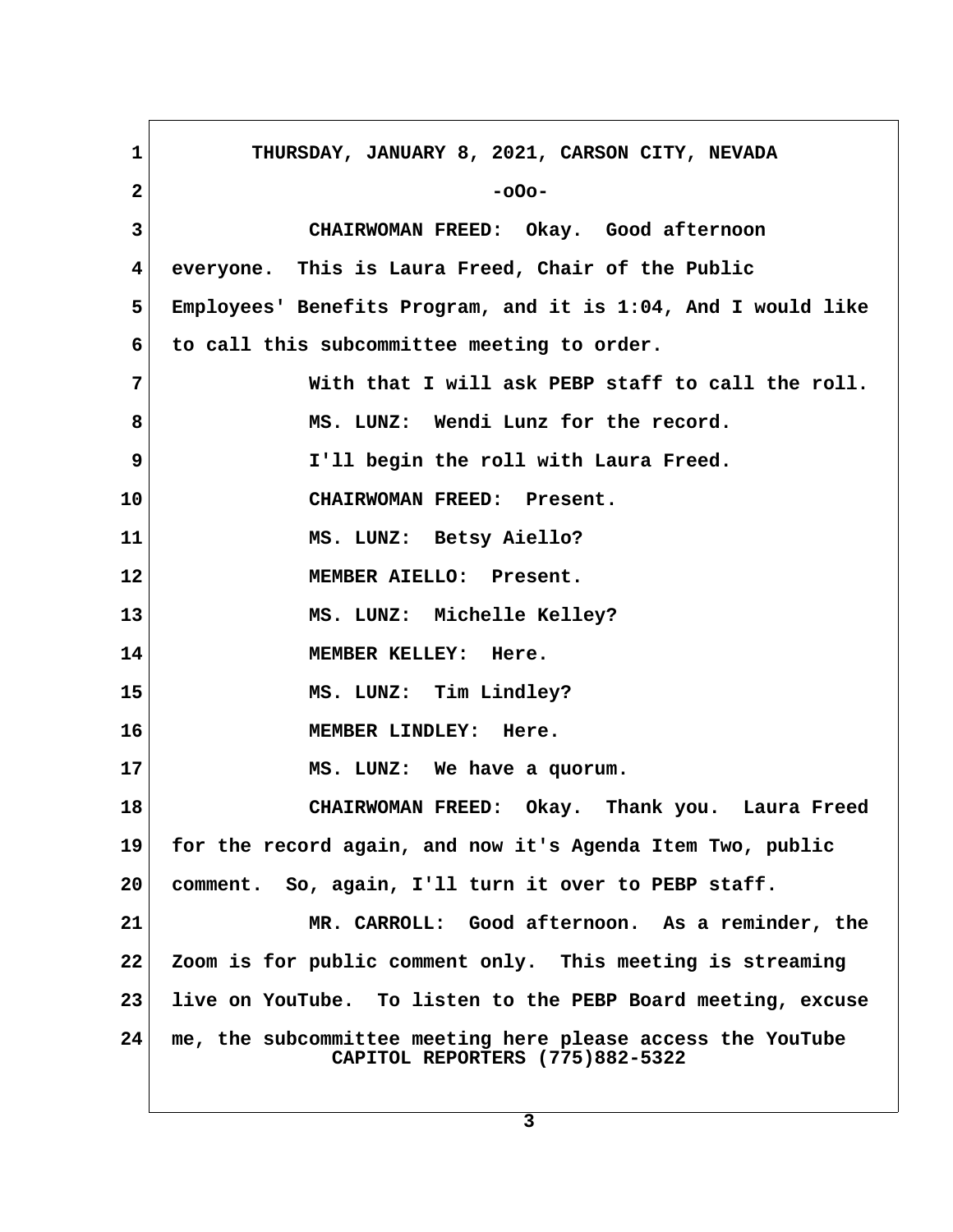1 link that's located on the agenda.

| $\mathbf{2}$            | For those of you that have joined for public                       |  |
|-------------------------|--------------------------------------------------------------------|--|
| 3                       | comment I'll read the last three digits of the phone number        |  |
| $\overline{\mathbf{4}}$ | or the name and I'll now announce that you have now joined         |  |
| 5                       | the meeting and are muted. Please slowly state and spell           |  |
| 6                       | your name for the record and proceed with your comments.           |  |
| 7                       | Thank you.                                                         |  |
| 8                       | 837, your line is unmuted. As a reminder please                    |  |
| 9                       | state your name slowly. Spell it for the record and a              |  |
| 10                      | reminder press star 6 to unmute your line. You may proceed.        |  |
| 11                      | MR. ERVIN: Hello. This is Kent Ervin,                              |  |
| $12 \,$                 | $E-r-v-i-n$ . Can you hear me?                                     |  |
| 13                      | THE CLERK: Yes, we can.                                            |  |
| 14                      | MR. ERVIN: Thank you. This is Kent Ervin,                          |  |
| 15                      | E-r-v-i-n, state vice president of the Nevada Faculty              |  |
| 16                      | Alliance with public comment for the record.                       |  |
| 17                      | The subcommittee's task is to address the very                     |  |
| 18                      | serious concerns from the legislative audit regarding PEBP's       |  |
| 19                      | contract management practices. The changes in the draft            |  |
| 20                      | policies documents for today simply do not go far enough.<br>To    |  |
| 21                      | satisfy the legislative mandates the Board as a whole and the      |  |
| 22                      | Board members individually must take a much more active role       |  |
| 23                      | in the development of RFP's, the proposal evaluation process       |  |
| 24                      | and the approvals of contracts.<br>CAPITOL REPORTERS (775)882-5322 |  |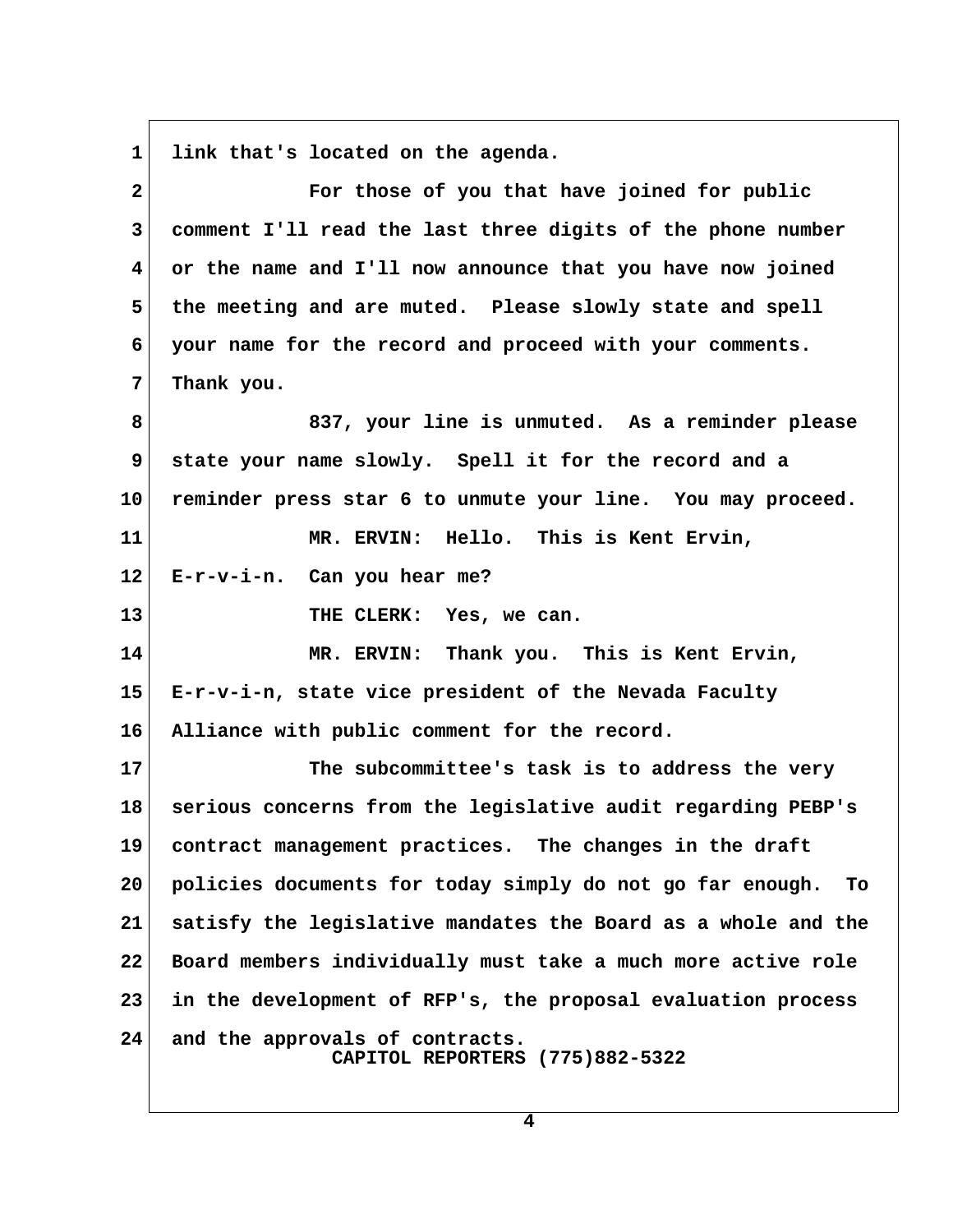**1 The changes from Senate Bill 502 in 2017 that 2 resulted in NRS 287.04345 give PEBP and the Board tools you 3 need to manage and oversee your contracts as an open meeting 4 body while also maintaining the strict confidentiality rule 5 that are required by state purchasing and NRS 333 and NAC 6 333.**

 **7 For all procurements the Board should review and 8 review the scopes of work and the evaluation period before a 9 request for proposal is issued. This is fully allowed at an 10 open meeting because all vendors have an equal chance to 11 listen to the Board's deliberations about its desires for the 12 services. In fact, the open discussion of the scope of work 13 advances the goals of receiving proposals that meet PEBP's 14 expectation and for open competition.**

**15 For all major contracts for services that affect 16 participants directly and for actuarial services and for any 17 contract above some threshold dollar amount it should be 18 required for one or more PEBP Board members to serve on the 19 evaluation committee. That's really part of the duty of the 20 Board. The legislative audit specifically called out the 21 Board for being too far detached from the evaluation process. 22 The NRS 333.335 requires that the highest scoring vendor from 23 the evaluation committees for review of proposals can be the 24 only one awarded the contract unless negotiations fail. CAPITOL REPORTERS (775)882-5322**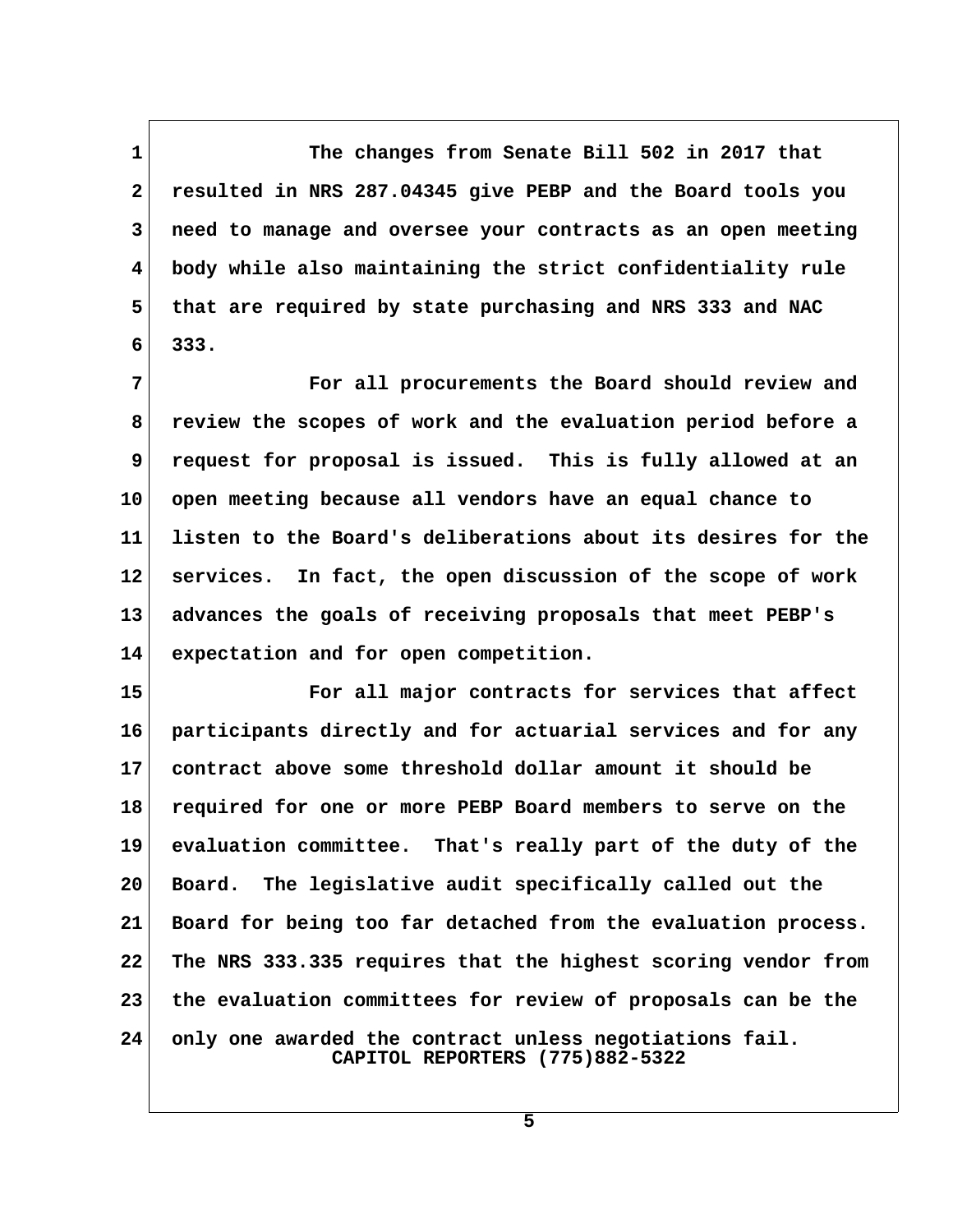**1 NRS 287.04345 outline the process but this 2 document needs to have more detail. Before the notice of 3 intent to award a contract per Nevada Administrative Code 4 333.170 the 287.04345 statute subsection 4 requires that the 5 PEBP Board meet in a closed session to review the results of 6 the evaluation committee. This step is not optional from a 7 plain reading of the statute.**

 **8 The purpose of this closed meeting is to receive 9 a confidential report from the evaluation committee since all 10 information for proposals is confidential up and until the 11 final contract is issued and for the Board to determine 12 whether to issue a notice of intent to award the contract to 13 the highest scoring vendor.**

**14 The closed meeting allows the Board to do its due 15 diligence as chief of the using agency to determine if the 16 evaluation was properly conducted.**

**17 The other two options per 287.04345 subsection 5 18 are to cancel the RFP or reissue a modified RFP. Those 19 options will be rarely used but could be appropriate and 20 necessary if the evaluation was improper, if no vendor offer 21 the services required by PEBP or the cost of the highest 22 scoring vendor is simply unaffordable.**

**23 The closed meeting also allows the Board to give 24 direction to PEBP staff on negotiation of the contract with CAPITOL REPORTERS (775)882-5322**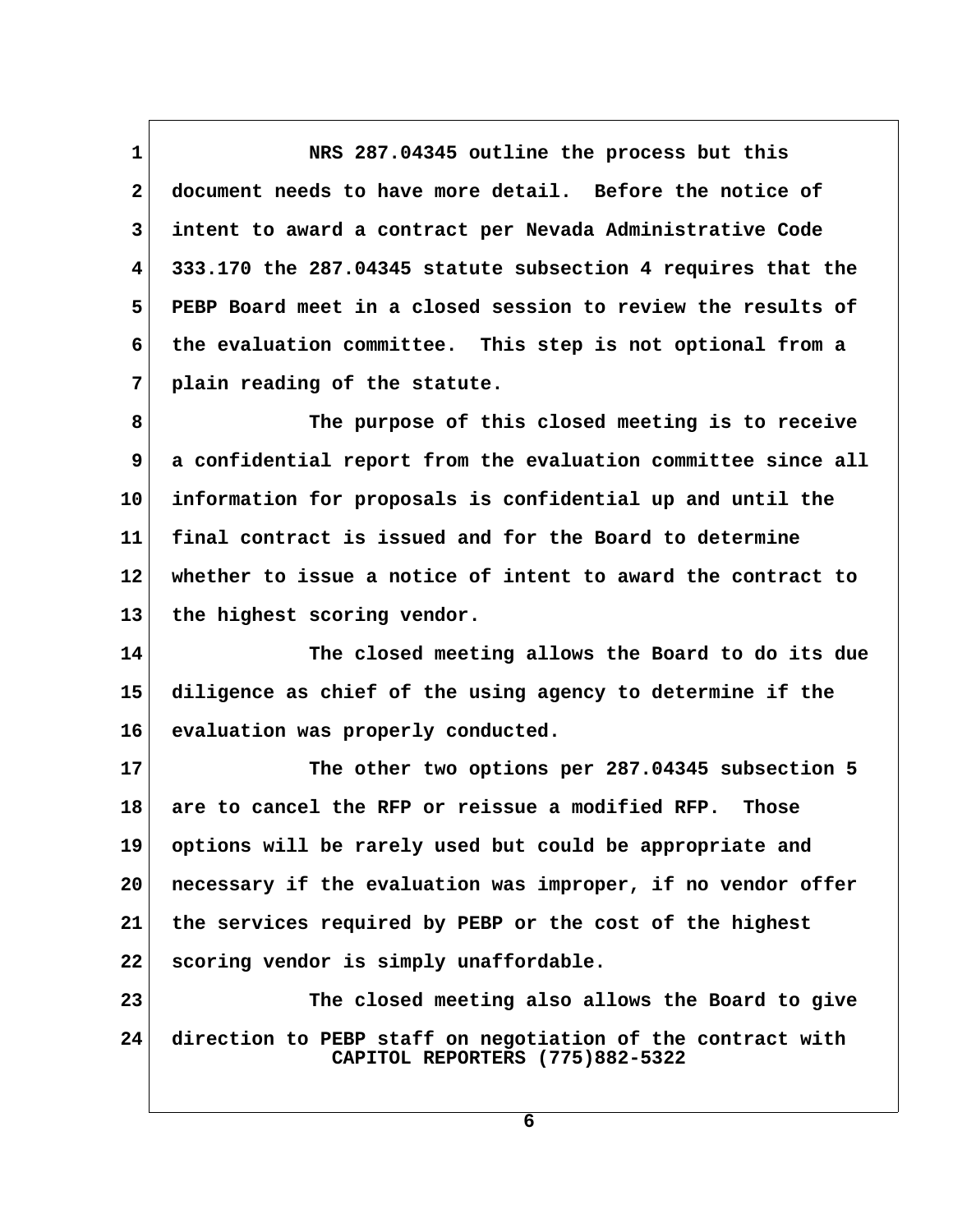1 the selected highest scoring vendor. After the closed  **2 meeting per NRS 287.04345 subsection 5 the Board then meets 3 in open session to act to issue the notice of intent to award 4 the contract.**

 **5 At that point PEBP staff could take over and 6 negotiate the contract and complete the remainder of the 7 process if there are no significant changes to the terms of 8 the contract upon negotiation. All of this should be 9 outlined in a policy document.**

**10 There are also a number of other areas where the 11 policy's manual is vague or ambiguous or uses jargon to like 12 plan design and rate-setting policies. These all need to be 13 clear and transparent, especially the rate-setting 14 methodology. The new Board member, new PEBP executive 15 officer or third party should be able to reproduce the plan 16 design and the rates based on information in the manual.**

**17 To do this, amendments to the policy manual 18 should be the primary way the policy and plan changes are 19 done rather than using the manual to document them 20 incompletely after the Board decisions.**

**21 Thank you for the opportunity to comment, and 22 thank you for the consideration of these issues, and thank 23 you for the work on the subcommittee.**

**24 THE CLERK: Madam chair, that is all for public CAPITOL REPORTERS (775)882-5322**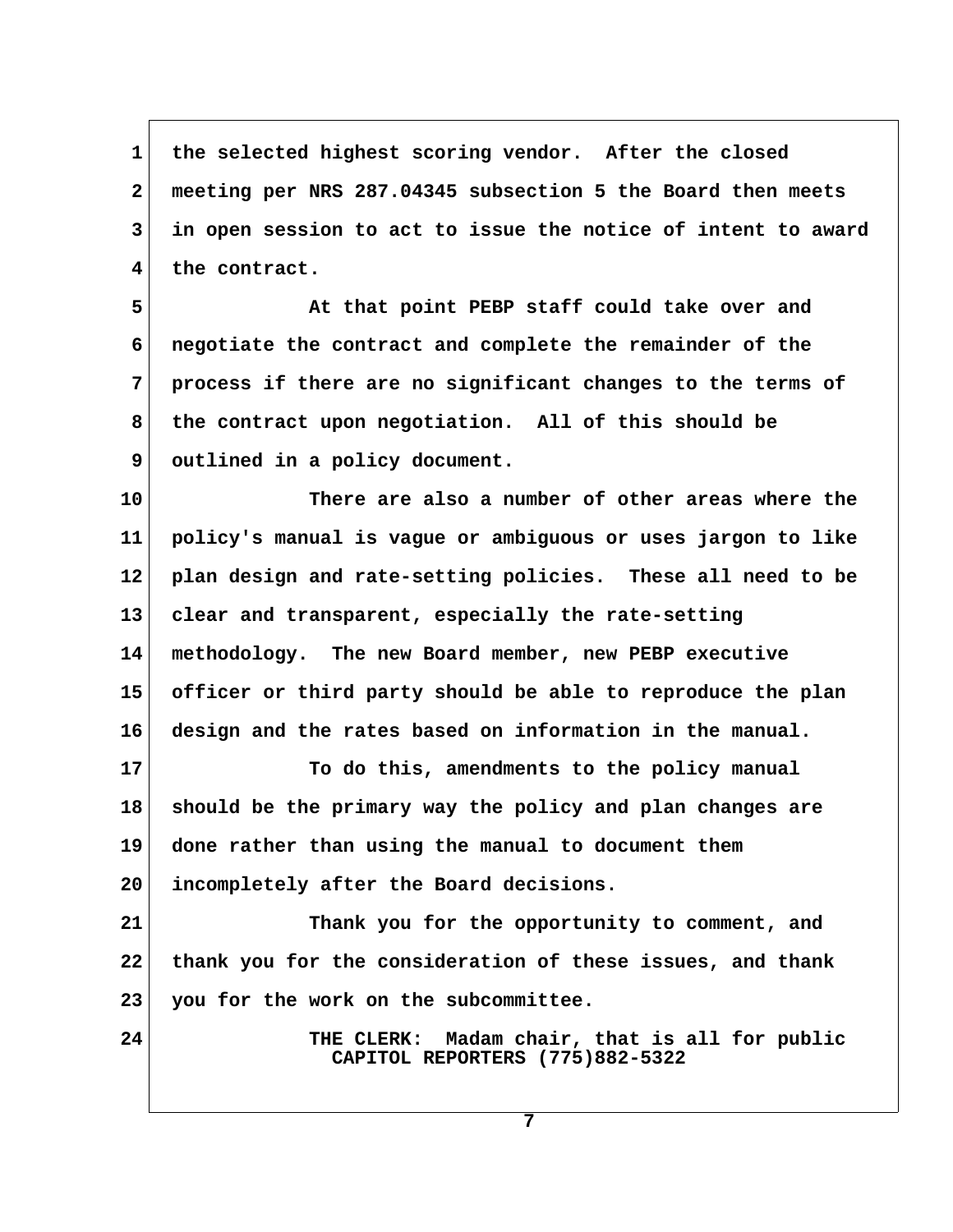**1 comment.**

 **2 CHAIRWOMAN FREED: Okay. So with that we'll move 3 to Agenda Item Three, approval of the action minutes from the 4 subcommittee's December 11, 2020 meeting. 5 Subcommittee members, I hope you had a chance to**

 **6 review the extremely extensive action minutes and let me know 7 if you see any changes that you think need to be made and if 8 not I would accept a motion to approve.**

 **9 MEMBER KELLEY: I'll make that motion. Michelle 10 Kelley for the record.**

**11 CHAIRWOMAN FREED: Thank you very much. Do I 12 have second.**

**13 MEMBER AIELLO: I can second it. This is Betsy. 14 CHAIRWOMAN FREED: Thank you.**

**15 All in favor say aye.**

**16 (The vote was unanimously in favor of the**

**17 motion.)**

**18 CHAIRWOMAN FREED: Motion carries unanimously.**

**19 Thank you.**

**20 Agenda Item Four, discussion and possible action 21 on changes to Board policies and procedures related to PEBP's 22 corrective action plan submitted to the LCB Audit Division. 23 Okay. I'll turn 4.1 over to Executive Officer 24 Rich and she can walk us through the red line version of the CAPITOL REPORTERS (775)882-5322**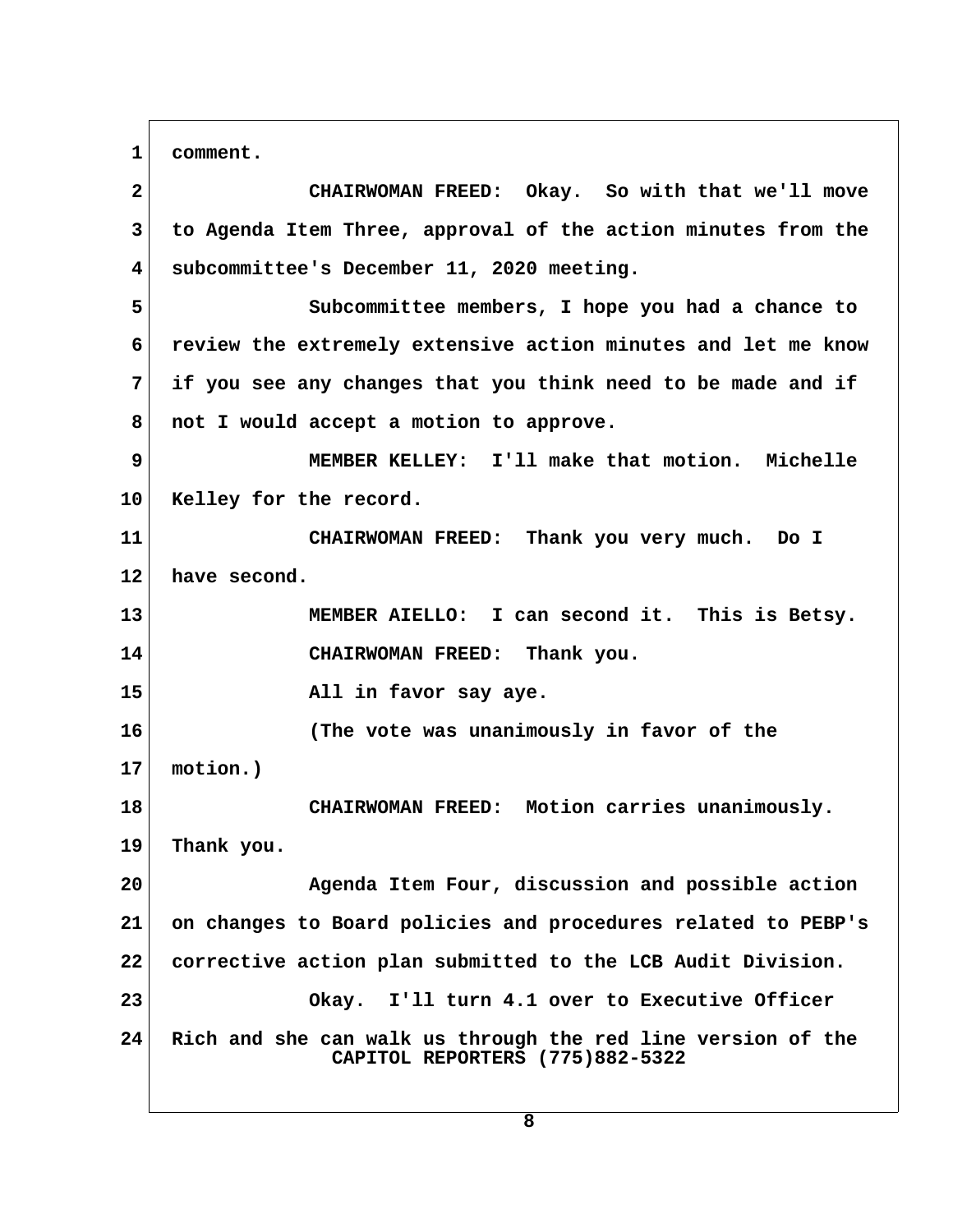**1 Board policies and procedures. And, subcommittee members, I 2 think feel free to ask any questions because I know I myself 3 made some notes as I was reviewing it. So with that go 4 ahead. 5 MS. RICH: All right. For the record Laura Rich. 6 So, you know, I wasn't prepared to walk through every single 7 one of them because there are quite a few. 8 CHAIRWOMAN FREED: I think -- I'm sorry. This is 9 Laura Freed again. 10 I think I mean, you know, we have seen the red 11 line based on the plan design changes that have been made at 12 past Board meetings. I was referring specifically to the 13 contract process and guidance changes but anyway. 14 MS. RICH: So let me start off with first 15 thanking our contract manager who is participating on this -- 16 on this meeting, Ms. Michelle Weyland, Weyland, I don't know 17 how to say your name, Michelle. Your last name, how do you 18 say it? She's on.** 19 MS. WEYLAND: Weyland. **20 MS. RICH: Okay. I wanted to thank her because 21 she's put in the majority of the work. She sat in on the 22 Board meeting last time and -- and listened to what the Board 23 members had to say and went through and plugged in a lot of 24 what the comments were. CAPITOL REPORTERS (775)882-5322**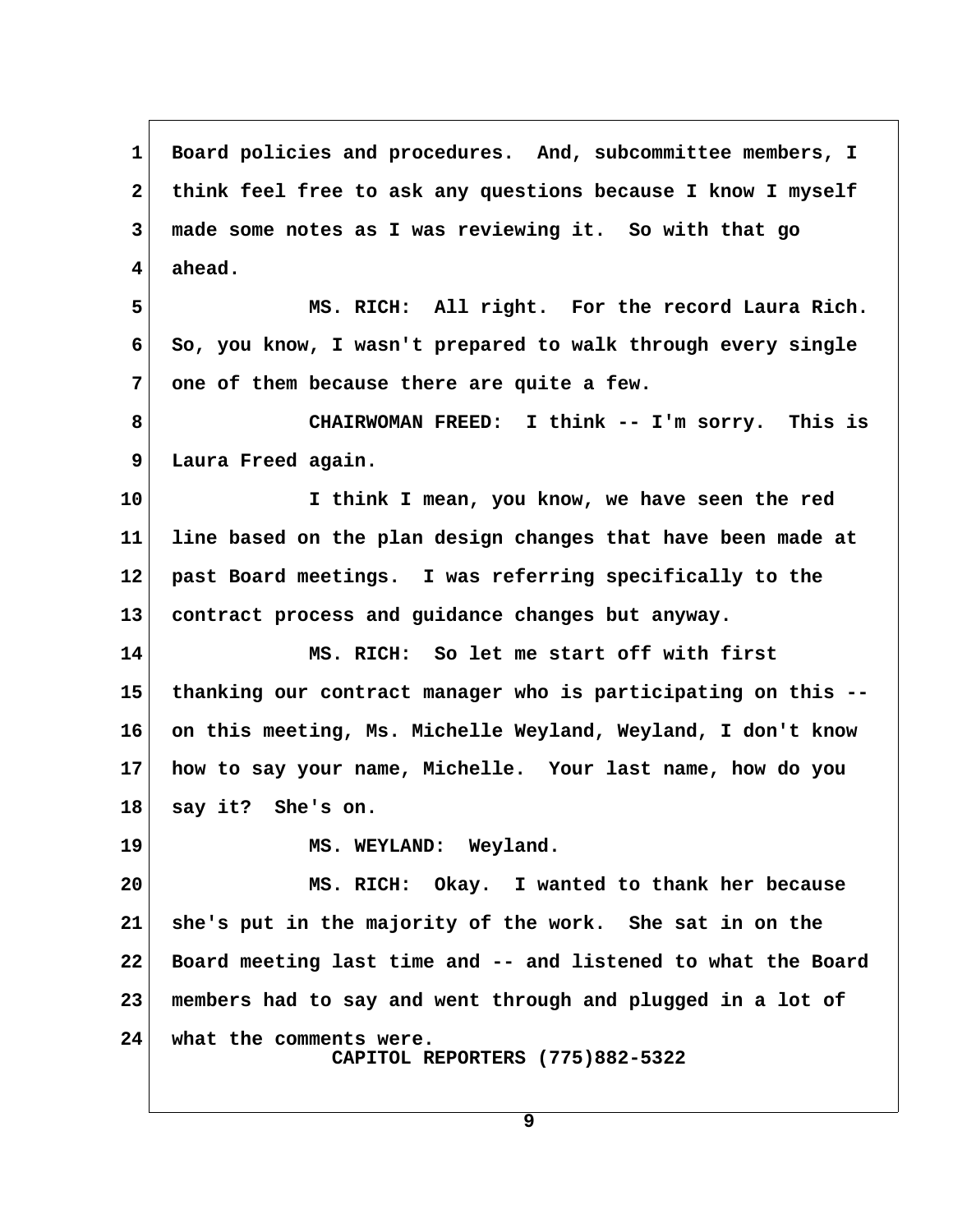1 So this is essentially our first stab at what -- **2 what we thought or what we interpreted as staff that the 3 Board wanted to insert in these documents. Now, if we want 4 to go any further into detail, if there's anything that the 5 Board members, you know, want us to elaborate on or that, you 6 know, feel that need to be -- that needs to be maybe 7 clarified any, in more in depth, anything like that we're 8 happy to do that. This was our first stab based on the 9 comments that were made at the last Board meeting.**

**10 So as Chair Freed said, scrolling through here 11 there were a lot of changes. There were already a lot of red 12 lines that were included in the Board policies and procedures 13 based on the prior decisions that were made by the Board. So 14 we're just adding hereto. There was also a little bit of 15 cleanup work that was done too.**

**16 So I'm going to scroll down to it looks like the 17 contracts portion on page ten. So there was some clarifying 18 language here on the procurement process. We added the 19 executive officer shall solicit the participation of Board 20 members to participate in the development of a solicitation 21 as well as serve on the committee as an evaluator. We worded 22 it that way because, as was discussed, we will give Board 23 members the opportunity to participate. However, if, you 24 know, if there -- we don't know -- we don't necessarily want CAPITOL REPORTERS (775)882-5322**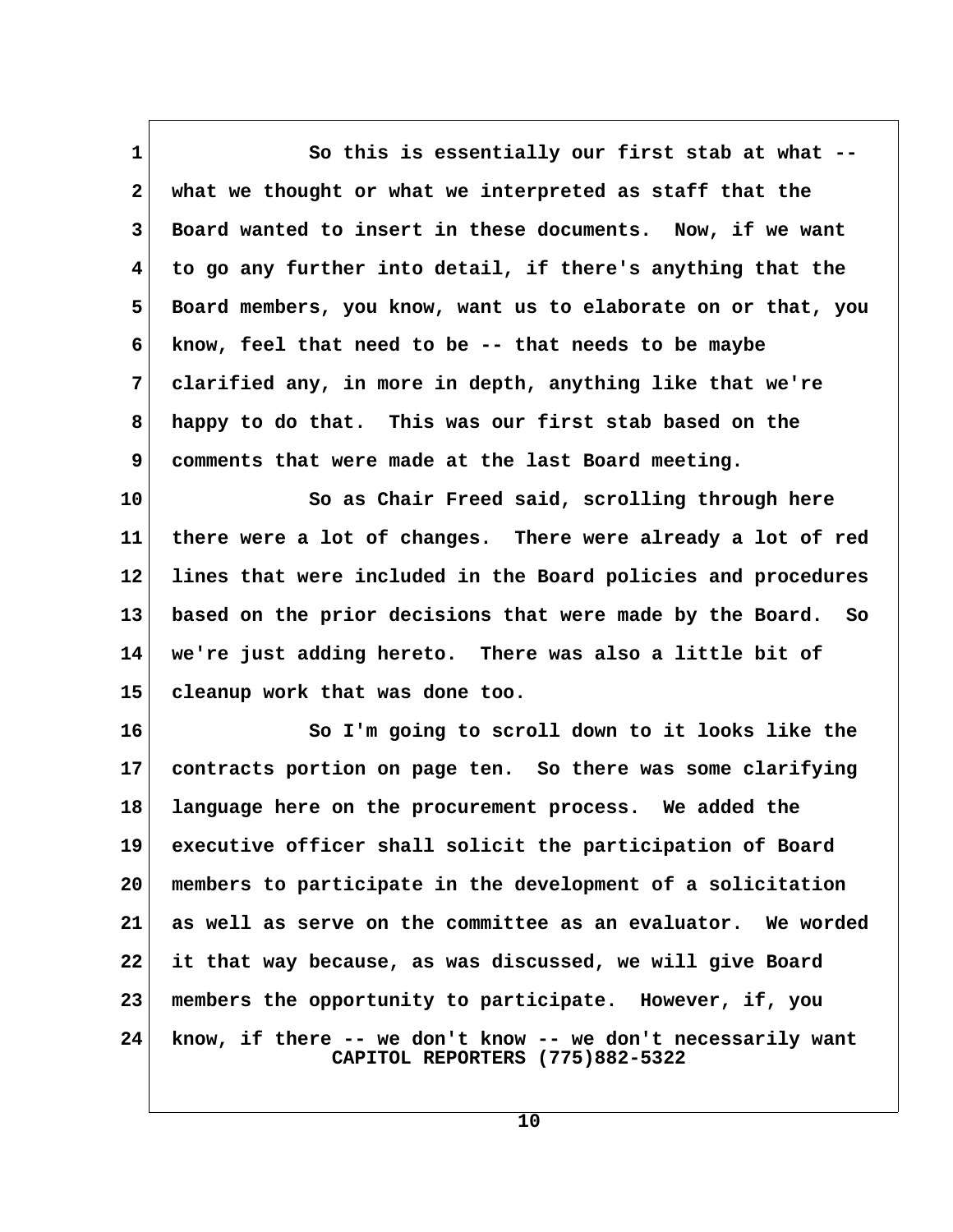**1 to make it a must.**

| $\mathbf{2}$    | We also added that the executive officer shall                                              |  |
|-----------------|---------------------------------------------------------------------------------------------|--|
| $\mathbf{3}$    | ensure the accurate and detailed information is provided to                                 |  |
| 4               | the Board and other governing bodies when seeking to amend                                  |  |
| 5               | contracts and supporting documentation shall be provided. So                                |  |
| 6               | that's in I believe in 4.2, 4.3. There's some checklists                                    |  |
| 7               | that we've included here for discussion. We will also go                                    |  |
| 8               | into detail on those as well, but for the most part, again,                                 |  |
| 9               | we can -- we can amend those, edit those however the Board                                  |  |
| 10 <sub>1</sub> | sees fit.                                                                                   |  |
| 11              | Again, on section four we added the appropriate                                             |  |
| $12 \,$         | checklist. On five, the Board shall review all documentation                                |  |
| 13              | to ensure justification for the recommended action or actions                               |  |
| 14              | and validation, recommendations by PEBP management. Again,                                  |  |
| 15              | that will be provided as part of that checklist.                                            |  |
| 16              | We added on a section eight, the Board shall                                                |  |
| 17              | oversee significant scope modifications and ensure a                                        |  |
| 18              | competitive bid process as follows but not limited to changes                               |  |
| 19              | and scope of the competition, changes that were not within                                  |  |
| 20              | the contemplation of the parties when the original contract                                 |  |
| 21              | was entered, changes that materially -- materially alters the                               |  |
| 22              | contract, changes in the functions of the item of the type of                               |  |
| 23              | work, changes in the quantity of major items a portion of the                               |  |
| 24              | work and historically procured services under a separate<br>CAPITOL REPORTERS (775)882-5322 |  |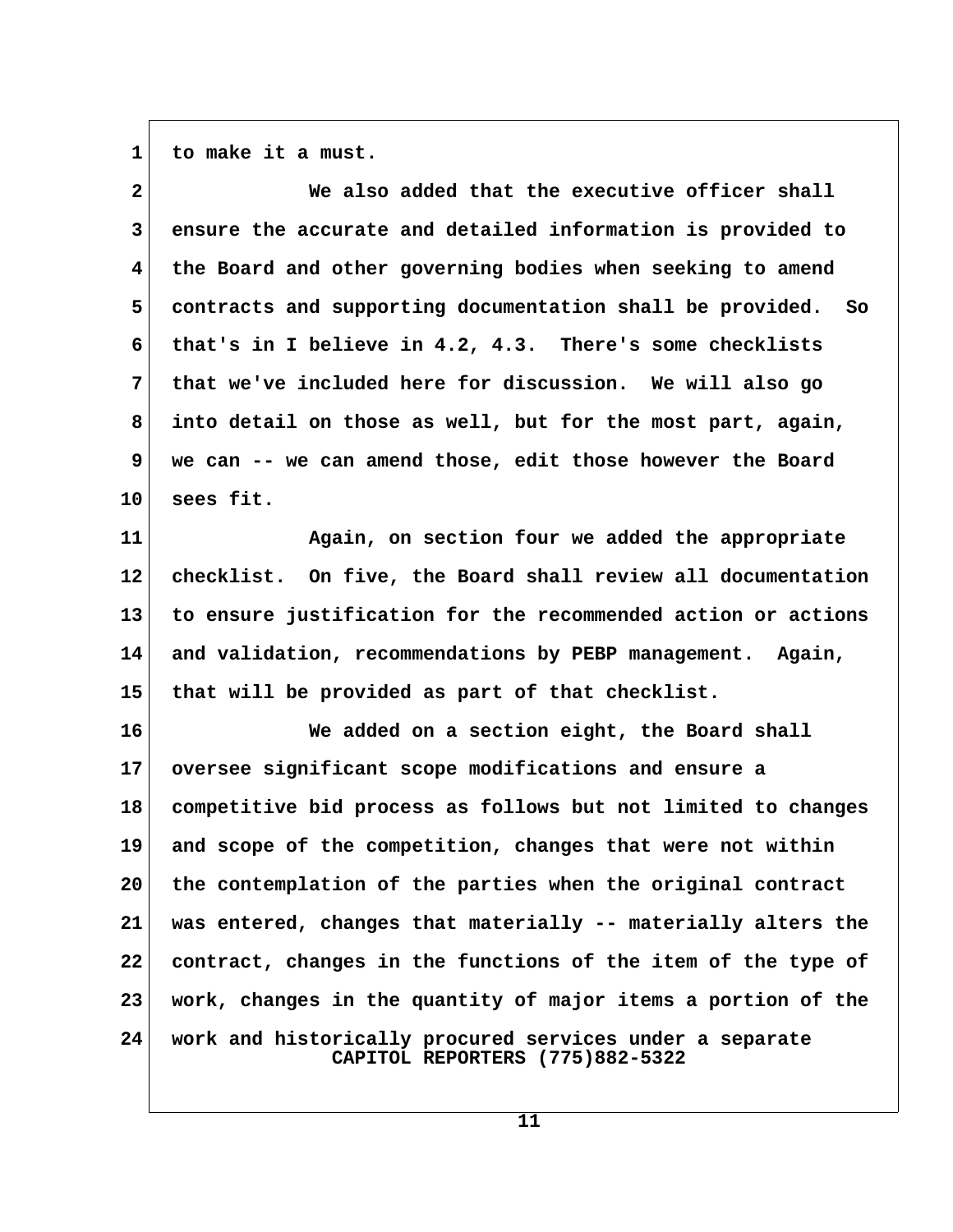**1 contract.**

 **2 So I think the best way to do it actually here is 3 to take it in chunks. So let me finish this one up and then 4 we'll stop and discuss the amendments as well so that we 5 added an amendment portion there where the Board shall review 6 and discuss all contract extensions and ensure extensions 7 receive all required approvals, including the solicitation 8 waivers, appropriate justification and documentation. And 9 the executive officer shall provide checklists to the Board 10 in order to assist the Board in their evaluation to the 11 amendment.**

**12 So we'll stop right there and see if there's any 13 discussion or input from the subcommittee on this as far as 14 what staff has provided or included in this or if we should 15 go into -- if the Board wishes to go into more detail I'll 16 open it up for discussion.**

**17 MEMBER KELLEY: It's Michelle here. Before we 18 even get into that can we go all the way back to part A, 19 Board responsibilities, where you guys did make an edit, 6.7, 20 and you're referring in your edit to NRS 333.304 which when 21 you actually go and look at that it's talking about acts of 22 God. I actually think it's meant to be 333.335, which is the 23 evaluation of proposals. Is that right or did you mean to be 24 referring to acts of God? CAPITOL REPORTERS (775)882-5322**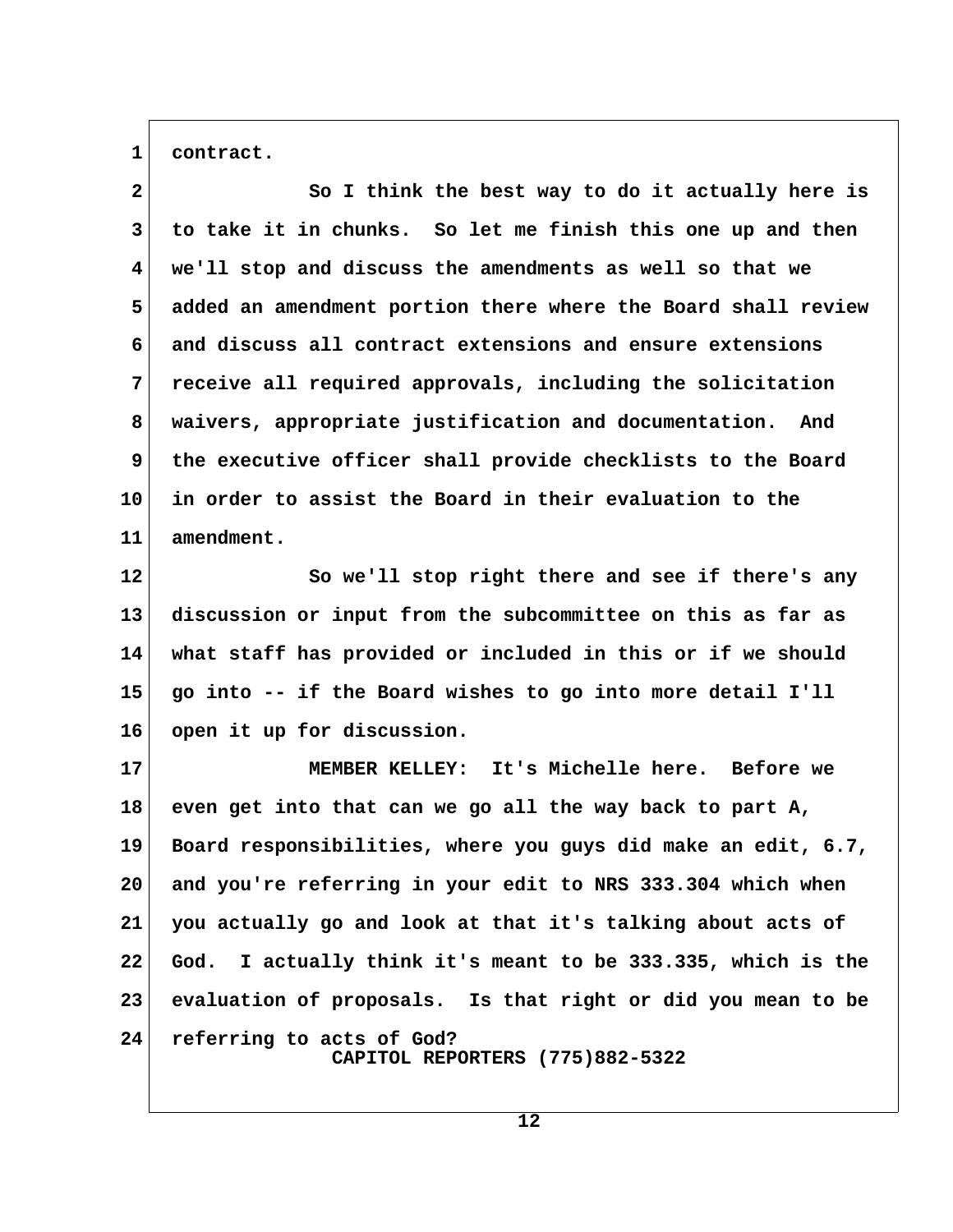**1 MS. RICH: I think you're right. That was -- 2 that's a good catch. Thank you. We will change that to 3 section five. 4 MEMBER KELLEY: Okay. Thank you. 5 MEMBER AIELLO: This is Betsy. 6 I had a couple of questions on the NRS section 7 too. I was confused about NRS 287.043 and then the three. 8 It didn't seem to be one that we needed in here, and then it 9 appeared to me that NRS 287.043 2G should probably be in 10 there. And I'll open up my NRS if you want so -- because I 11 didn't write anymore than those, just those in my notes. But 12 I'm wondering if, again, maybe we -- 13 CHAIRWOMAN FREED: This is -- this is -- sorry, 14 Betsy. This is Laura Freed. 15 I agree with you that that two -- sorry, 287.043 16 section 2G, investigate and approve or disapprove any 17 contract proposed pursuant to 287.0479 would be one of the 18 authorities that would be added here. 19 MS. RICH: Okay. So I made a note of that one. 20 That's easy to add. 21 MEMBER AIELLO: I'm wondering if someone wants to 22 look at the 287.043 and then the bracket three to see if it 23 makes sense to be in there. 24 MS. RICH: Betsy, I'm pulling it up right now. CAPITOL REPORTERS (775)882-5322**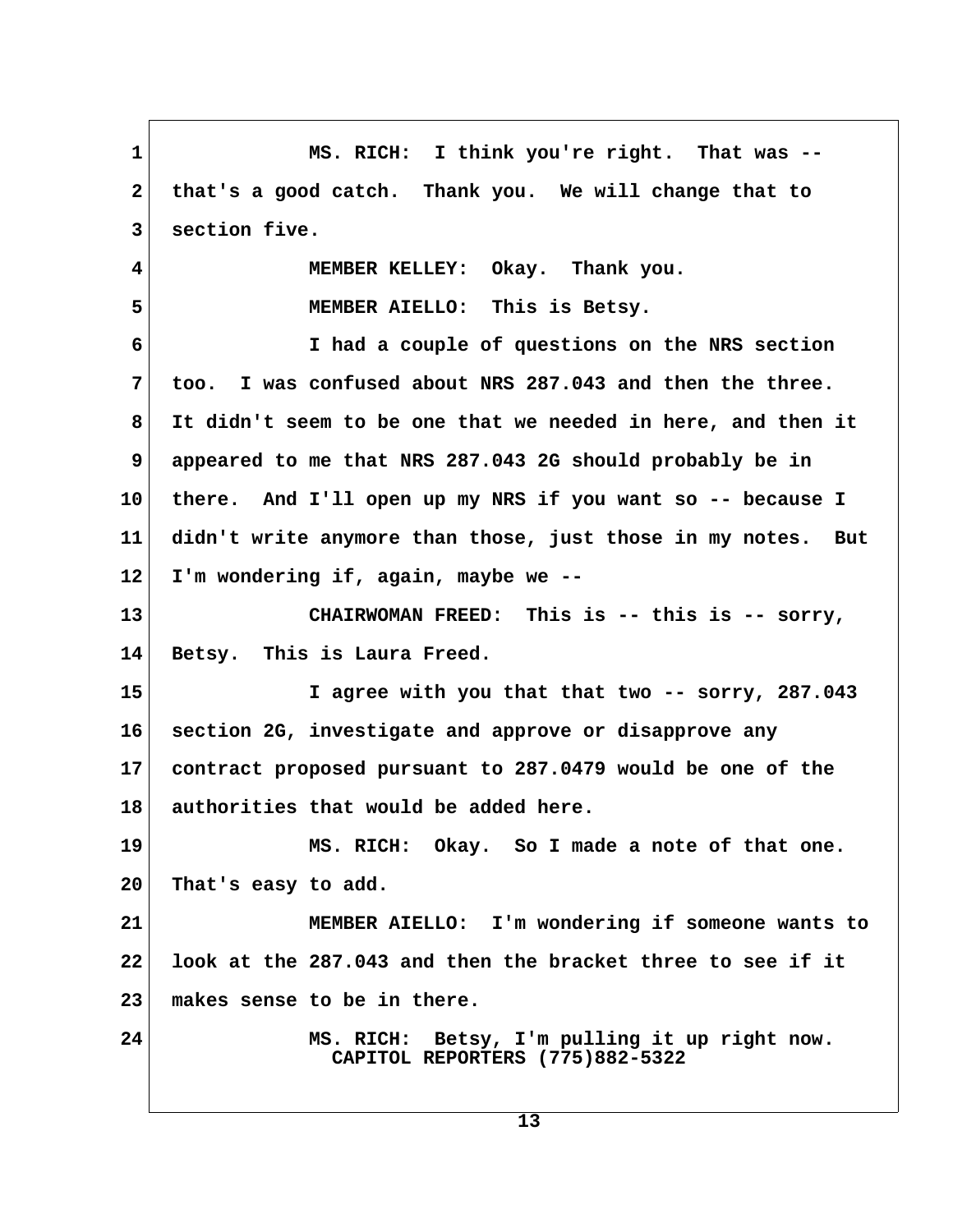**1 MEMBER AIELLO: I don't have as many screens at 2 home as I did when I was working. 3 CHAIRWOMAN FREED: Right, I know. It's hard to 4 do this from home when you're looking at the same screen. So 5 287 -- sorry. This is Laura Freed for the record. 6 287.043 section three, the Board may use any 7 services provided to state agencies and shall use the 8 services of the purchasing division of the department of 9 administration to establish and carry out the program. Yeah, 10 I think that belongs there. I open counter-arguments though. 11 MEMBER AIELLO: I'm good with that. No, I'm good 12 with that. I'm fine. I just wanted to get people's opinions 13 and then, again, the one that you agreed should be added I 14 think should be. 15 CHAIRWOMAN FREED: This is Laura Freed again. 16 I had a question about a note to myself as I was 17 going through this. The new section A7 there on page four 18 says be responsible for PEBP contracting activities in 19 accordance with all of these statutes. 20 What does be responsible exactly mean? I think, 21 you know, to the -- to Mr. Ervin's comment under public 22 comment about what -- what goes far enough, how do you strike 23 the balance between providing oversight and being 24 responsible. We are absolutely legally responsible for the CAPITOL REPORTERS (775)882-5322**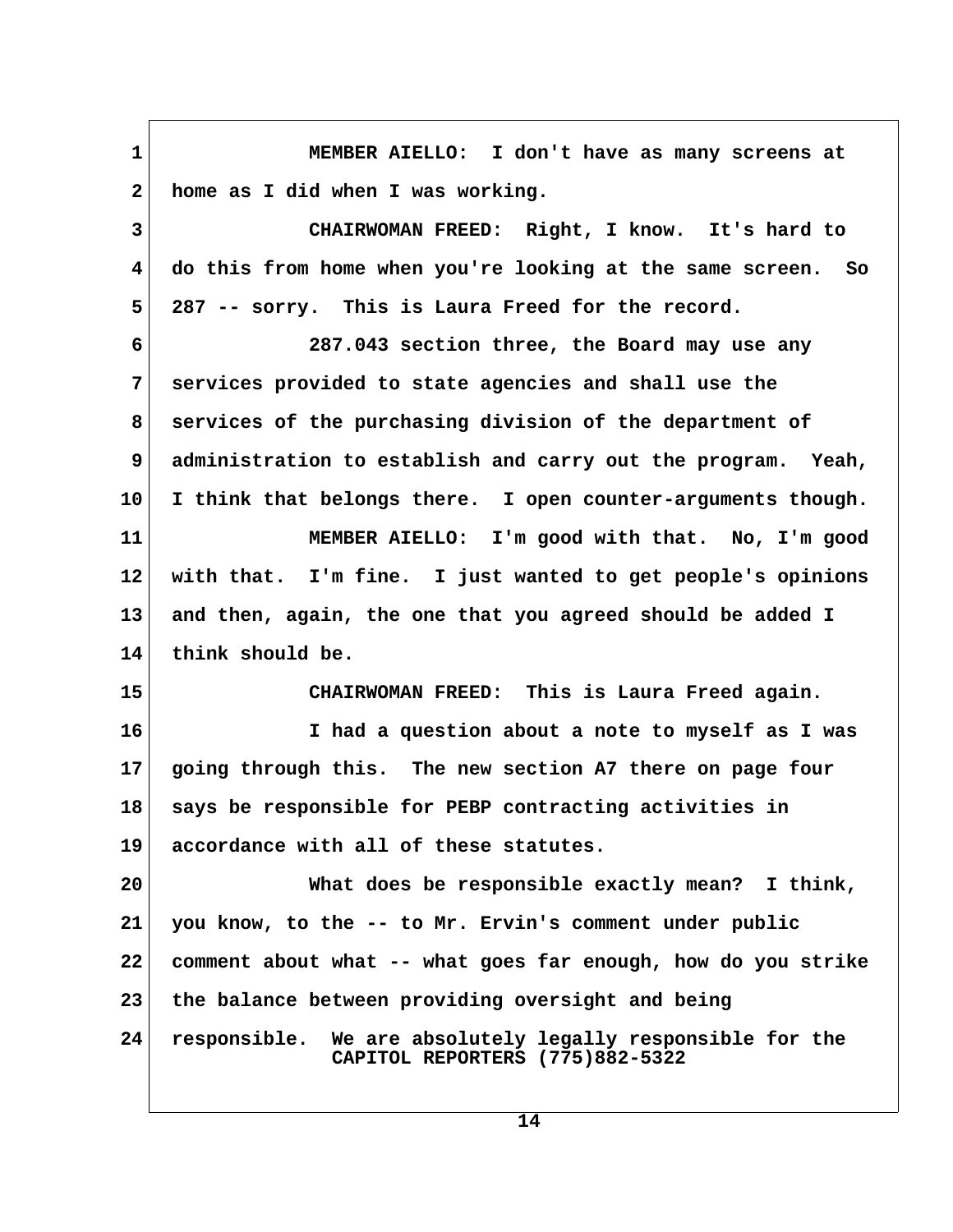1 fiduciary running of the program.

| $\mathbf{2}$            | But I was wondering about that word choice, and I                                            |  |
|-------------------------|----------------------------------------------------------------------------------------------|--|
| 3                       | was trying to think of something I might suggest that is --                                  |  |
| $\overline{\mathbf{4}}$ | that connotes conscientious oversight somehow. Anyway, I'm                                   |  |
| 5                       | just throwing that out there as a comment.                                                   |  |
| 6                       | MS. RICH: Actually, you took the words out of my                                             |  |
| 7                       | mouth. I was going to say conscientious oversight instead of                                 |  |
| 8                       | responsibility, so.                                                                          |  |
| 9                       | MEMBER KELLEY: So I guess I'm trying to                                                      |  |
| 10                      | understand what your, by changing that. So are you trying to                                 |  |
| 11                      | say that the Board is not responsible for purchasing things                                  |  |
| $12 \,$                 | and contracting others?                                                                      |  |
| 13                      | CHAIRWOMAN FREED: No, I'm not, but be                                                        |  |
| 14                      | responsible is suggestive of us carrying out purchasing                                      |  |
| 15                      | duties that all of us don't have time to do because we have                                  |  |
| 16                      | other jobs.                                                                                  |  |
| 17                      | MEMBER LINDLEY: Tim here.                                                                    |  |
| 18                      | I think we're looking for perhaps a synonym or                                               |  |
| 19                      | something relative to that. Am I correct?                                                    |  |
| 20                      | CHAIRWOMAN FREED: Yeah. I mean, you know, how                                                |  |
| 21                      | do we -- how do we provide careful input and feedback and                                    |  |
| 22                      | oversight to PEBP staff while not getting, you know,                                         |  |
| 23                      | committing ourselves to huge amounts of time. I mean the                                     |  |
| 24                      | Board, unless the rest of the Board has lots of free time<br>CAPITOL REPORTERS (775)882-5322 |  |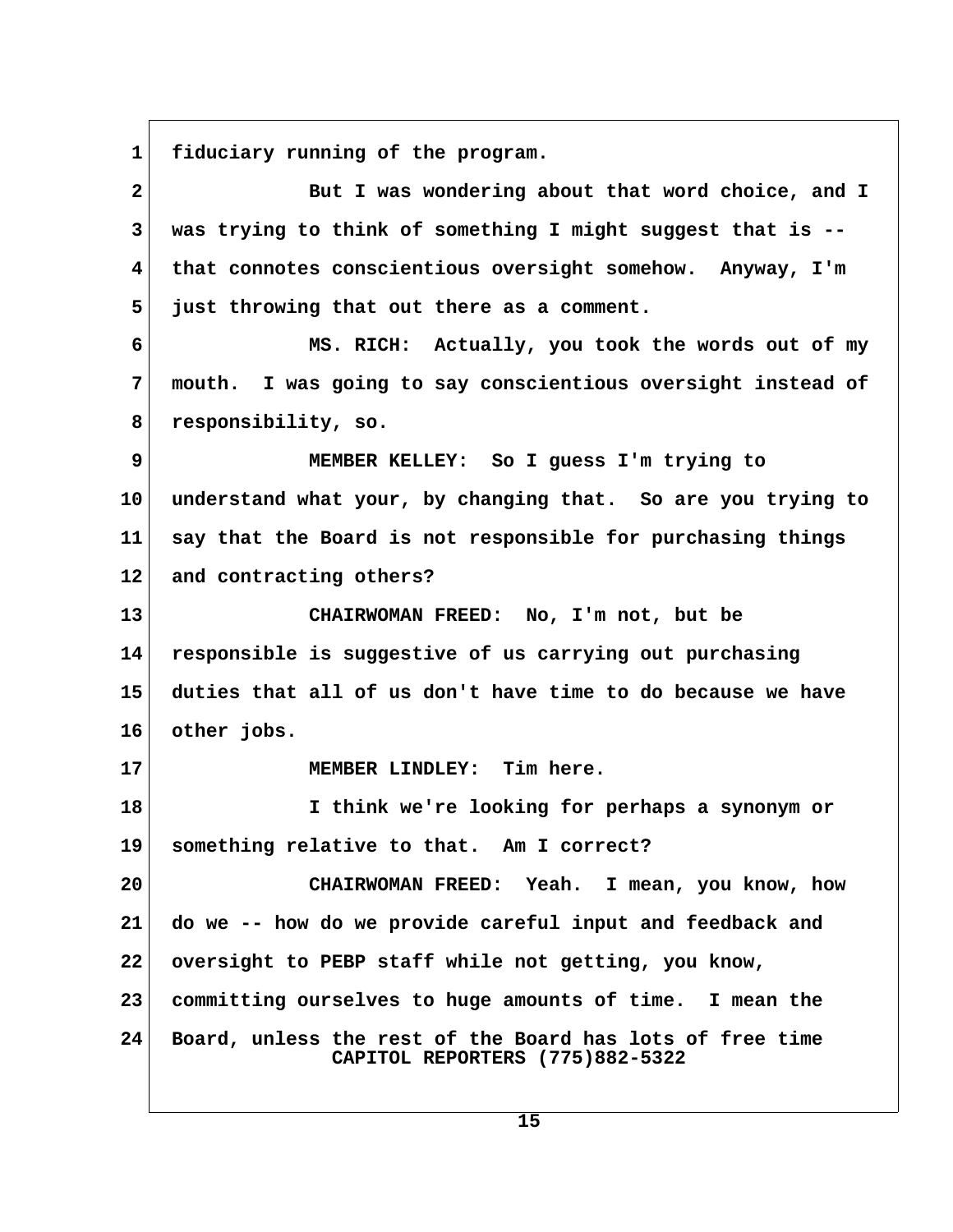| $\mathbf 1$  | that, frankly, the Chair doesn't have.                                                          |  |
|--------------|-------------------------------------------------------------------------------------------------|--|
| $\mathbf{2}$ | MEMBER LINDLEY: Tim here.                                                                       |  |
| $\mathbf{3}$ | I would say maybe surveil and inspect.                                                          |  |
| 4            | MEMBER KELLEY: I guess -- it's Michelle here.                                                   |  |
| 5            | I guess I'm on record so I'm just going to be                                                   |  |
| 6            | consistent. You know, a large part of what this Board does                                      |  |
| 7            | is plan design and contracting. And so I do think that, you                                     |  |
| 8            | know, and that is what we're tasked with. So I guess I don't                                    |  |
| 9            | really -- if you go through the rest of the document it's                                       |  |
| 10           | giving us, you know, we're doing our duties once the blanks                                     |  |
| 11           | are filled in. So I guess I'm just being responsible. I                                         |  |
| 12           | mean, ultimately aren't we responsible as fiduciaries to the                                    |  |
| 13           | program?                                                                                        |  |
| 14           | MEMBER AIELLO: So this is Betsy.                                                                |  |
| 15           | And I'm just going to give kind of -- I'm just                                                  |  |
| 16           | thinking out loud here. But like when you have a CEO or the                                     |  |
| 17           | agency administrator in our program they were ultimately                                        |  |
| 18           | responsible for the division or the department but it didn't                                    |  |
| 19           | mean that that person hands-on did everything because that's                                    |  |
| 20           | not possible.                                                                                   |  |
| 21           | So I see the Board as that kind of person, a                                                    |  |
| 22           | little bit like along side Laura Rich, but Laura doesn't go                                     |  |
| 23           | to every single one of the eval committees, and I know a                                        |  |
| 24           | Board member could be on, but I don't want to inadvertently,<br>CAPITOL REPORTERS (775)882-5322 |  |

 $\overline{1}$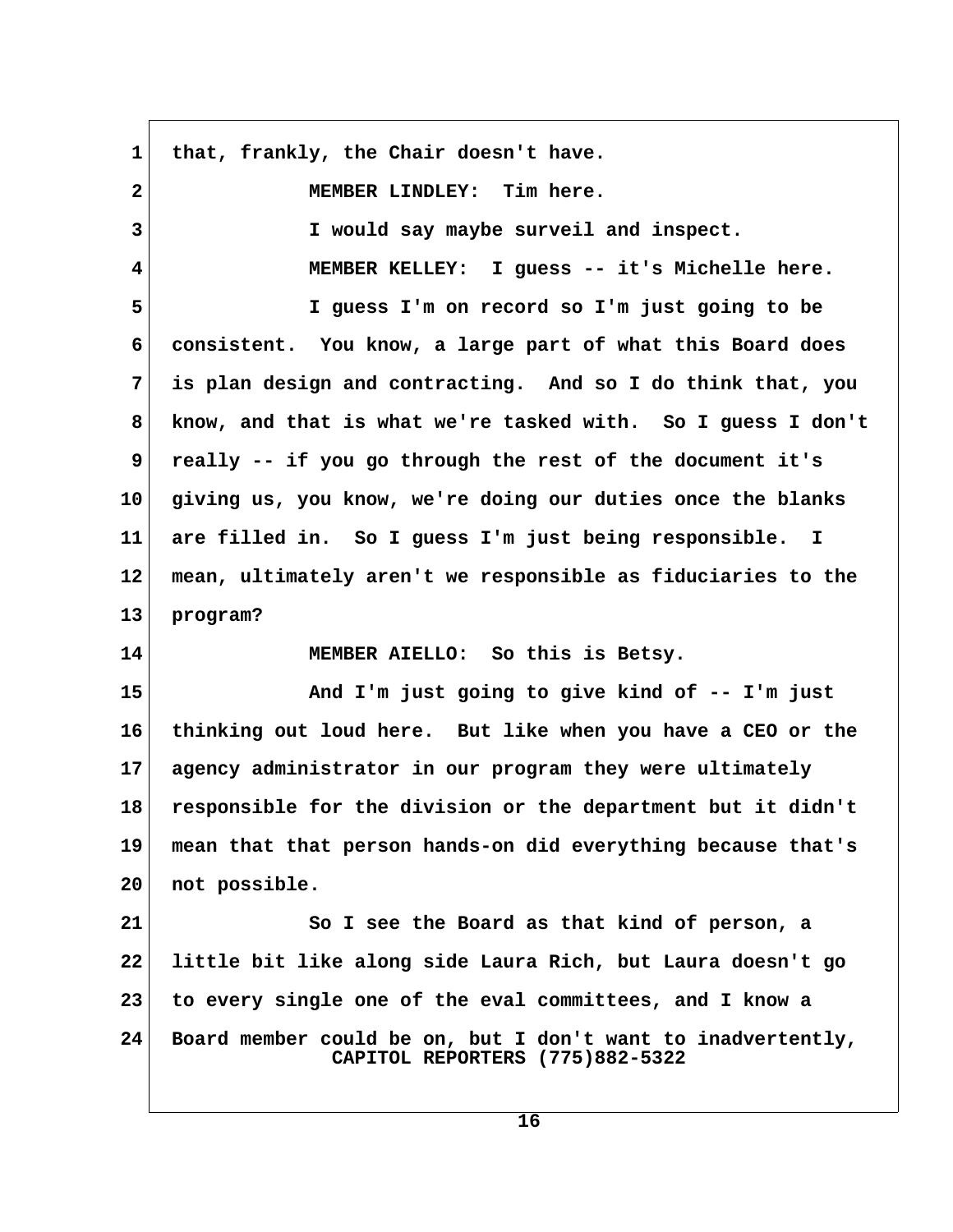**1 again, because we don't -- we'll all -- some of us would 2 probably end up resigning because we can't run the whole 3 program, and we can't -- so we have to have some oversight 4 but some of it we have to trust some of the state processes 5 that are set up too. 6 So I think we have to find out a word on how**

 **7 to -- how to say that or do that without us having to take on 8 the actual activity ourselves because good leadership 9 delegation and trust and processes is part of good 10 leadership. And I -- I don't know if I'm making sense, but I 11 don't want to get concerned about the Board (technical 12 difficulty.)**

**13 MEMBER KELLEY: I mean the definition of 14 responsibility is the state or fact of having a duty to deal 15 with something or having control over someone. The state or 16 fact of being accountable or to blame, and isn't that what 17 the legislative bureau ordered, actually found was that we 18 were responsible and i.e. to blame for not having enough 19 oversight.**

**20 So I guess -- I guess I think responsibility is 21 the right word and then, of course, the detail flows from 22 that, and that's what we're talking about today, right, is 23 kind of how do we -- how do we exercise that responsibility, 24 and that is by delegation and by various other things. So I CAPITOL REPORTERS (775)882-5322**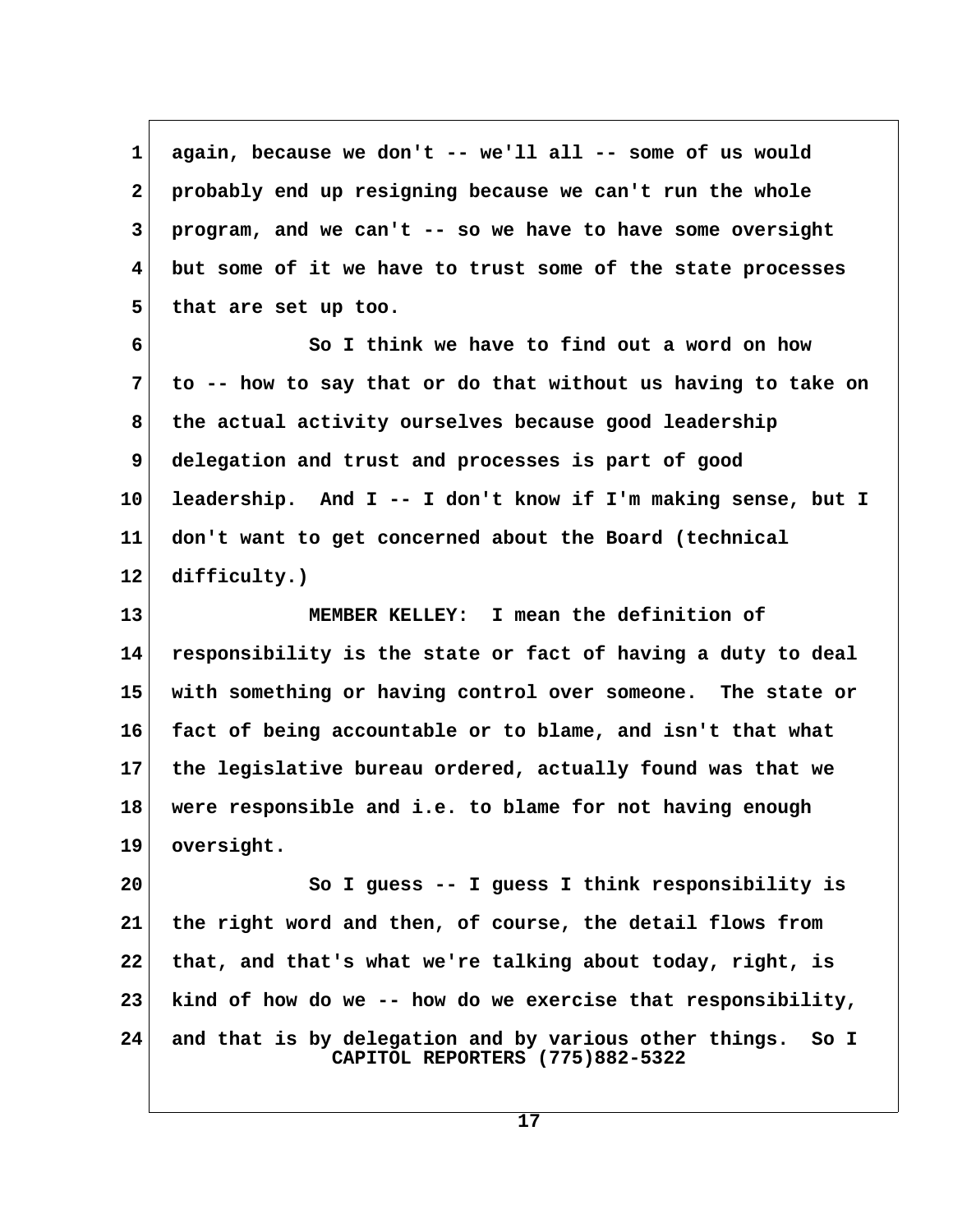**1 guess maybe we're talking tomatoes tomatoes here. It sounds 2 like we all agree that the Board isn't doing all of the work, 3 the devil is in the word. 4 I would also hate to put in a word that in two**

 **5 years time is misconstrued as the Board once again not having 6 any input into our fees and contracting and you end up in a 7 certain situation, you know, in five years down the track 8 because things have changed and -- and, you know, people 9 change, so.**

**10 CHAIRWOMAN FREED: Okay. This is Laura Freed. 11 We can leave be responsible, but I would like to 12 put on the record that that does not necessarily mean that I 13 have the bandwidth to serve on every RFP committee there is. 14 So moving on, the next page, page five, I know**

**15 this gets off from the purchasing part of the audit findings. 16 MEMBER AIELLO: And, Laura, may I just.**

**17 CHAIRWOMAN FREED: Yeah.**

**18 MEMBER AIELLO: I'm still back on that. I'm 19 reading the NRS and, of course, this was in relation to the 20 executive officer but it also is kind of in relation to 21 everything we do. Board powers, we can delegate some of the 22 powers. I wonder if we want to add an extra sentence in 23 there that we're responsible for the oversight and duties may 24 be completed through appropriate delegation. I don't know, CAPITOL REPORTERS (775)882-5322**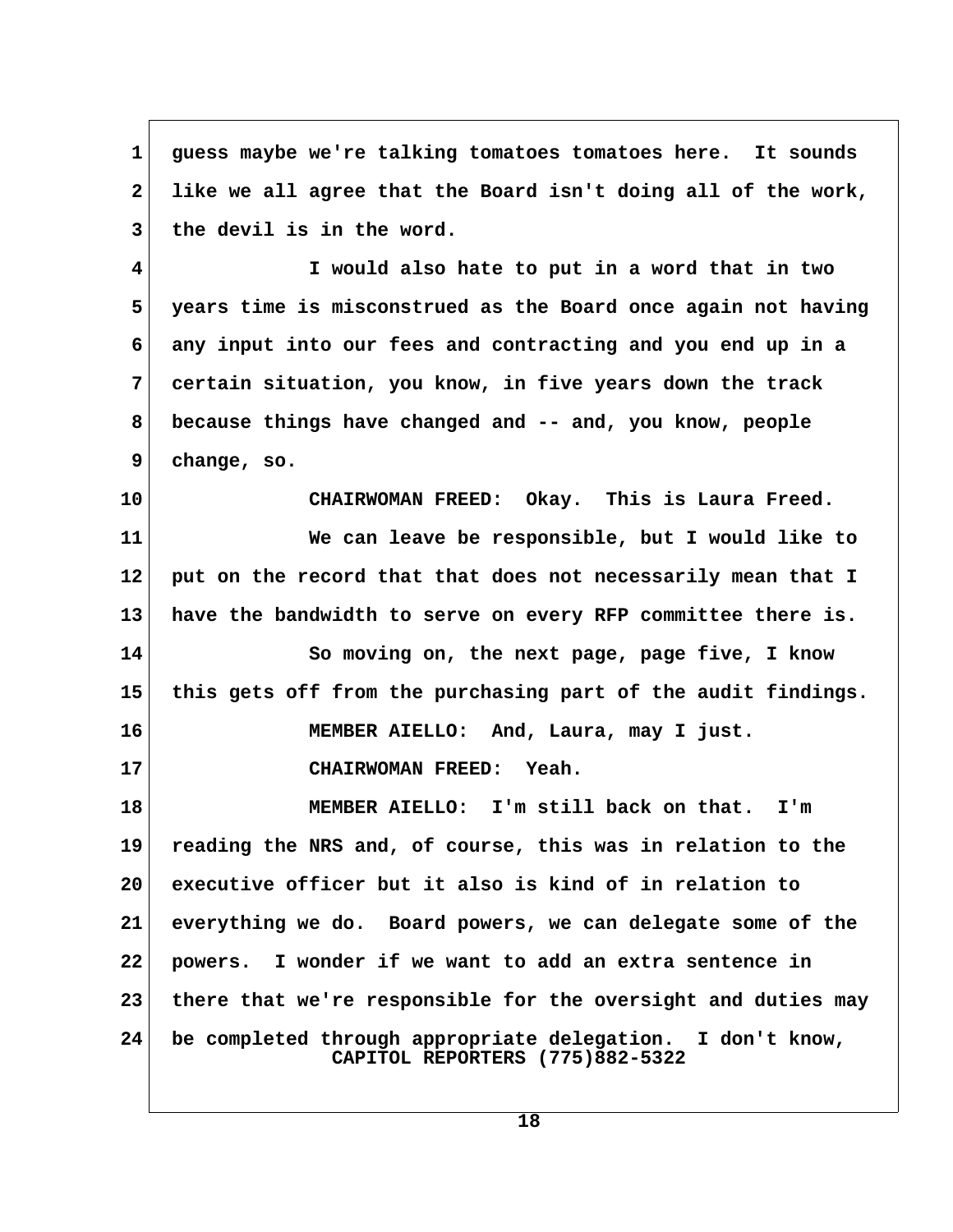**1 but instead of just having one word, if one word is hard, 2 it's either -- it may be interpreted to be too much or too 3 little. I wonder if a few more words or sentences, if 4 someone might be able to word some of that. Just throwing 5 that out. I'm looking at the one NRS, but I could look 6 through it more, the line. 7 MEMBER LINDLEY: Tim here. 8 I like Betsy's input. 9 CHAIRWOMAN FREED: Are you volunteering to do 10 that or are you asking Ms. Rich to do that? 11 MEMBER LINDLEY: Ms. Rich, can you word it? 12 MEMBER AIELLO: I didn't catch what you said, 13 Tim, but I would be willing to brainstorm with Michelle if we 14 can ask them to go back and then if she wanted to call me we 15 might be able to work together to come up with some added 16 words so that our concern of responsibility -- again, with 17 all legislation intent is what and a lot of times people look 18 back around the debate on -- on an issue to come up with what 19 the intent actually was. Maybe we can -- can review it a 20 little bit more to come up with an intent that would be 21 comfortable because, again, it would be scary to be serving 22 on a board where we're expected to run the agency. 23 CHAIRWOMAN FREED: This is Laura. 24 Yeah, you and Michelle could absolutely have an CAPITOL REPORTERS (775)882-5322**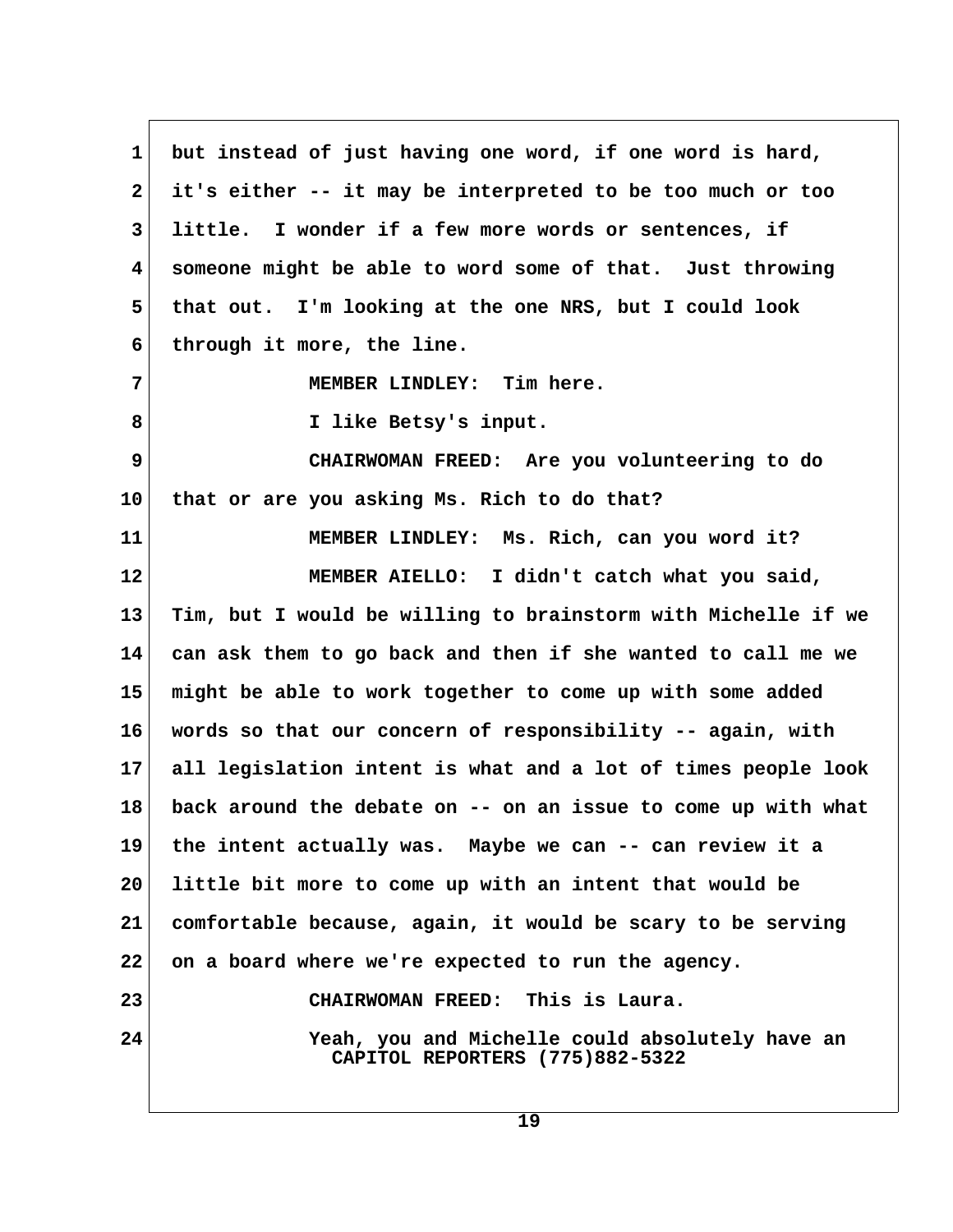**1 off-line conversation, but you would have to keep it to that 2 only and not talk to anybody else because of the open meeting 3 law. And I see Ms. Mooneyhan sort of nodding at me. So as 4 long as you're mindful of the open meeting law, sure. 5 MEMBER KELLEY: Before we do that, I mean, would 6 just by throwing in be responsible for the oversight of 7 PEBP's contracting activities would that satisfy everybody? 8 Be responsible for the oversight of PEBP's contracting 9 activities. 10 MEMBER AIELLO: I think that sounds better to me 11 already. So maybe you've already -- 12 MEMBER KELLEY: In there -- 13 MEMBER AIELLO: Yeah, you, might have already 14 wordsmithed it. 15 CHAIRWOMAN FREED: Yeah, no. This is Laura. 16 I agree that's an improvement, yes. 17 MEMBER AIELLO: Okay. This is Betsy. 18 I don't know if we're going to as an overall 19 thing vote in line by line or whatever. I know we've thrown 20 some NRS changes to it or how we want to run that, but I'm 21 comfortable with Michelle's suggestion. So I'll just state 22 that. 23 CHAIRWOMAN FREED: Okay. That's a good question. 24 I honestly hadn't thought about whether we would take a CAPITOL REPORTERS (775)882-5322**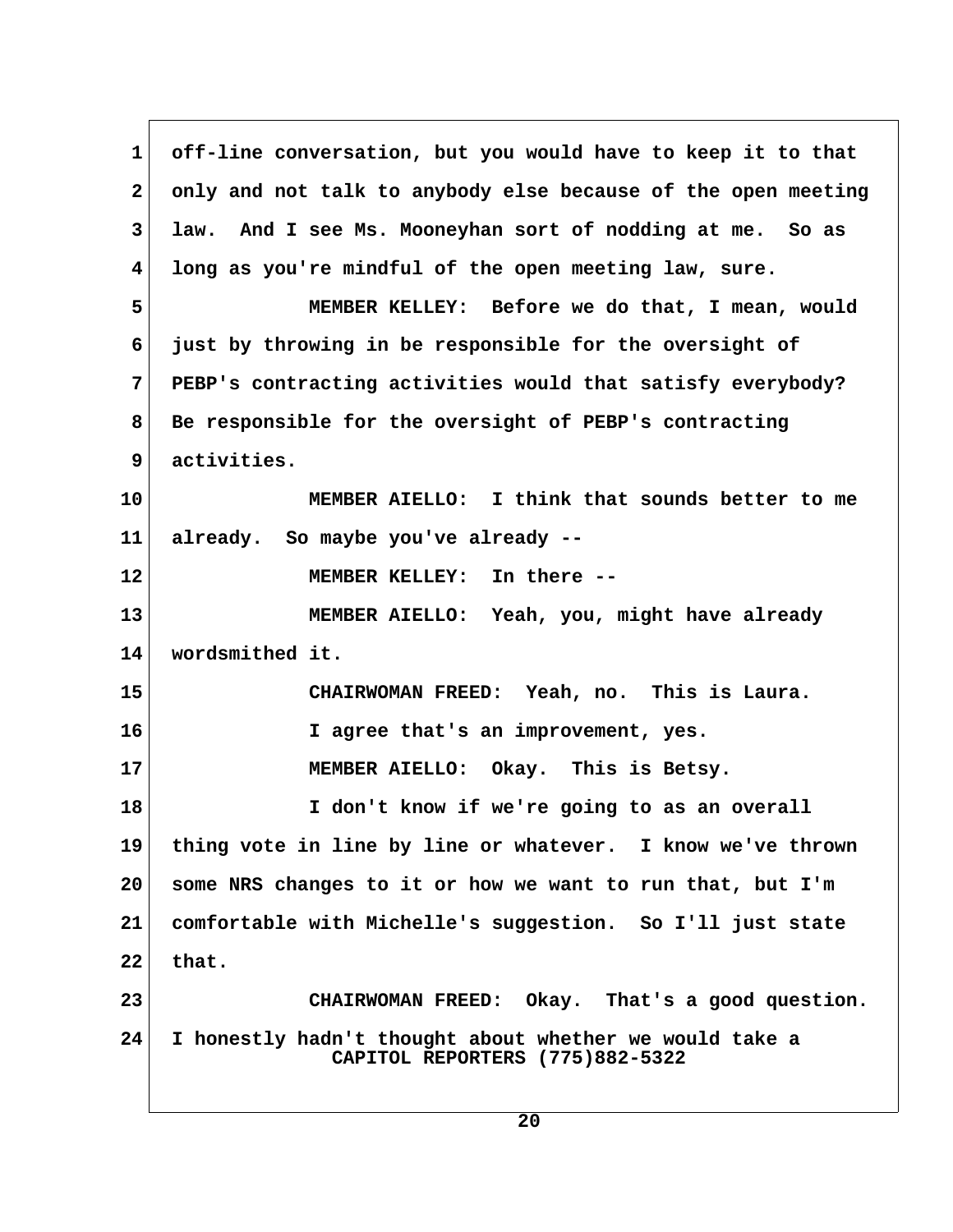**1 motion line by line. That seems awfully tedious to me. So 2 let me think on that as we talk through it and take any 3 suggestions that staff has. 4 MS. RICH: And Brandee may want to weigh in on 5 this but ultimately the Board would have to approve this. 6 The entire Board would have to approve this, and so I think 7 this is just a recommendation. I don't know if it's 8 something that would need to be voted on at this level. 9 Brandee, I don't know if you want to way weigh 10 in. 11 MS. MOONEYHAN: Yeah, it's not necessary for the 12 subcommittee to vote. If you reach kind of a consensus of 13 what the recommendations that you want to make to the overall 14 Board you can definitely can take a vote if you want to just 15 to make it more clear if there's -- if there's one issue 16 comes down to something like that. But otherwise if everyone 17 kind of comes to a consensus and agrees this is what the 18 recommendation they want to make to the big Board that would 19 be fine. 20 CHAIRWOMAN FREED: Okay. This is Laura Freed. 21 Thank you for that. Good to know. 22 With that can I quickly return to a suggestion on 23 page five. On number eight, not obligate expenses on behalf 24 of the agency without following state law, I was going to say CAPITOL REPORTERS (775)882-5322**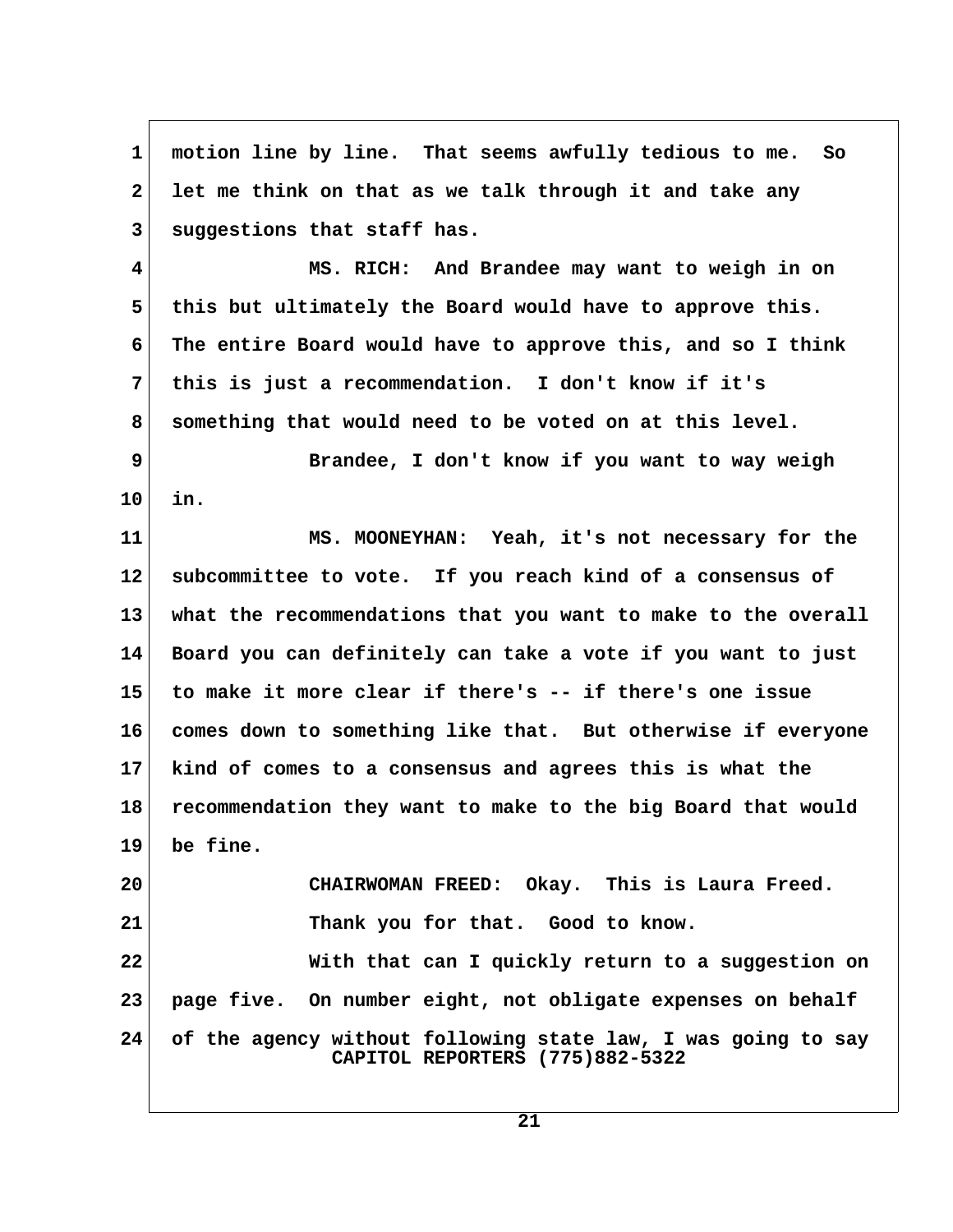1 law, regulation and policy and agency procedures because  **2 policy incorporates the state administrative manual. 3 MEMBER AIELLO: That sounds good to me. I don't 4 know if you want people to pipe in or not. 5 CHAIRWOMAN FREED: I do actually. You know, when 6 any one of us has a question or suggested change I didn't 7 want this to be like a big formal Board meeting. I just -- 8 you know, because there's probably still, you know, 9 note-taking and recording, state your name for the record and 10 then just jump right in with your feelings. 11 MEMBER LINDLEY: Tim here. 12 What is your position on the Oxford comma? 13 CHAIRWOMAN FREED: This is Laura. 14 I'm a fan of it. Thank you for asking, Tim. 15 MEMBER LINDLEY: Okay. So where would commas 16 come in because keeping a lot of and's. 17 CHAIRWOMAN FREED: It is. State law comma 18 regulations comma policy comma and agency procedures. 19 MEMBER LINDLEY: Thank you, yeah. 20 CHAIRWOMAN FREED: Okay. There you go. 21 MEMBER LINDLEY: I'm a fan of the Oxford comma. 22 MEMBER KELLEY: That works for me too. 23 CHAIRWOMAN FREED: Okay. My next question on -- 24 under the contract section on page ten is there shall be a CAPITOL REPORTERS (775)882-5322**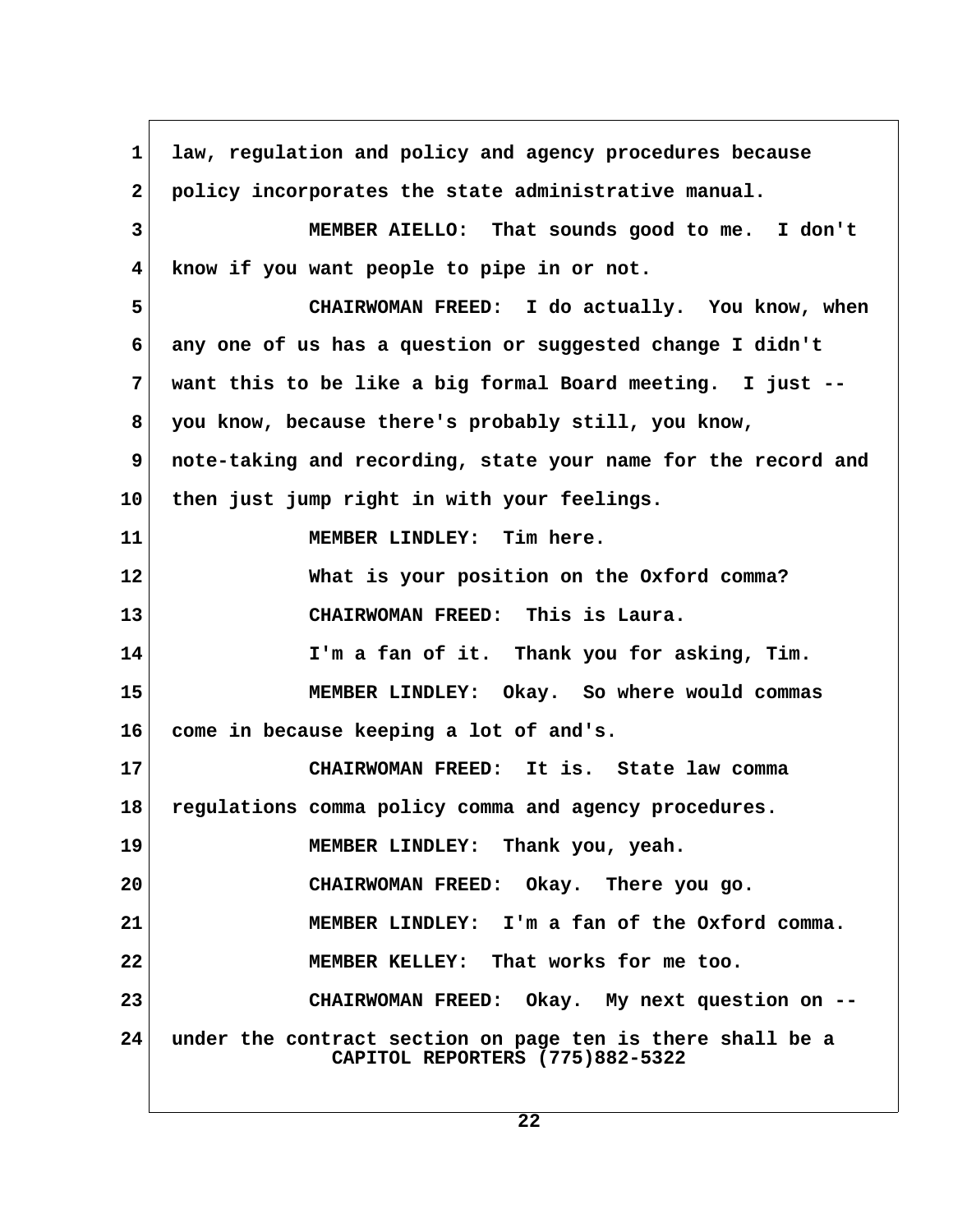**1 standing open item on the Board meeting agenda to review the 2 status of current contracts and RFP's. That's something we 3 talked about last time, and I think it's a good idea. What 4 does standing open item mean as opposed to standing item? 5 MS. RICH: Honestly I don't think there's any 6 difference. We can take the word open out. 7 CHAIRWOMAN FREED: Okay. It wouldn't be the 8 first time I've been accused of being panic about something, 9 okay. 10 Also, again, for the record Laura Freed. Oh, 11 somebody else. 12 MEMBER AIELLO: I was just going to say I had a 13 comment on that same section. It seems like that sentence 14 should be number two underneath the links that were put in 15 because the links then just pop out of nothing, and I think 16 they were related to sentence one. So just my -- I'm not 17 changing anything, but I think it should be like, one, the 18 purpose of this policy is to establish in accordance with and 19 then the links that show what it's in accordance with. Then 20 number two, there shall be a standing open item I believe 21 would be better formatting. 22 CHAIRWOMAN FREED: I agree with that. Under 23 procurement process, B2A the Board delegates the role as 24 chief of the using agency to the executive officer for CAPITOL REPORTERS (775)882-5322**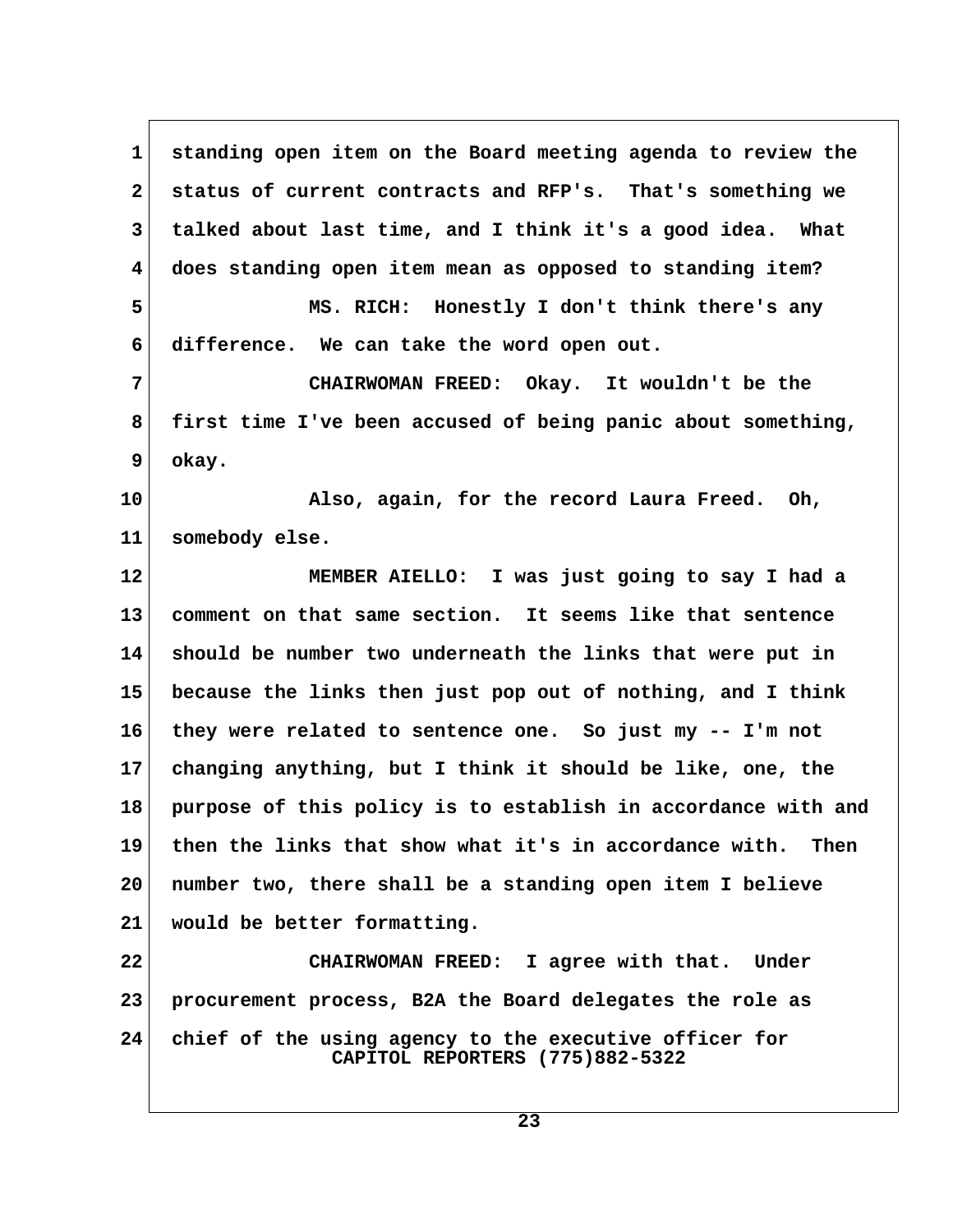**1 administrative contracts, i.e. I don't know if i.e. or e.g. 2 is correct here but we'll go with it, auditors, leases, 3 website management, et cetera. I think the next thing should 4 probably be a B though, the executive officer shall solicit 5 the participation of Board members to participate in the 6 development of a solicitation, as well as serve on the 7 committee as an evaluator. 8 Subcommittee members, do you want to strengthen** 9 that to say on all contracts or just substantive contracts? **10 I'm using substantive here as the antonym of administrative 11 contracts. That might not be the right word either. 12 MEMBER KELLEY: Yeah. I was going to say -- 13 Michelle here. 14 If you put substantive in there you're going to 15 have to define which ones are substantive and which ones 16 aren't. 17 CHAIRWOMAN FREED: Sure, absolutely. So should 18 we get further into saying -- I mean, I was thinking, you 19 know, based on commentary from last time I was thinking that, 20 you know, Board members, you know, there should be something 21 like Board members shall make every effort to serve on a 22 substantive evaluation committee. 23 MEMBER AIELLO: And this is Betsy. 24 I agree with that but I think that executive CAPITOL REPORTERS (775)882-5322**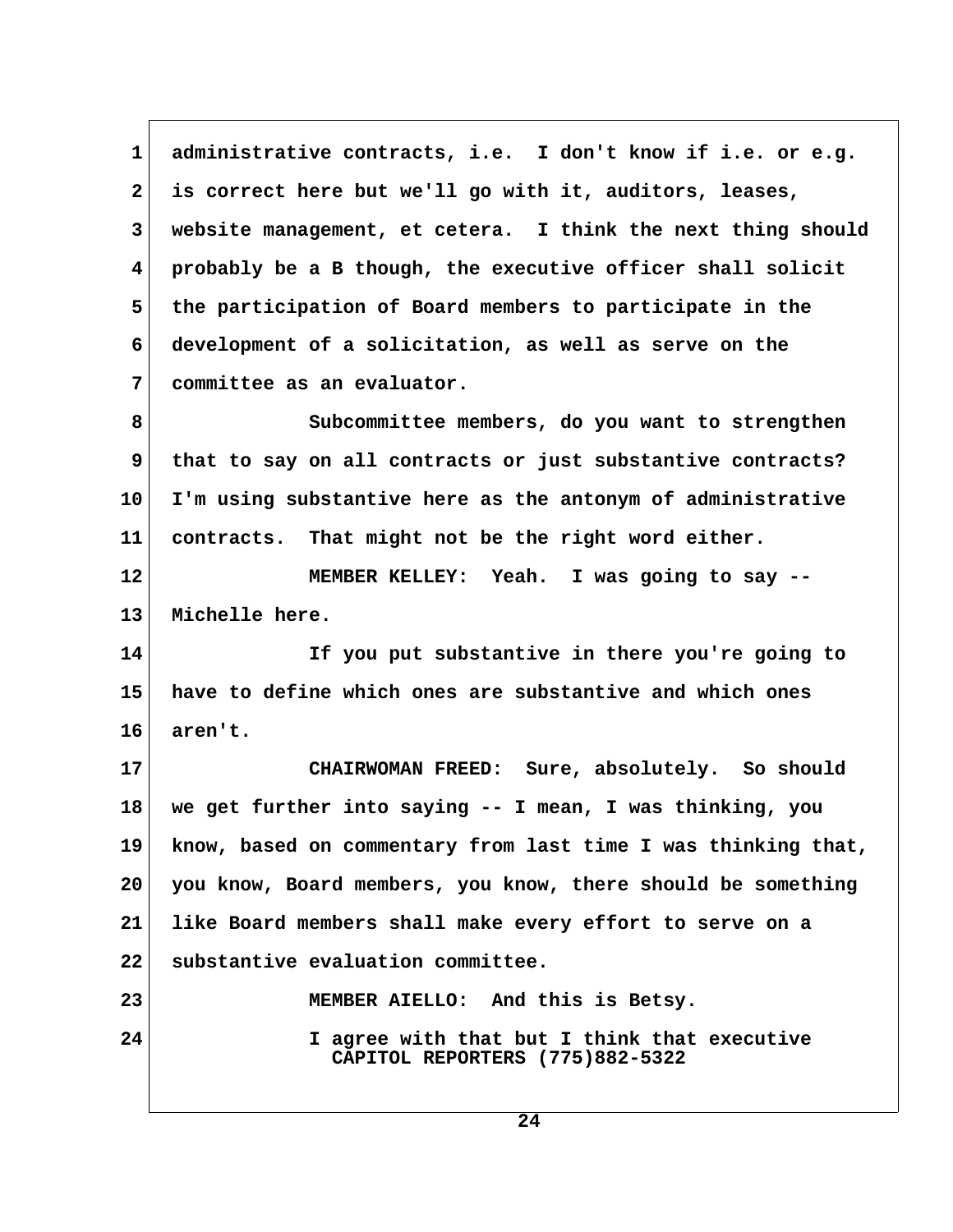**1 officer could solicit the participation for all of the 2 contracts the Board members would make an effort. 3 And then I'm wondering because if a contract has 4 to go to an evaluation committee is that not a substantive 5 contract because I thought that contracts less than a certain 6 amount of money or -- 7 CHAIRWOMAN FREED: Uh-huh. 8 MEMBER AIELLO: -- with a lesser scope don't have 9 to go. So in other words has NRS or purchasing or state law, 10 now I realize that I think the amount when I was there and 11 it's probably the same was 25,000, and so when the NRS was 12 written 25,000 might have been a lot. And over the years 13 would that not be changed, it may no longer be substantive, 14 but my understanding was that the state NRS and purchasing 15 department had drawn a line of what is substantive and 16 whatnot. 17 And then I don't know if we can make a different 18 line. And since, Laura, you're the head of that area maybe, 19 I know we're past it this legislative session and I don't 20 know if anyone has taken a run to change that. But I bet you 21 if it got changed most agencies would probably come and kiss 22 you personally which you might not want. 23 CHAIRWOMAN FREED: This is Laura. 24 The law about -- about the 100,000 dollar CAPITOL REPORTERS (775)882-5322**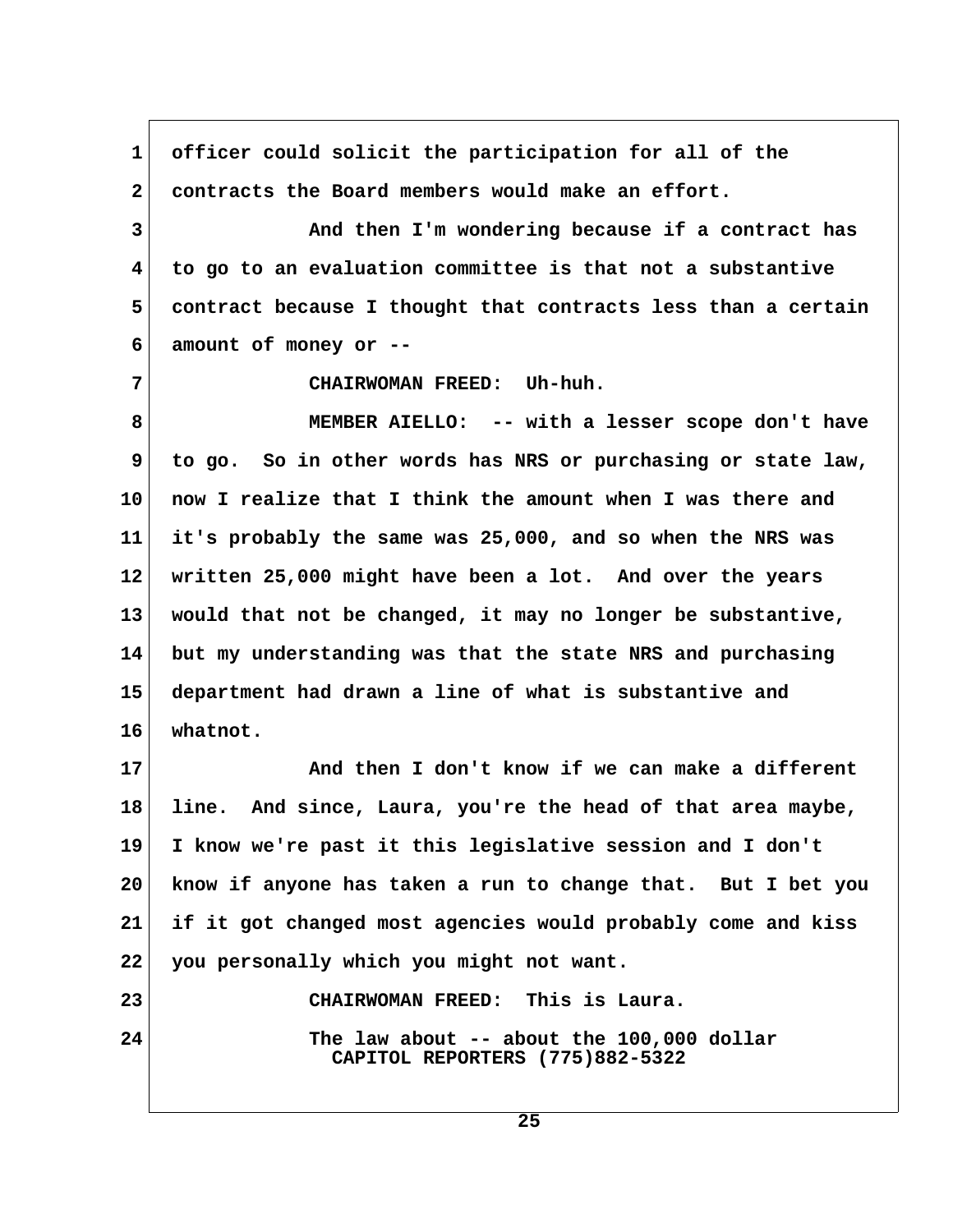1 threshold for purchasing to run the RFP has not changed, the  **2 \$25,000 -- 3 MEMBER AIELLO: I'm so glad it's 100,000. I 4 probably felt like we had to do so many I probably made up 25 5 in my mind. 6 CHAIRWOMAN FREED: You didn't though. It's still 7 informal solicitations as opposed to formal solicitations 8 that threshold is -- it's either 25 or 50, and I have to look 9 it up, and maybe Ms. Weyland knows off the top of her head. 10 MEMBER AIELLO: Would that not be the definition 11 of substantive? 12 CHAIRWOMAN FREED: We can absolutely employ that. 13 Anything that's greater than 25 or \$50,000 a year is by 14 definition for the Board oversight purpose substantive. But, 15 you know, again, we might, I don't know, it depends on how 16 much the PEBP pays for website management that it could 17 easily be over \$25,000 a year. 18 MEMBER AIELLO: Yeah. 19 CHAIRWOMAN FREED: You know. 20 MEMBER AIELLO: So maybe -- maybe this point is, 21 you know, nothing other than I was -- I think it will be hard 22 to make a definition that's not in line with the state 23 definition but maybe we can. 24 MEMBER KELLEY: So I'm wondering if on A we could CAPITOL REPORTERS (775)882-5322**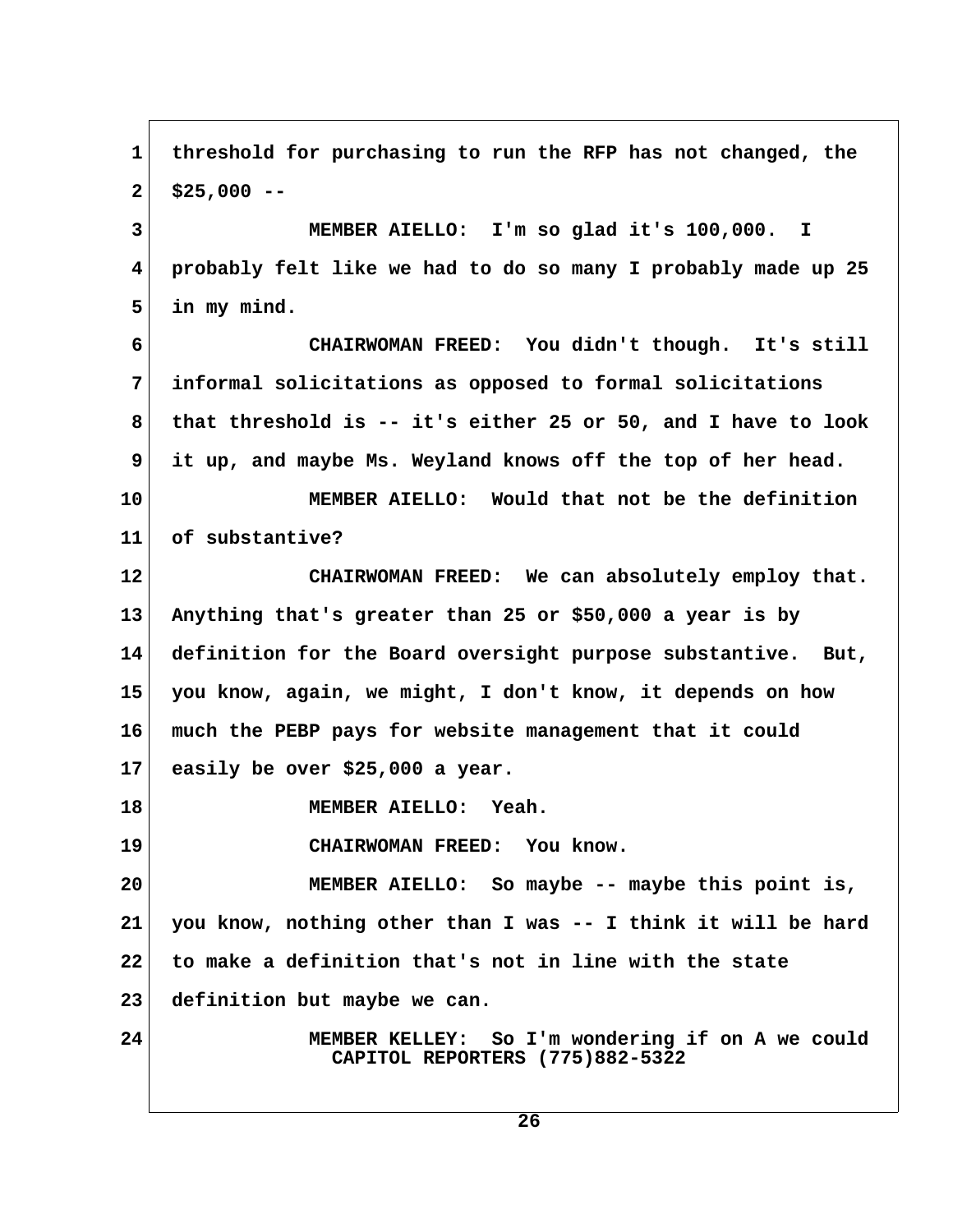**1 add the word routine before administrative contracts. So it 2 would read the Board delegates the role as chief of the using 3 agency to the executive officer for routine administrative 4 contracts, e.g. ordered as leases.**

 **5 I did have some concerns about the website 6 management because, of course, PEBP uses multiple websites. 7 I believe this is referring to your own PEBP website but it 8 could be misconstrued as being the eligibility system that 9 people use. Like so website is actually potentially a deep 10 hole because there's some big money that goes into the 11 eligibility system and whatever that system is that you use 12 to sign up for all the benefits now, the on-line enrollment 13 system.**

**14 So we'll -- so I think routine and under a 15 certain dollar threshold, you know, maybe -- maybe that 16 25,000 is the appropriate level. I'm not sure how many 17 other -- I don't think there's many other contracts less than 18 that anyway. But for me I guess the substantive contracts 19 are ones that impact our participants, right, regardless of 20 what they are worth or whether they are worth 300,000 or, you 21 know, 3,000,000.**

**22 If it's going to have an impact on our 23 participants then I -- I want to understand what is happening 24 with that contract, maybe not be on the evaluation committee CAPITOL REPORTERS (775)882-5322**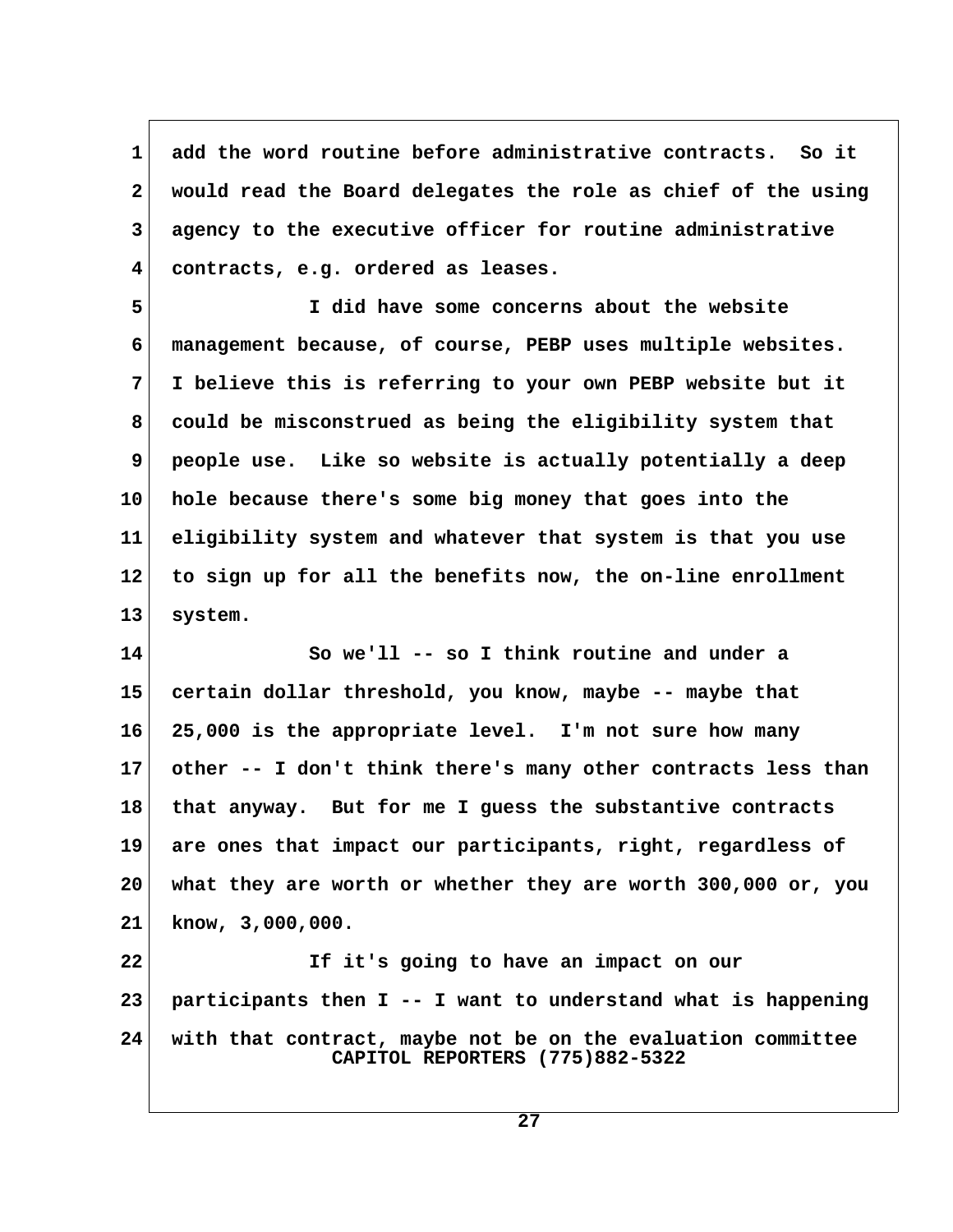**1 but certainly have a good knowledge of what is going on so 2 that we can discuss it at Board meetings and stuff, so. 3 MS. RICH: This is Laura Rich. 4 Can I just jump in and maybe provide some 5 insight. And it's funny you guys are talking about the 6 website because that's actually something that's going to be 7 coming to the Board in January. That is one of the 8 solicitations that we're going to look at, and it is under 9 \$25,000. So it's going to be an informal solicitation. 10 There won't be an evaluation committee. It's, basically what 11 that entails is getting some quotes and -- and finding the 12 best deal, you know, based on those quotes. 13 So I don't think the Board members would want to 14 be involved in that process at all. That is much into the 15 weeds. However, the Board would still likely be interested 16 in knowing about that contract and knowing about what it is 17 that the -- that staff -- what steps staff took and if they 18 were appropriate. 19 And so I think that participating in that is 20 maybe something that the Board members, that that would be a 21 threshold, that \$25,000 would be a threshold that maybe a 22 Board member would not be necessary in that solicitation 23 process but would still want to know about the process and 24 what steps were taken and so and that is part of that CAPITOL REPORTERS (775)882-5322**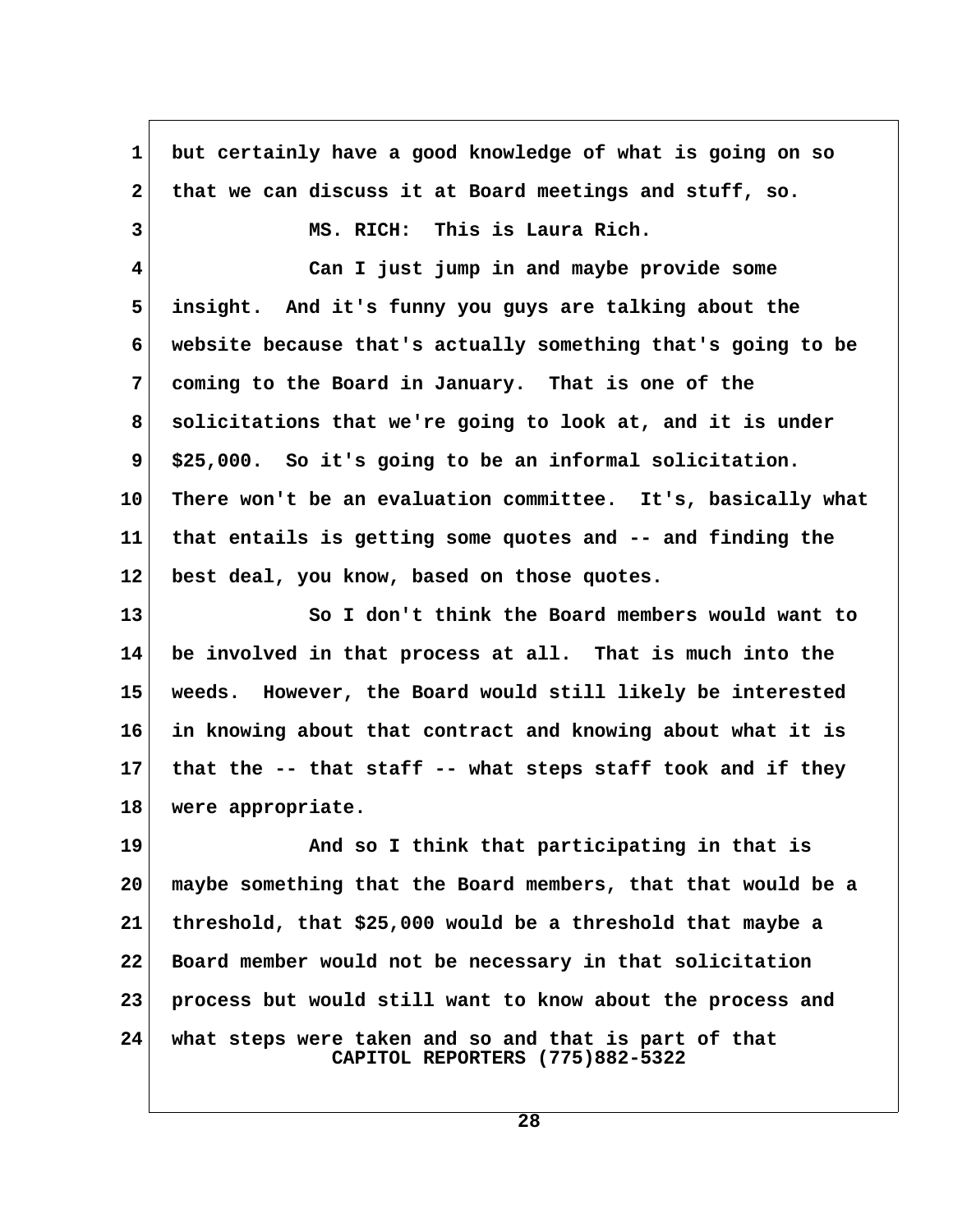1 checklist. Does that make sense?

| $\mathbf{2}$            | MEMBER KELLEY: So it does to me. From the                                           |  |
|-------------------------|-------------------------------------------------------------------------------------|--|
| $\mathbf{3}$            | language that's in this policy would it be appropriate or                           |  |
| $\overline{\mathbf{4}}$ | would it be wrong to put PEB, PEBP website management as                            |  |
| 5                       | opposed to kind of, you know, as to say there's eligibility                         |  |
| 6                       | systems and stuff which are also websites, right?                                   |  |
| 7                       | So I just, I agree, \$25,000 and, yes, the staff                                    |  |
| 8                       | are going to be in the best place. So I agree with                                  |  |
| 9                       | everything you said. I'm just sorry. My mind is focused on                          |  |
| 10                      | the language. So it might be appropriate to add PEBP in                             |  |
| 11                      | front of that website or is that -- I don't know.                                   |  |
| 12 <sub>2</sub>         | MEMBER AIELLO: It's I think eligibility website                                     |  |
| 13                      | is a component of a much larger contract. So I'm not sure                           |  |
| 14                      | that that would be even termed a website contract. It's an                          |  |
| 15                      | eligibility contract.                                                               |  |
| 16                      | CHAIRWOMAN FREED: Correct.                                                          |  |
| 17                      | MEMBER AIELLO: That has a component of a website                                    |  |
| 18                      | to get eligibility done. So it might, probably isn't thought                        |  |
| 19                      | of as a website contract. I may be wrong.                                           |  |
| 20                      | MEMBER KELLEY: Yeah, this says website                                              |  |
| 21                      | management. So to me that's all of the websites PEBP uses.                          |  |
| 22                      | That's what -- you know, website management. Anyway, you                            |  |
| 23                      | know, if everyone else doesn't agree then that's fine.                              |  |
| 24                      | MEMBER AIELLO: I'm not objectionable to put PEBP<br>CAPITOL REPORTERS (775)882-5322 |  |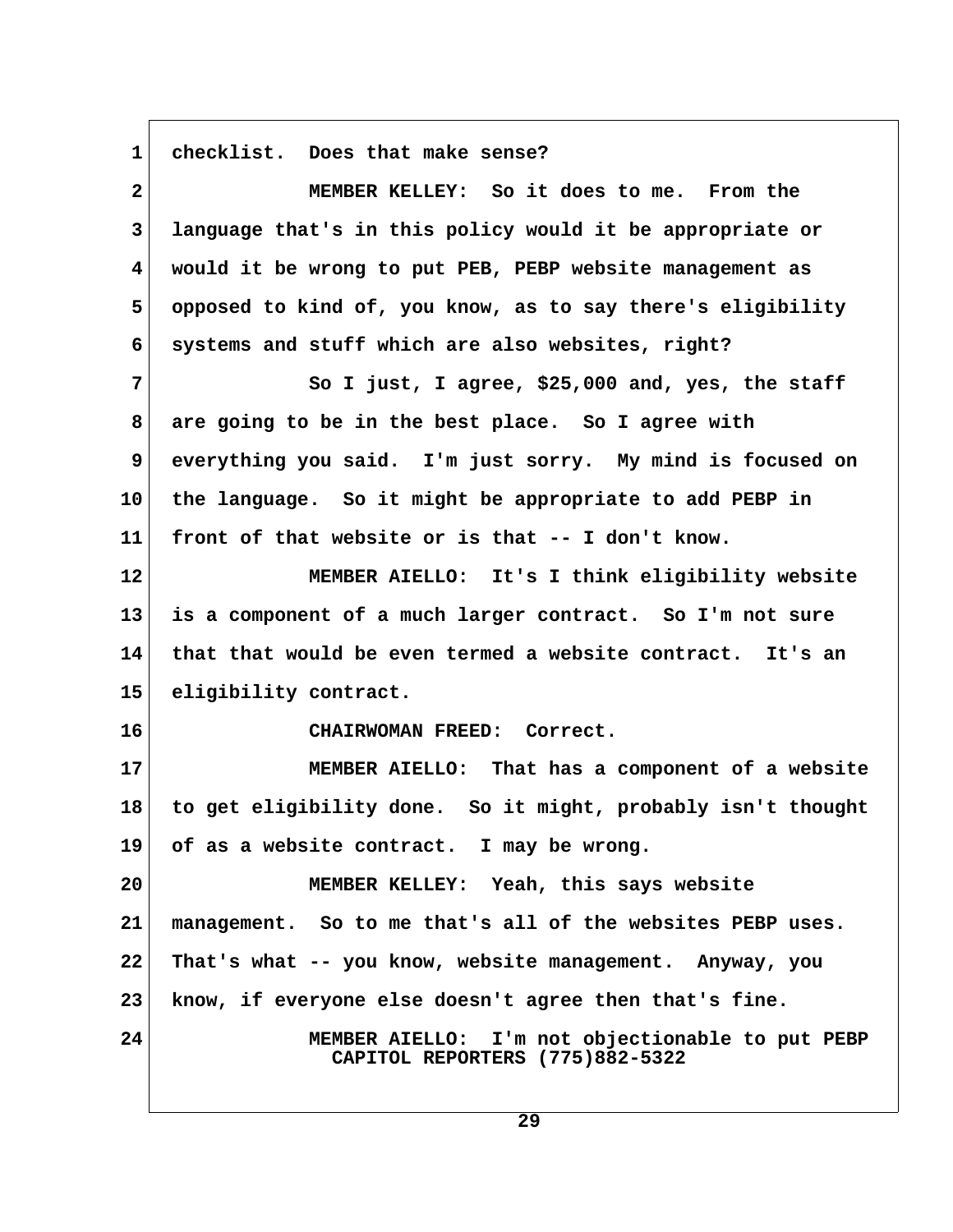**1 but then would that, because it says et cetera then there may 2 be still some play to do more if they, you know. 3 MEMBER LINDLEY: Tim here. 4 How many administrative contracts do we have? 5 MEMBER KELLEY: I looked at the list that Laura 6 had provided us I think early, during our orientation and I 7 think actually the website was the only one that was kind of 8 de minimis, if you will. 9 MS. RICH: Correct. This is Laura Rich. 10 Correct. However, in my time at PEBP I can think 11 of another solicitation we -- we did for a more of like an 12 internal audit of our IT system several years ago and -- and 13 that was under \$25,000 as well. So, I mean, there are times 14 that we do have those come up, but right now the one I can 15 think of is just the KPS3 website management. 16 MEMBER KELLEY: So I guess that's a really good 17 question. So contracts are well and good, right. So for 18 example in that example you just gave us, Laura, I'm just 19 wondering, that would have required extra administrative 20 money, right, to pay that vendor, so money that wasn't 21 budgeted. So isn't that another avenue where things would 22 have to come to the Board anyway for approval to expend the 23 funds? 24 MS. RICH: So this is Laura Rich. CAPITOL REPORTERS (775)882-5322**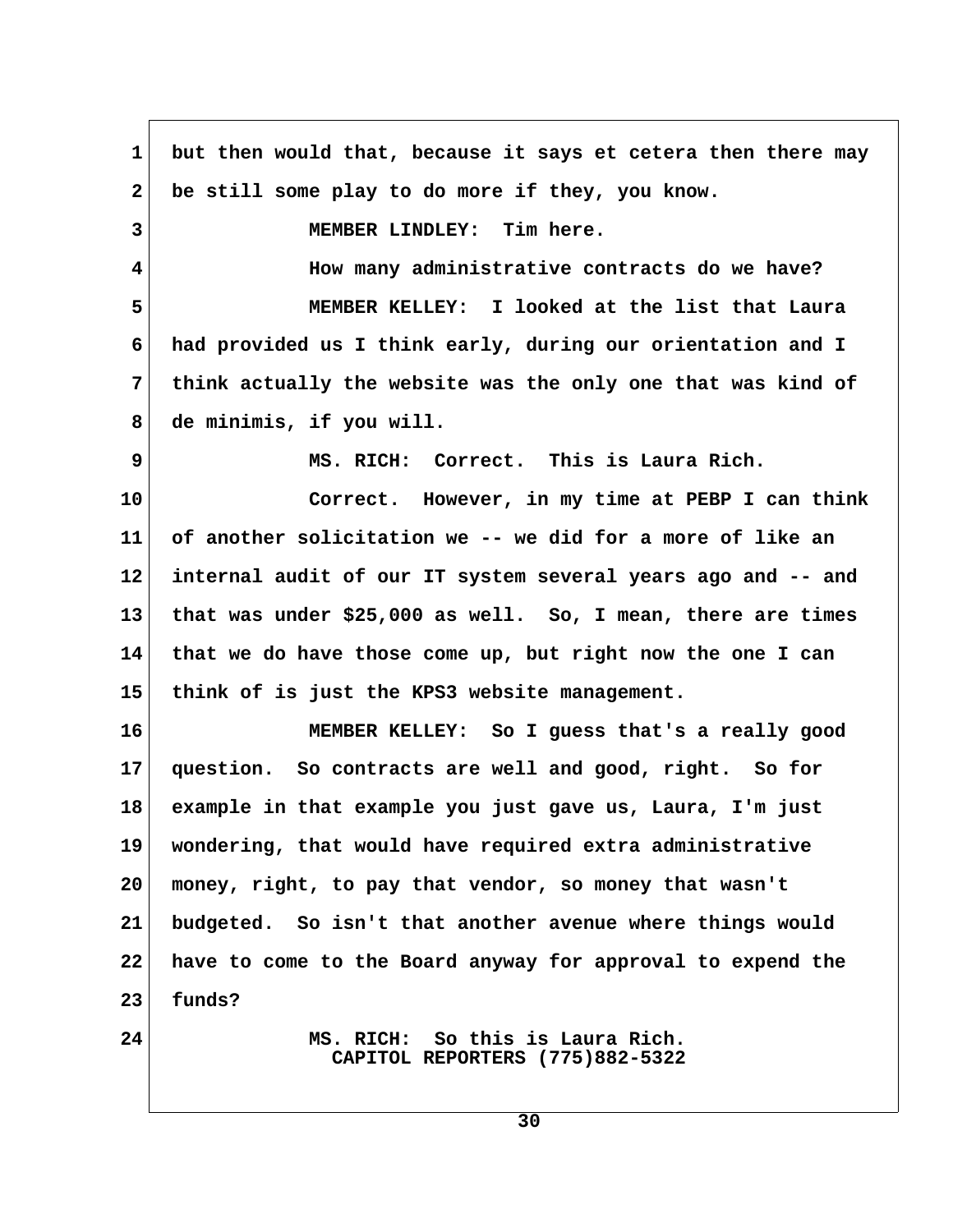**1 Correct. So any of these contracts regardless of 2 dollar amount it would be something that would go through the 3 Board, and so that what -- the point I was trying to make 4 earlier was that in the -- in these situations there wouldn't 5 be an evaluation committee.**

 **6 The Board probably doesn't want to be included in 7 going out and getting -- getting estimates or bids on some of 8 these low dollar contracts. You know, I don't think 9 Ms. Kelley wants to reach out to -- to website management 10 companies to see, you know, if they are going to pay -- if 11 they are going to charge us \$60 or \$70 or \$80 a month. It's 12 more of an operational type contract.**

**13 But that contract would still come to the Board 14 as you're going to see in January. It would still come to 15 the Board for approval for us to solicit and move forward 16 with a solicitation regardless of what kind of solicitation 17 that is.**

**18 MEMBER KELLEY: So should we just put in the 19 25,000? Is that kind of what you're a proponent of, Laura 20 Rich?**

**21 MEMBER AIELLO: And I don't know, I'm going to 22 throw out a couple of other type of contracts that maybe PEBP 23 doesn't have right now but could easily have as temporary 24 contracts, and we might want to know about the concept or the CAPITOL REPORTERS (775)882-5322**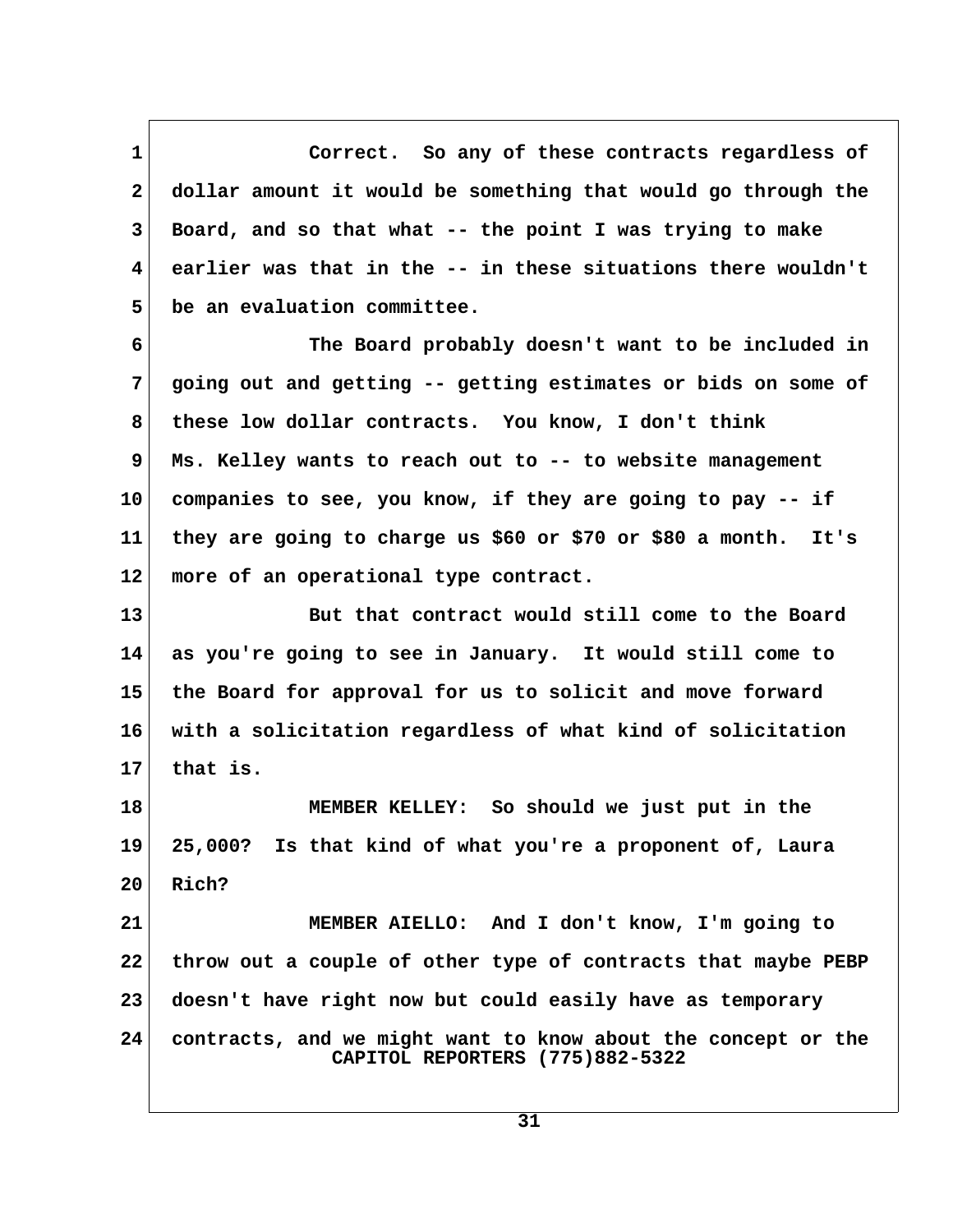1 need but we don't know how much because it's really  **2 operations.**

 **3 When new computer programs came in, I mean, I'm 4 really aging myself, but when I started Medicaid not 5 everybody had a computer on their desk, and so there was 6 contracting for Word training and Excel training and Access 7 training. And then there was another contract we had when at 8 one time we had done an employee satisfaction survey and felt 9 like there was a lot of distrust of management for some 10 reason, I don't know, but UNR provided, the business school 11 provided some team-building training and evaluation with the 12 staff, and so we might want to be aware of some of that.**

**13 And but I don't know if we want to be super 14 involved in those kind of things. Those kind of things we 15 have to trust the executive program director to know what she 16 needs to do to make her program effective, but those are some 17 that could fall in this kind of thing too.**

**18 CHAIRWOMAN FREED: This is Laura Freed. 19 The other -- the other thing we could do, I mean, 20 as Michelle Kelley pointed out from this list of contracts 21 that PEBP has right now very few of them are actually that 22 small dollar. Most of them are well over that 100,000 dollar 23 threshold where purchasing has to run the RFP per NRS 333. 24 So we could put in 2B there that, you know, the CAPITOL REPORTERS (775)882-5322**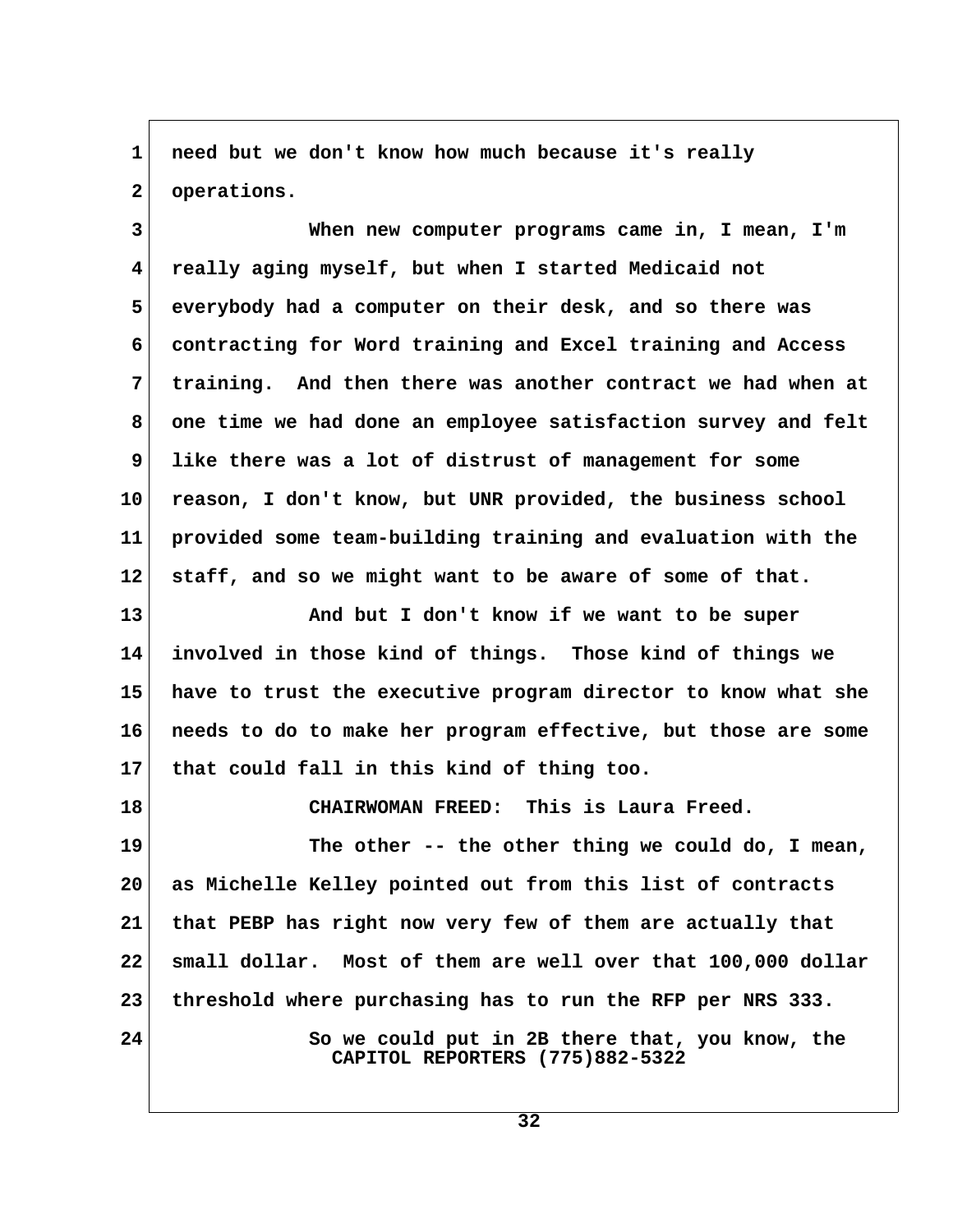**1 executive officer shall solicit the participation and Board 2 members to participate in the development of a solicitation, 3 as well as serve on the committee as an evaluator for all 4 contracts over \$100,000 and then throw in a cite to NRS 5 333.130 or something like that. I can't remember 6 specifically where it is. So because that -- that catches 7 almost everything of policy significance to the PEBP 8 participant base in my view.**

 **9 MEMBER AIELLO: That would mean probably that we 10 would then be in with the auditors. I don't know how much 11 the auditors are paid in PEBP. But, anyway, I'm fine with 12 that. I wouldn't want 25,000 in there but 100,000 maybe. 13 And one could always -- we can always readdress these if they 14 are not -- that's the one thing I've learned in my life is 15 the best intentions don't always end up the way they should 16 be.**

**17 MEMBER KELLEY: So -- so I guess, Chair Freed, so 18 if we take A and we go the Board delegates the role as chief 19 of the using agency to the executive officer for routine 20 administrative contracts up to the threshold of one 21 (technical difficulty.)**

**22 CHAIRWOMAN FREED: We can't hear you. You're on 23 mute.**

**24 MEMBER KELLEY: Sorry. I was just, Chair Freed, CAPITOL REPORTERS (775)882-5322**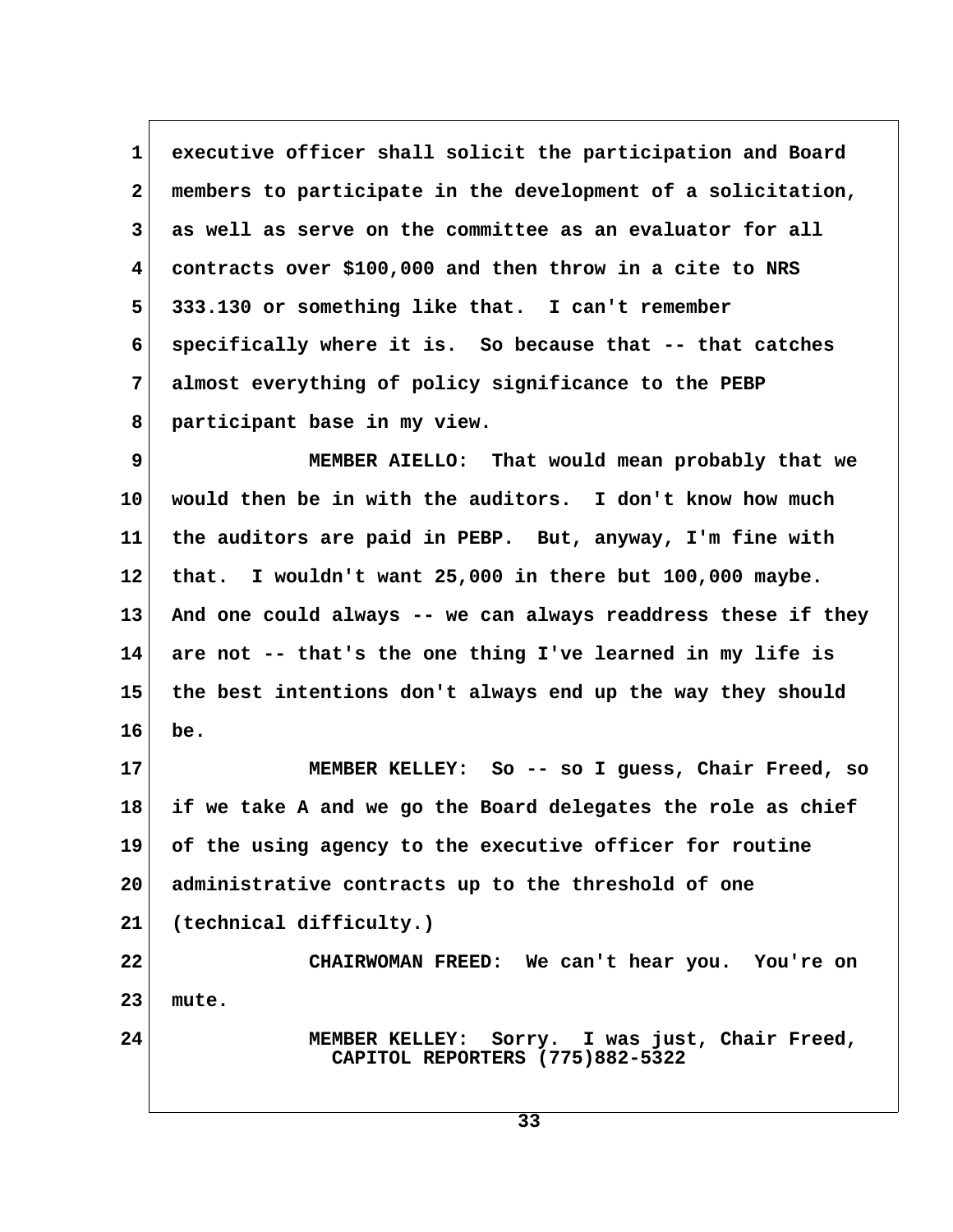**1 I was actually saying perhaps we could just take A then and 2 turn -- and talk about the routine administrative -- so the 3 Board delegates as the role, the role as chief of the using 4 agency to the executive officer for routine administrative 5 contracts up to \$100,000.**

 **6 CHAIRWOMAN FREED: Okay.**

 **7 MEMBER KELLEY: And then B for all other 8 contracts, including any that involve the procurement of 9 services to PEBP members or actuarial services the Board 10 delegates ministerial and administrative duties as the chief 11 of the using agency to the executive officer, but the Board 12 retains the power and duty as the chief of the using agency 13 to approve scopes of work for request for proposals to 14 appoint members of the Board to evaluation committees 15 pursuant to 333.335 and to approve notices of intent to award 16 contracts pursuant to NIC 333.170.**

**17 And then once the notice of intent to award a 18 contract is approved by the Board the duty of negotiating the 19 administering the contract is delegated to the executive 20 officer.**

**21 MEMBER AIELLO: This is Betsy. I have a couple 22 of questions.**

**23 First, very simple up at the beginning and this 24 may be Laura. It may be Michelle, but if we put the 100,000 CAPITOL REPORTERS (775)882-5322**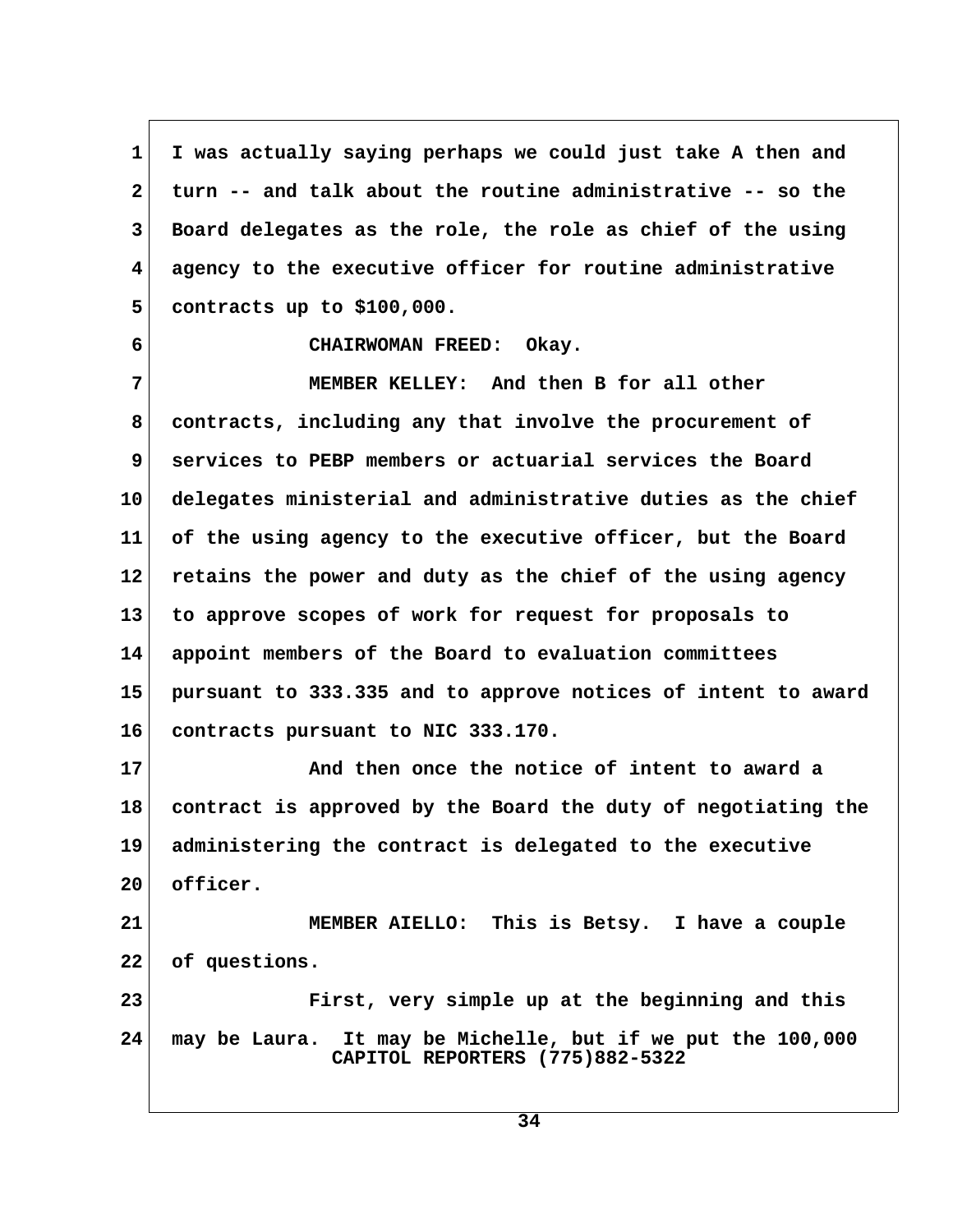**1 in would that mean we would be reviewing leases? I don't 2 know how much an annual lease on your -- your properties are 3 or your auditor contracts or, no, we wouldn't be reviewing 4 those. Okay. So I'm good with that. 5 And, Michelle, you read an awful lot. In my 6 little mind I don't know that I can integrate all of that 7 unless I was to be able to see it in writing and sit down and 8 read it. I hate to that say that, but. 9 CHAIRWOMAN FREED: Me too. No, this is Laura, 10 met too. 11 I need to see that and read it again and think 12 about it for a sec. 13 MEMBER KELLEY: Okay. So I guess I'm just a 14 little confused about how we'll make changes or actually put 15 through recommendation for changes on this then. 16 CHAIRWOMAN FREED: Can you -- well, you could 17 e-mail it to PEBP staff and they can share a screen. 18 MEMBER KELLEY: Okay. Okay. We'll move on that 19 and I'll do that. 20 CHAIRWOMAN FREED: Okay. So the executive 21 officer shall ensure that accurate and detailed information 22 is provided to the Board and other governing bodies when 23 seeking to amend contracts, and supporting documentation 24 shall be provided. Thoughts on that? CAPITOL REPORTERS (775)882-5322**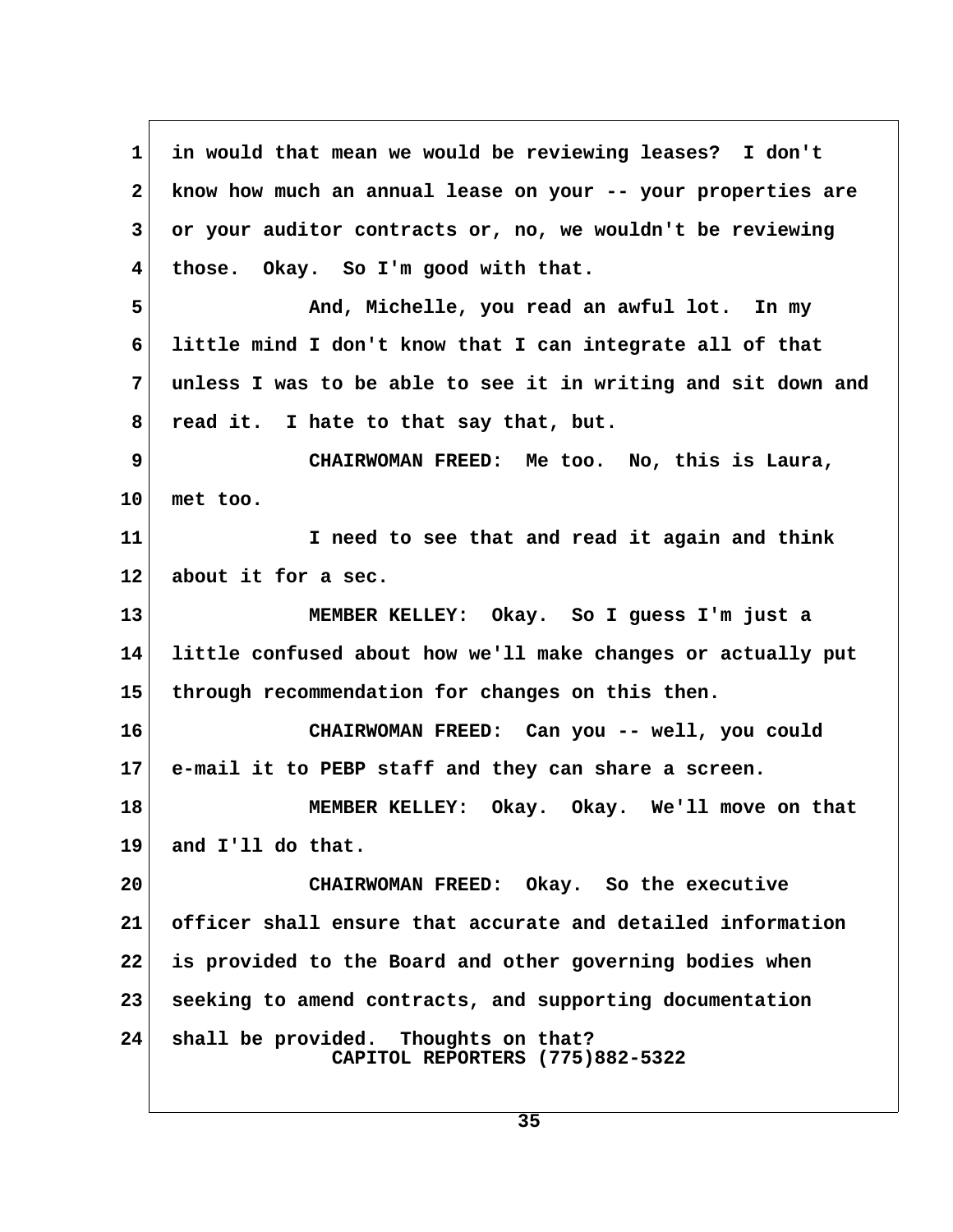**1 MEMBER LINDLEY: Tim here. I like it. 2 CHAIRWOMAN FREED: I think that's suitable as 3 well. And I like the addition the executive -- under four, 4 the executive officer will provide an appropriate checklist 5 to assist the Board in their review of the RFP. 6 Ms. Rich, did you want to go through the 7 checklists or at least the RFP process checklist to show 8 everyone what kinds of things are in it or do you think it's 9 just fairly self-explanatory? 10 MS. RICH: It is fairly self-explanatory. But if 11 we want to just pull it up really quick, I'm going to pull 12 mine up too. Actually, I have the paper version here. 13 We were able to get an example from another 14 agency, and we made some changes to fit really what -- what 15 works for PEBP. Because unfortunately not -- you know, there 16 aren't a lot of other agencies in the state that report to a 17 board, and so we had to make some changes in there to address 18 the Board procedures or the Board -- the steps where the 19 Board would have to be involved. 20 So prior to any solicitation the Board would take 21 action or this would be brought to the Board for the Board to 22 approve, staff to move forward with the solicitation, and 23 then throughout the RFP process there would be as we 24 discussed earlier Board members would be invited to CAPITOL REPORTERS (775)882-5322**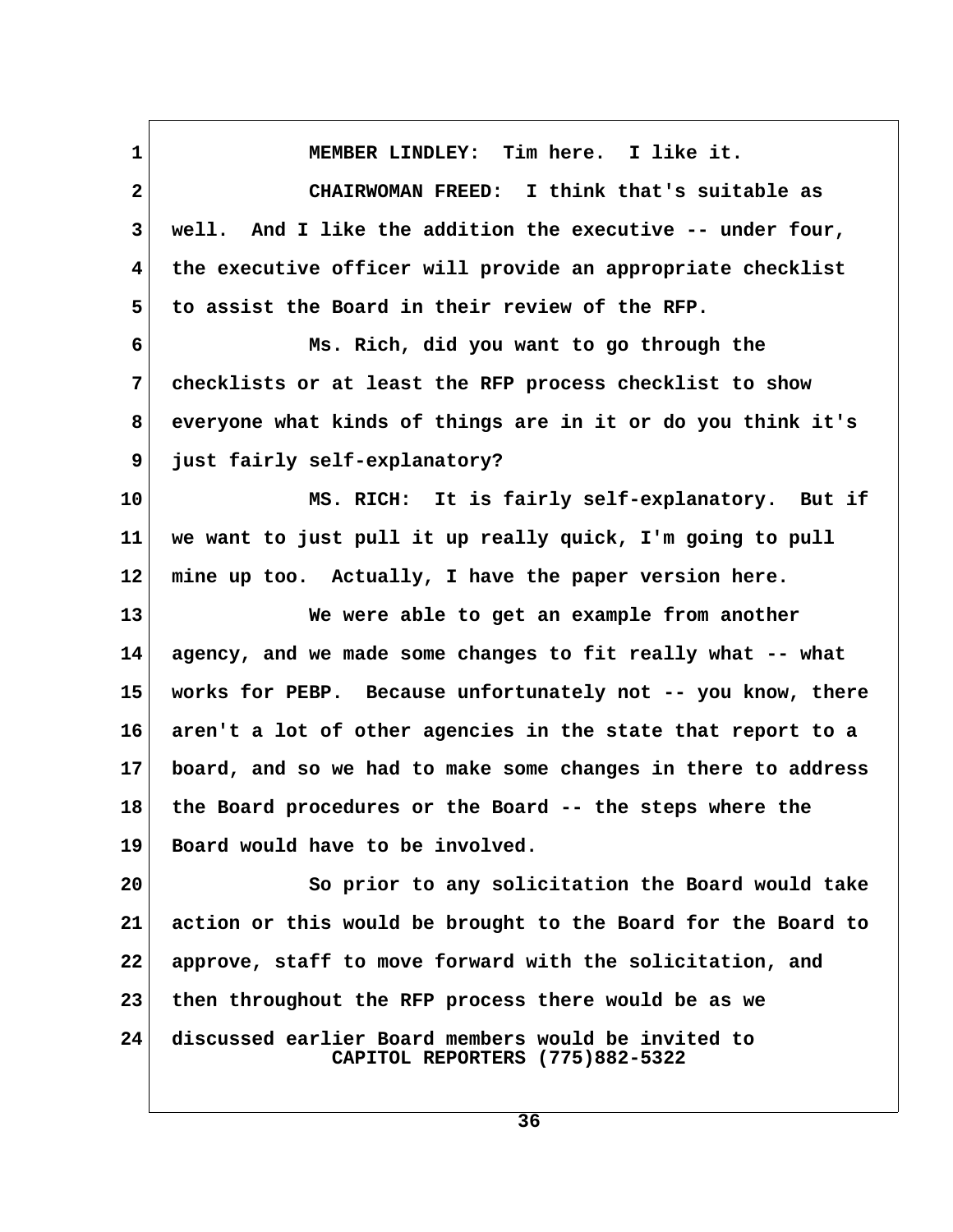**1 participate in that process in the development of the 2 solicitation and also as a member of the evaluation committee 3 as well.**

 **4 And then there are obviously steps at the end 5 where the Board would have to be included to ratify the 6 contract. So that's really what we did here is we kind of 7 took the -- took the example of other agencies. And I 8 believe Michelle can correct me if I'm wrong but I think we 9 got this from the division of welfare and supportive 10 services, so.**

**11 MS. WEYLAND: Actually it came from Hick Fab 12 (phonetic).**

**13 MS. RICH: Oh, okay. And then we just, like I 14 said, we just added the Board sections in there and made some 15 tweaks here and there, but we feel like this is pretty 16 comprehensive. If there's anything that the subcommittee 17 would like to add or even take out it's really up for 18 discussion up at this point.**

**19 MEMBER AIELLO: This is Betsy.**

**20 And I think that this is something we shouldn't 21 approve or disapprove because it's really a tool, the concept 22 of the checklist we have in our policies. But I would say 23 that it would be best if you guys actually used it and then 24 it came to a Board meeting and we said, oh, we feel like we CAPITOL REPORTERS (775)882-5322**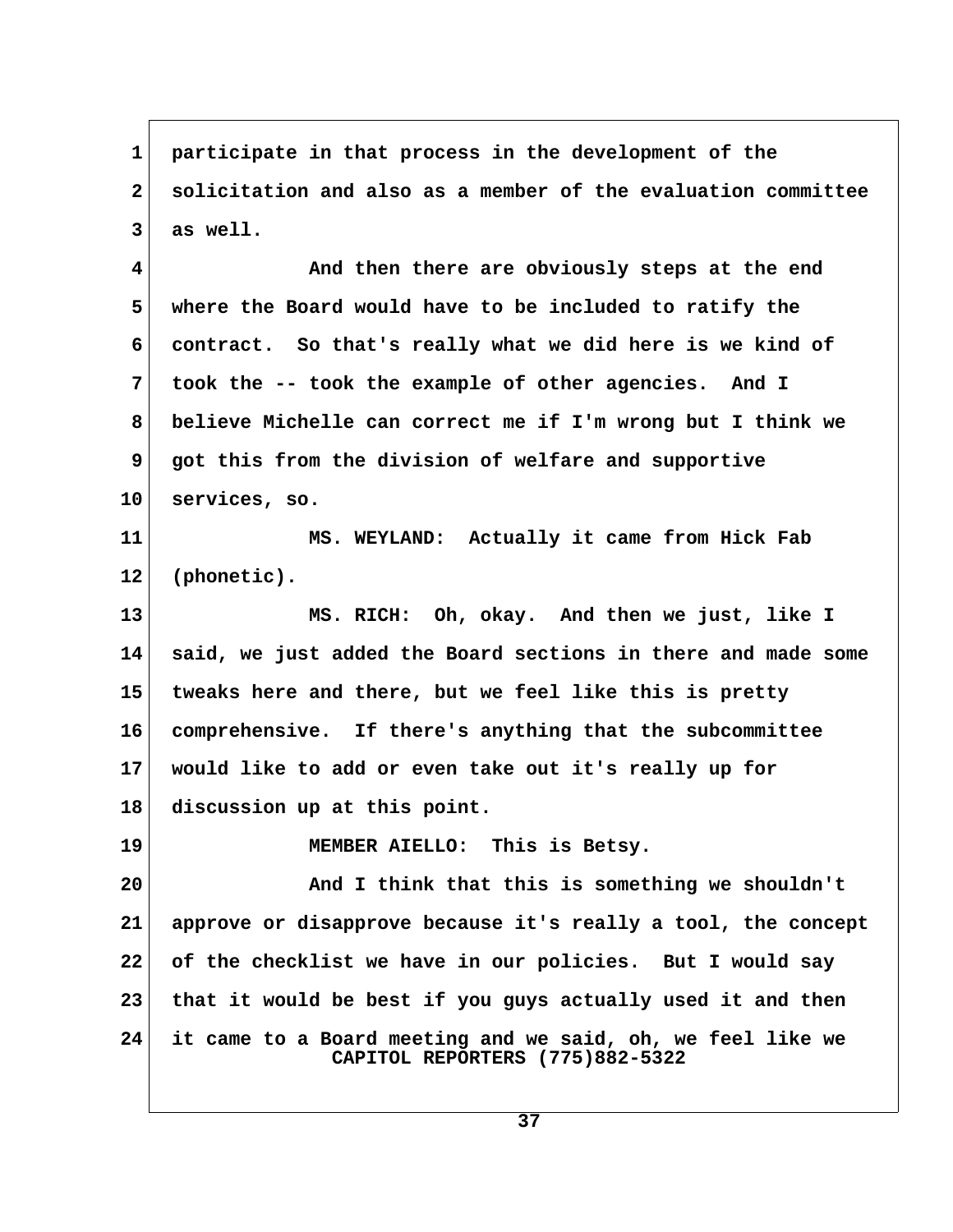**1 still need to know X or you say we tried to use this but this 2 was really cumbersome, but we realized we need something so 3 we've got a good starting point.**

 **4 But to actually vote in a form prior to it even 5 being tried and used sometimes causes -- you know what I 6 mean? The concept of the checklist I like and I commend you 7 guys for putting it together, and I bet you knowing me I 8 might have a suggestion here and there and probably other 9 Board members will too from having listened to them. But if 10 it can be a fluid document just based on people's needs I 11 like that idea.**

**12 MEMBER LINDLEY: Tim here.**

**13 I like that idea also because I don't want to 14 pigeonhole ourselves or corner ourselves to a specific 15 document that we may want changed.**

**16 CHAIRWOMAN FREED: Okay. That sounds good. 17 Thank you for that.**

**18 Should we move to page 12 then? And number five, 19 actions Board should take only in an open meeting. The new 20 addition is the Board shall review all documentation to 21 ensure justification for the recommended actions and 22 validation of recommendations by PEBP management. 23** And, Ms. Rich, what's the definition here of all **24 documentation because I don't know that for instance cost CAPITOL REPORTERS (775)882-5322**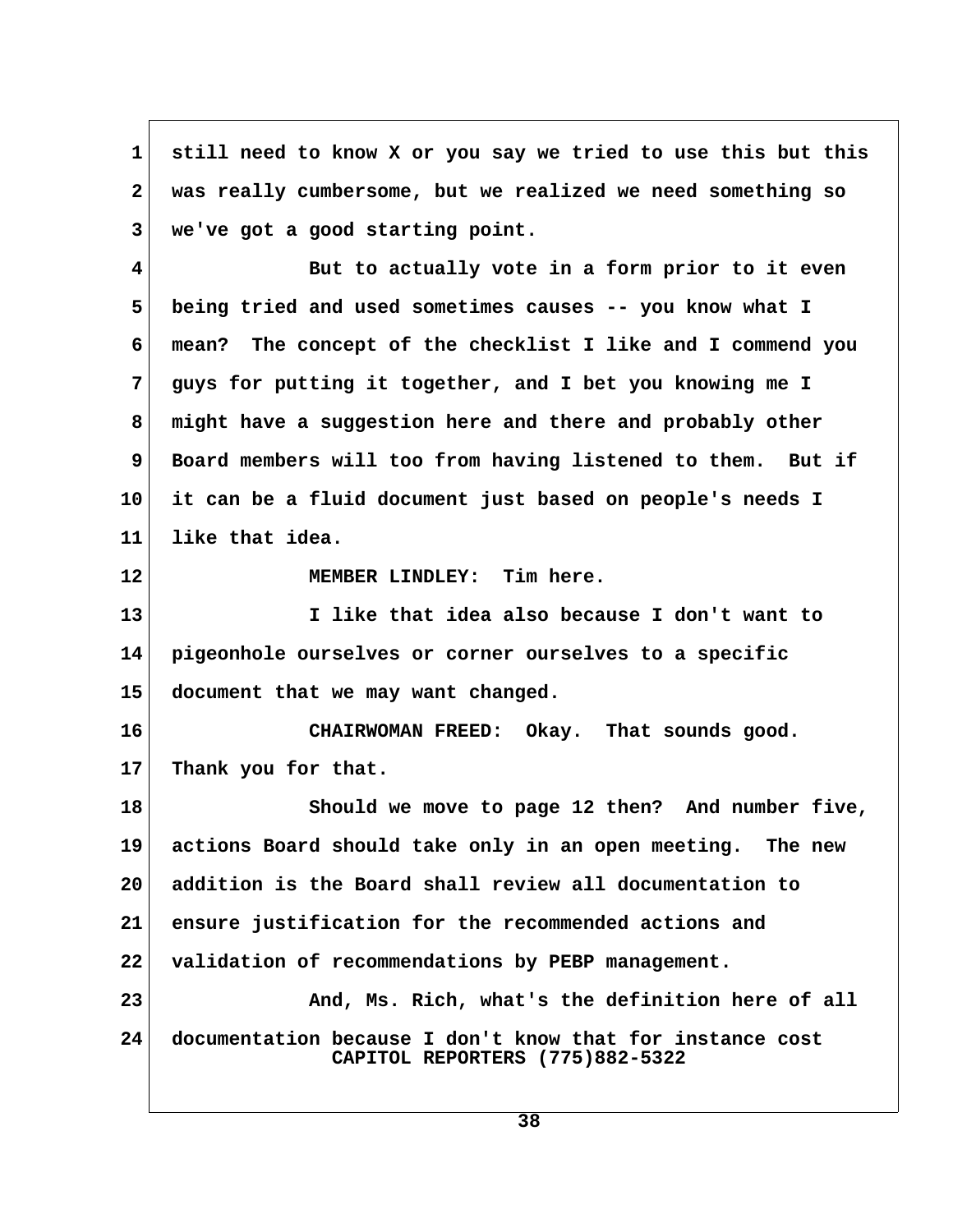**1 proposals are documentation that people who are not on the 2 evaluation committee could see, and I didn't want to run 3 afoul of NRS 333. There may be other things and I can't 4 remember what they are. 5 MS. RICH: Again, this is Laura Rich. 6 That's a good point. Maybe we need to reword 7 this to -- to ensure that those, the documentation is 8 appropriate documentation. So, I mean, we put ourselves in a 9 situation here where, you know, how -- how much into the 10 weeds do we want to get? So maybe appropriate documentation 11 is, we can add that word in there. 12 CHAIRWOMAN FREED: I would -- I would say 13 something like all documentation not prohibited pursuant to 14 NRS 333 or other applicable law or something like that. 15 MEMBER LINDLEY: I'm not a fan of all. 16 MEMBER AIELLO: Can -- now, this may just be the 17 Board saying no way, but can we put the Board shall review 18 all nonconfidential documentation? Take out the word all. 19 The Board shall review nonconfidential documentation because 20 this is related to an open Board meeting. So we can talk 21 about the nonconfidential and we could put per NRS. I don't 22 know. But if I'm a brand new Board member, even now I don't 23 know every single NRS, I need to look at to know it's 24 nonconfidential. CAPITOL REPORTERS (775)882-5322**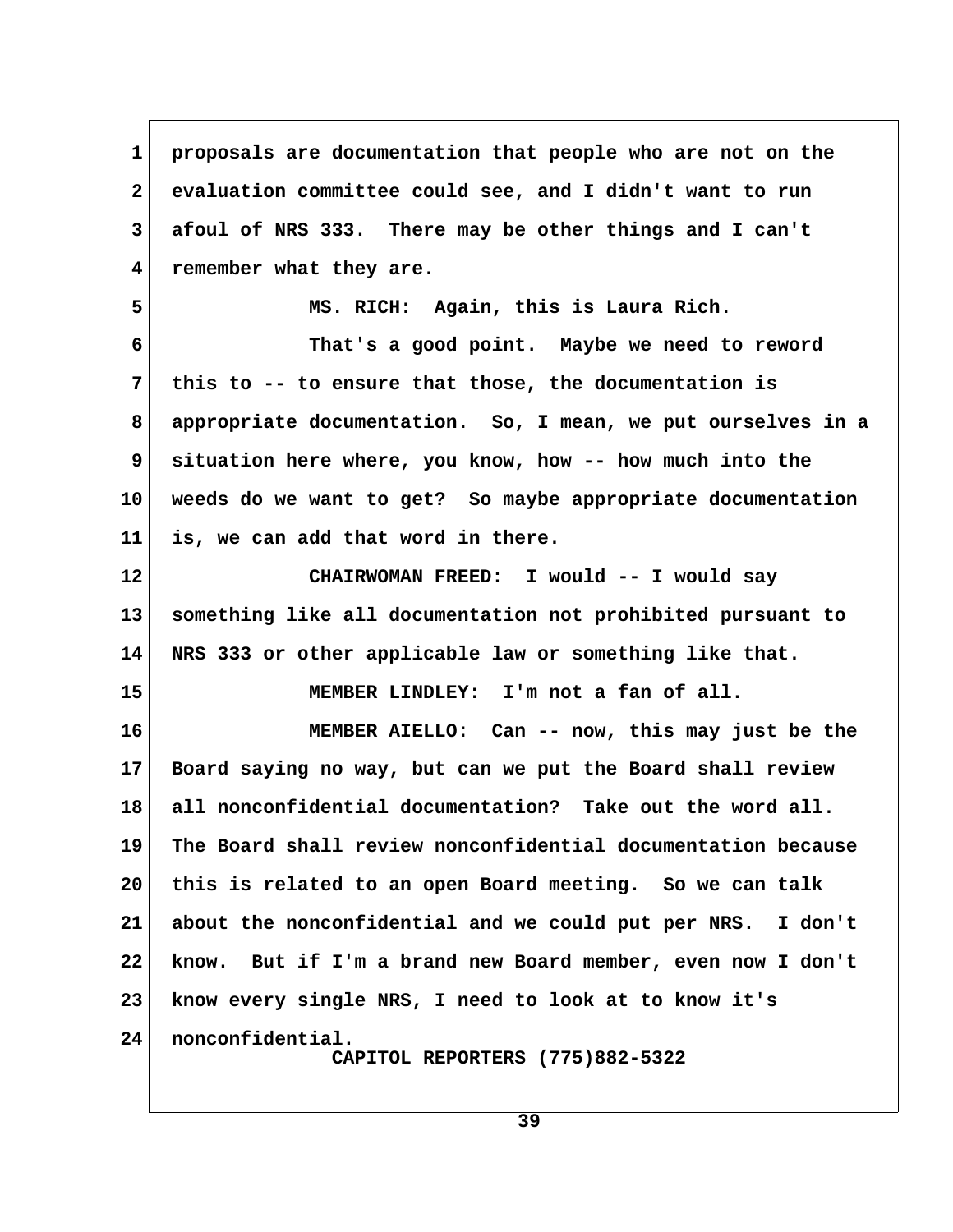**1 MS. RICH: The other comment is should we use** 2 shall or may.  **3 CHAIRWOMAN FREED: This is Laura. I mean, I'm 4 not too perturbed by shall in the sense it is the Board's 5 responsibility. It would go into a Board meeting packet. It 6 might be a lot of stuff to read and you can say you shall 7 read it, but what's your enforcement to make Board members 8 read all their 500 pages of meeting packet? 9 MS. RICH: We might have a hard time recruiting 10 new Board members at that point. 11 MEMBER KELLEY: I guess isn't that the purpose I 12 guess of closing the Board meeting and discussing some of 13 these things behind closed doors, right, and then coming back 14 out and readdressing the issues, the nonconfidential in the 15 public setting? 16 MEMBER AIELLO: I think that the -- where this is 17 getting tripped though is the first sentence says the Board 18 shall take the following actions only in an open meeting. So 19 the documentation and maybe if that sentence gets moved 20 somewhere else so it could be in a closed meeting too, I 21 don't know, but I think that's where it's tripping because 22 it's documentation then that would be reviewed in an open 23 meeting. 24 CHAIRWOMAN FREED: This is Laura Freed. CAPITOL REPORTERS (775)882-5322**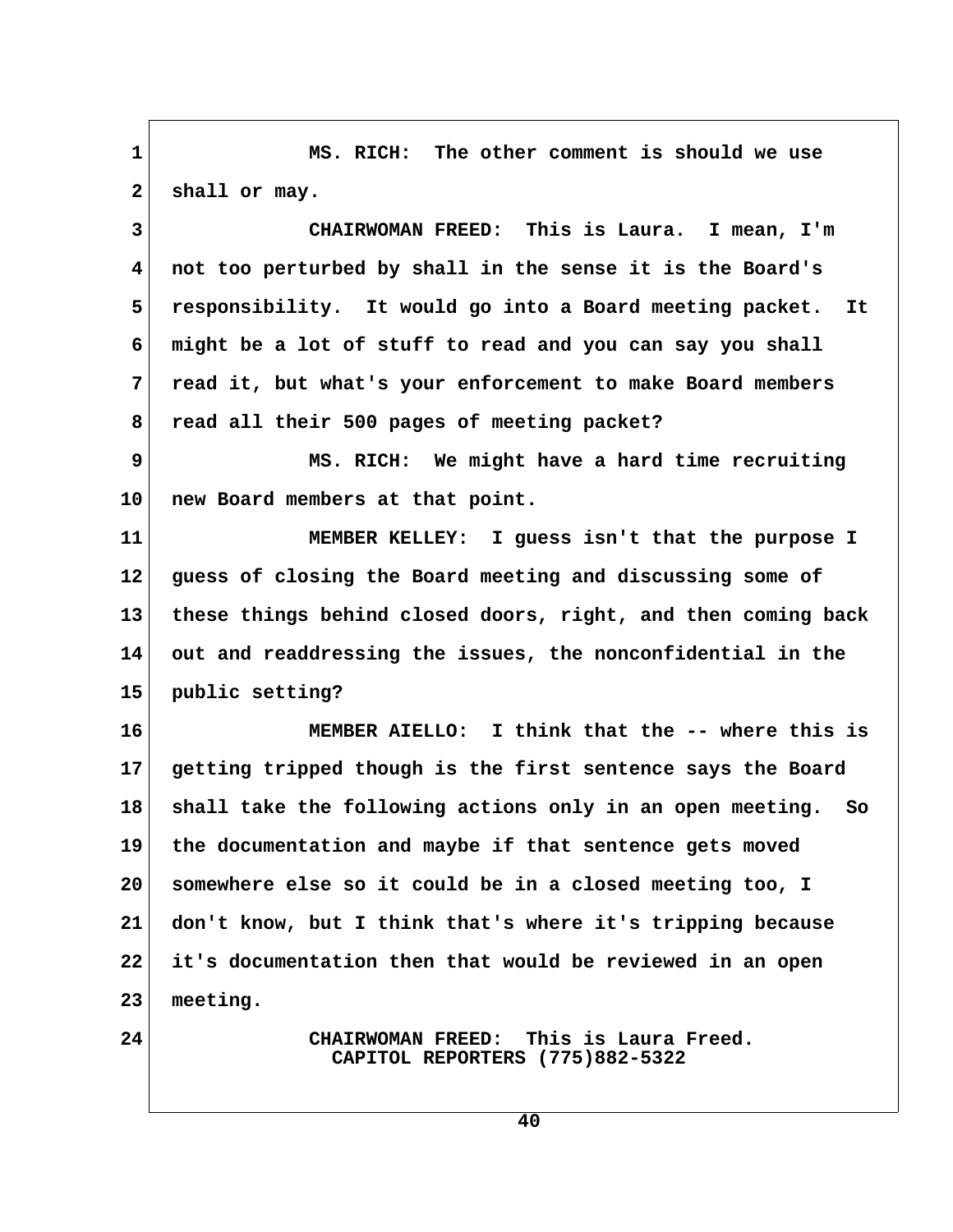**1 Betsy, your commentary triggered me for we can 2 strike the Board shall because the first sentence five says 3 the Board shall. So A, B, C and D are all a shall anyway. 4 So it would be award, cancel, modify, review. Start each one 5 of these letter phrases with a verb, review. I'm okay with 6 nonconfidential documentation to ensure justification for the 7 recommended actions, et cetera, et cetera.**

 **8 MEMBER AIELLO: And that -- so the actions we 9 would do would be to award, to cancel or to modify and 10 reissue. This is sort of a statement about preparation on 11 what we need to do to be able to do those activities. Now, I 12 know it got put there because we were saying we want some 13 documentation to help us make those decisions, whether we 14 want to award, cancel or modify.**

**15 But I wonder if there should be like let's just 16 say that five would turn into six and I would have to read 17 this again and there would be a four that says the Board will 18 be provided documentation to ensure justification for the 19 recommended actions and validation of recommendation by PEBP 20 management. And then next the Board shall take the following 21 actions.**

**22 CHAIRWOMAN FREED: Okay. So going back to four, 23 the Board shall review the results, this is page 11, of any 24 evaluation proposals for a contract pursuant to NRS 333.335 CAPITOL REPORTERS (775)882-5322**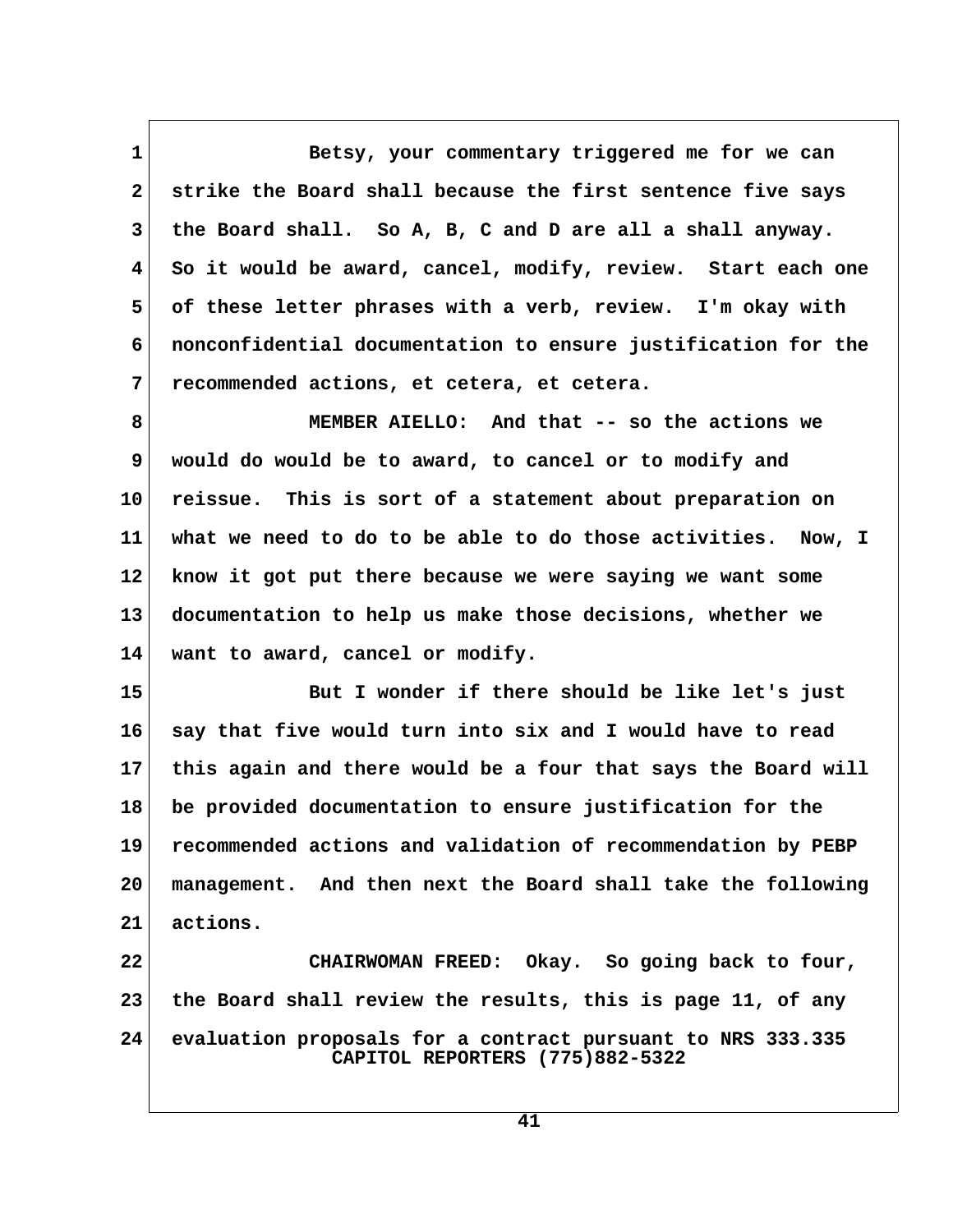**1 in a closed meeting. And the new addition is the executive 2 officer provides an appropriate checklist to assist the Board 3 in their review of the RFP in that closed meeting. And 4 number five is here's what you can do only in an open meeting 5 award, cancel, modify and reissue.**

 **6 So what -- what then is the distinction of the 7 evaluation of proposals guided by a checklist in a closed 8 meeting as opposed to documentation in an open meeting?**

 **9 MEMBER AIELLO: Let's go back to the purpose of 10 this was the purpose of this to tell the Board that we should 11 share documentation with the public that's allowable or was 12 this to address our concern that we needed documentation to 13 make decisions? Because if the concern that we need 14 documentation to make decisions is up in four then we maybe 15 don't need it in five.**

**16 But, again, are we going to close every meeting 17 for administrative contracts that we don't need. You know, 18 so is this to say we can get documentation for those smaller 19 things in an open meeting? So and I -- I don't know, 20 Michelle, you probably put that in based on things you heard 21 us say in the last meeting. Would you be able to explain the 22 intent of D to us again to help us remember? 23 MS. WEYLAND: Part of D was not just the last 24 meeting but also what was taken out of the actual audit in CAPITOL REPORTERS (775)882-5322**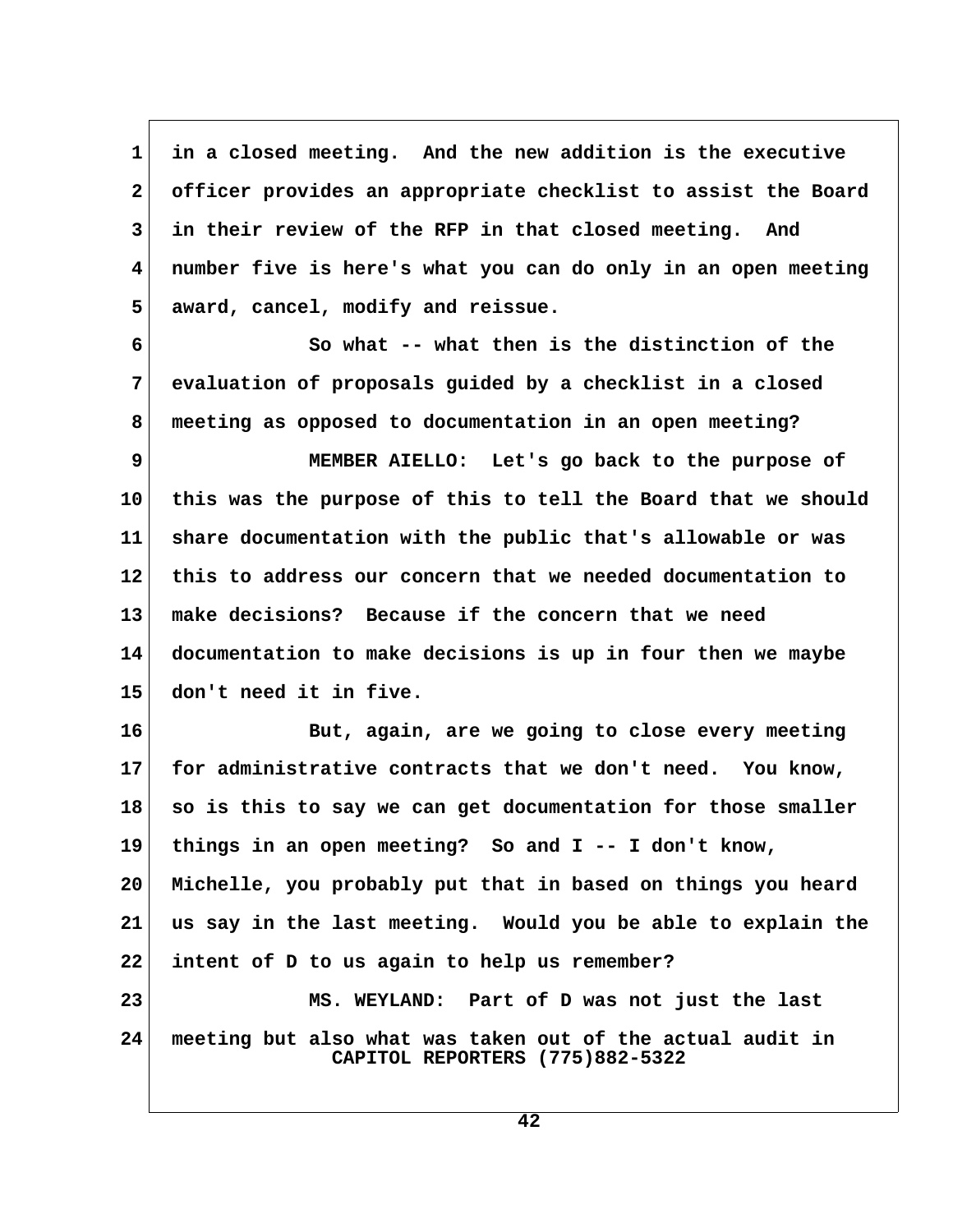**1 that the auditors were calling out that the Board should 2 review all documentation to ensure that what PEBP executive 3 staff is telling you has appropriate backup. So where we 4 make a distinction between what needs to be enclosed versus 5 public I would be more than happy to take any suggestions. 6 MEMBER AIELLO: So then maybe that's where we go 7 again. The Board shall review all nonconfidential 8 documentation to ensure justification in the open meeting 9 and -- and then the closed meeting up above has us reviewing 10 information too. Because I don't think we're going to always 11 go in closed meeting. So if we aren't in closed meeting 12 we -- and the audit said we weren't reviewing the 13 documentation then -- then it needs to be something like 14 nonconfidential or allowable for NRS or something. 15 MEMBER KELLEY: I think that was the purpose of 16 the -- of the checklist, right, was so that staff could 17 demonstrate that they followed the policy more than providing 18 detail. That was my memory of kind of what the checklist was 19 for, was kind of made to demonstrate that, yes, they followed 20 each of these steps. So -- so that there was really no 21 confidential information in the checklist, right, but rather 22 the -- the policy and the process had been followed. 23 MEMBER AIELLO: Yes. But I can foresee this 24 Board based on what I've seen wanting some more clarification CAPITOL REPORTERS (775)882-5322**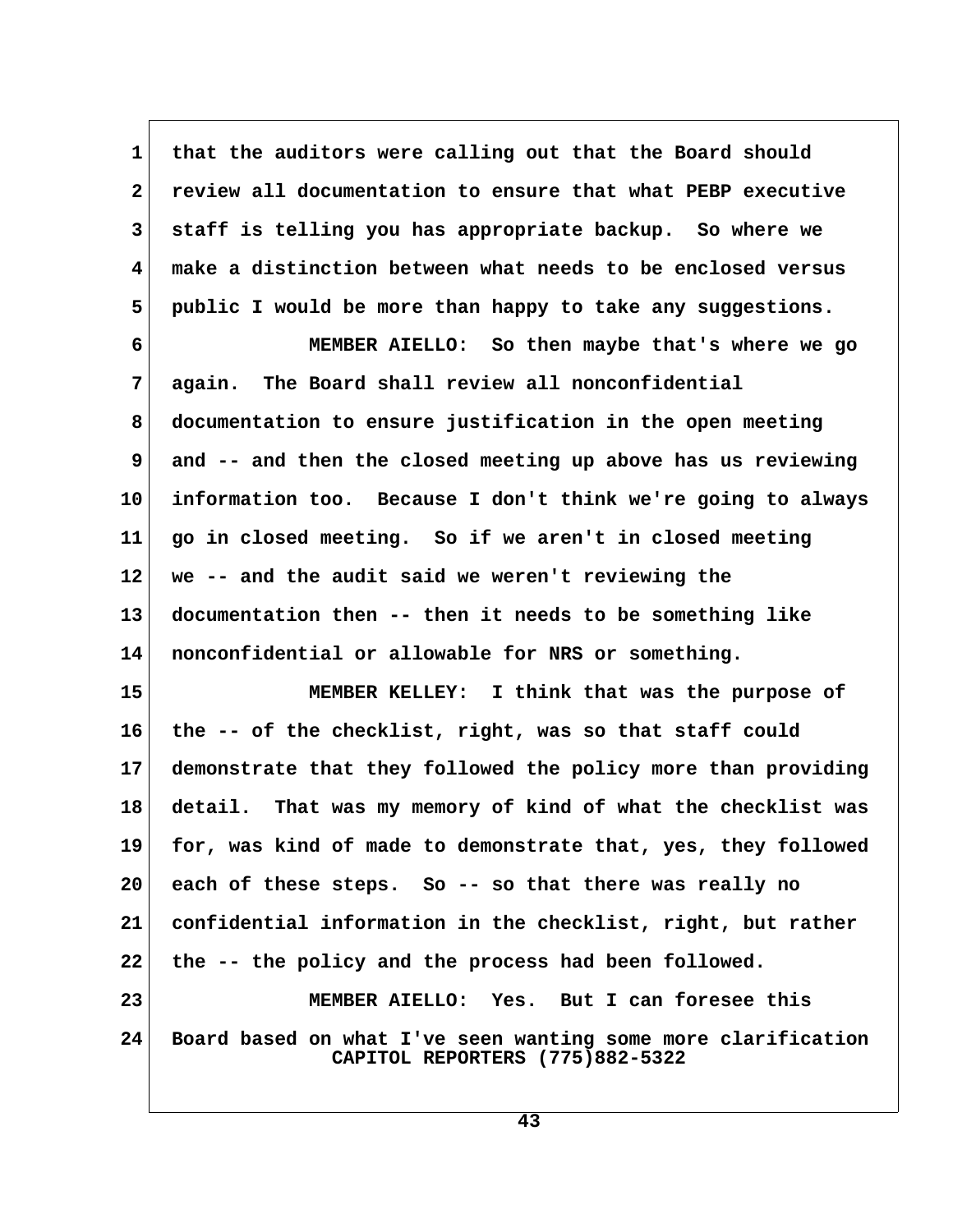**1 in some areas than just the checklist possibly. Does that 2 make sense? 3 MEMBER KELLEY: Well, it does and I'm a proponent 4 of every time there's one of these on here the meeting gets 5 shot and we go into -- into to do our duty which is to 6 inquire about anything we need to inquire about.** 7 So, but I think the NRS says it has to be  **8 confidential. So -- so we have to do it in a closed meeting, 9 right. Otherwise what we're getting in public meeting is 10 nonsense because it's being redacted. So it's not actually 11 going to answer any questions I guess. 12 MEMBER AIELLO: So maybe we want to put and then 13 we can see what the rest of the Board says or, again, we can 14 readdress things if we need to. The Board shall review all 15 nonconfidential documentation and that would include the 16 checklist that PEBP has provided and anything else to ensure 17 justification for a recommendation. 18 CHAIRWOMAN FREED: This is Laura. 19 Betsy, are you still talking on mute, okay. 20 MEMBER AIELLO: Yes. I'm not good at driving 21 Zoom meetings. That will help us remember that there are, by 22 putting this in our policy there are some documentation we 23 can't do in the open meeting, but everything that we can we 24 should do there. CAPITOL REPORTERS (775)882-5322**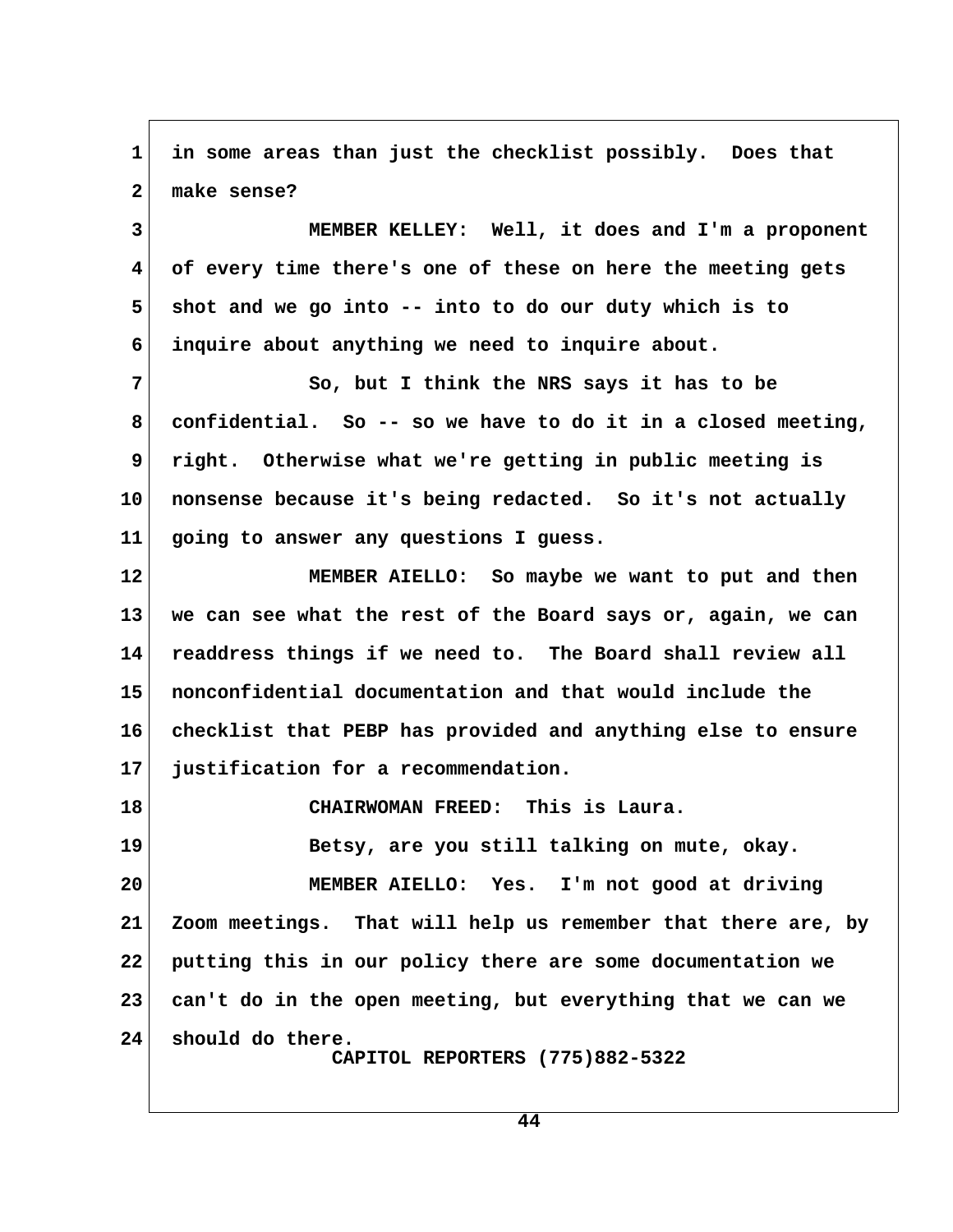**1 MS. EATON: This is Cari Eaton. I just have a 2 quick clarification question. So any nonconfidential 3 documentation with regards to contracts that we're requesting 4 the Board to ratify, does that -- are you wanting like the 5 entire contract document in the Board materials to review or 6 I'm not sure exactly what you guys would be looking for. 7 MEMBER AIELLO: No would be my answer. So maybe 8 that's not the right way to write it. Again, then we go back 9 to I think Tim said to take the word all out. 10 MEMBER LINDLEY: Tim here. 11 Yes, maybe sufficient. The Board shall review 12 sufficient documentation. 13 CHAIRWOMAN FREED: This is Laura Freed. 14 I like that. Because, you know, then that allows 15 us to sort of use the policies and procedures as a living 16 document, you know. Sufficient documentation is going to 17 mean different things to different people on the Board. And 18 so, you know, the next time we have a nice meaty contract 19 that affects, and I think we're going to have some pretty 20 shortly here, the staff can say to themselves, okay, I think 21 this is what we think the Board will be most interested in 22 and how it would help the Board understand what we're trying 23 to do here and how we consciously evaluated or people on the 24 evaluation committee did and how we're obtaining best value CAPITOL REPORTERS (775)882-5322**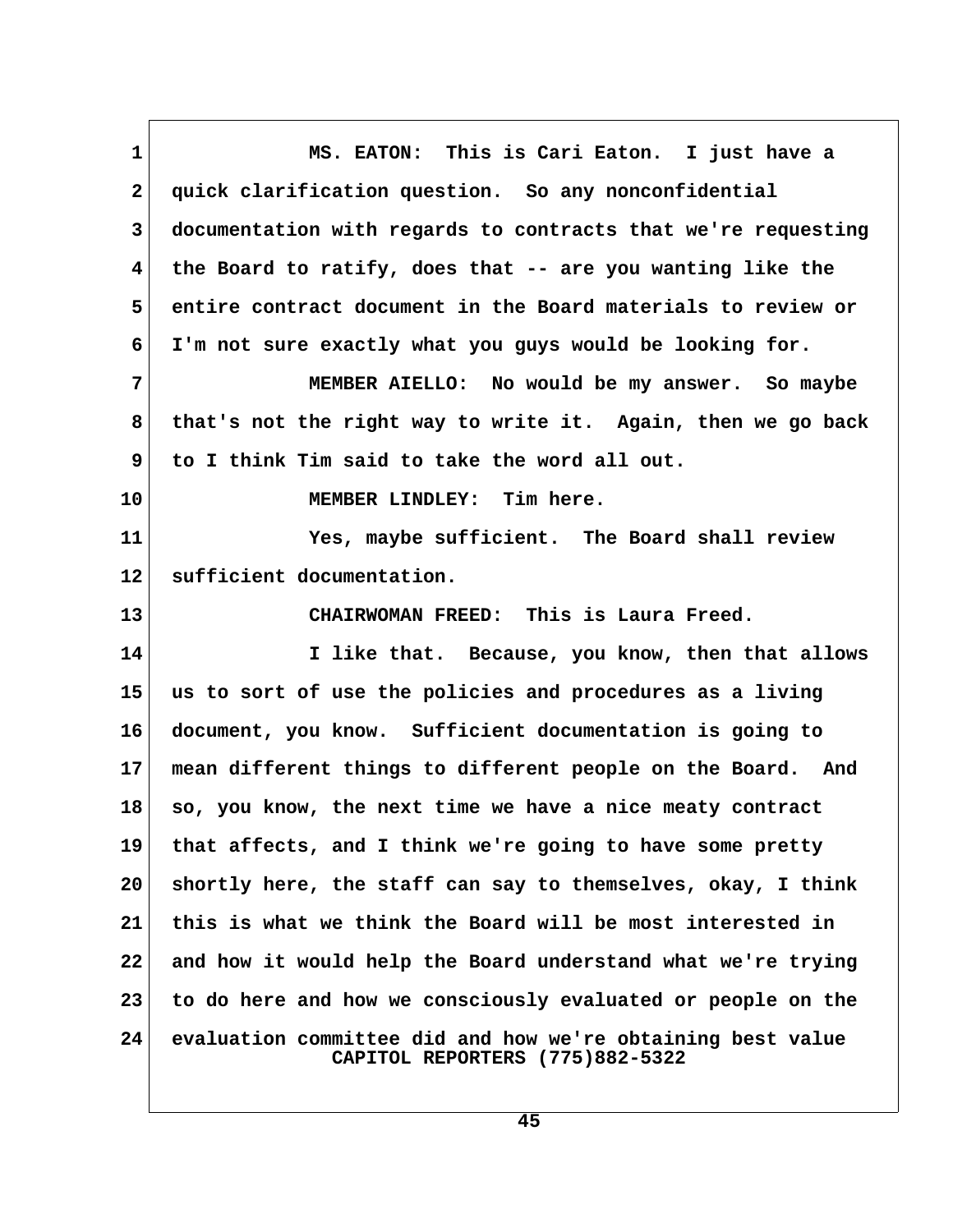**1 for the state and all of these good things. 2 And then some Board members will be like it 3 sounds great. And other Board members will be like no, no, 4 no, I want something else and let them do that, and that way 5 we can sort of experientially come to the equilibrium of what 6 we mean by sufficient documentation. 7 MEMBER KELLEY: I like that as well. Because 8 each contract will be different depending on what it does as 9 well as to what is sufficient, so. 10 MEMBER AIELLO: I'm in agreement with that too. 11 Good word. 12 CHAIRWOMAN FREED: Okay. So just for -- just for 13 my knit-picky clarification, are we leaving five as D or are 14 we making it six and renumbering? 15 MEMBER LINDLEY: Keeping it 5D. 16 CHAIRWOMAN FREED: Okay. All right. Sounds 17 good. Okay. 18 MS. MOONEYHAN: Madam Chair, can I interject for 19 a sec? 20 CHAIRWOMAN FREED: You may, Ms. Mooneyhan. 21 MS. MOONEYHAN: The question you asked earlier 22 about taking a vote, I did a little bit of research. I 23 checked with some colleagues. It's not super clear about 24 subcommittee voting, but I think it would make a cleaner CAPITOL REPORTERS (775)882-5322**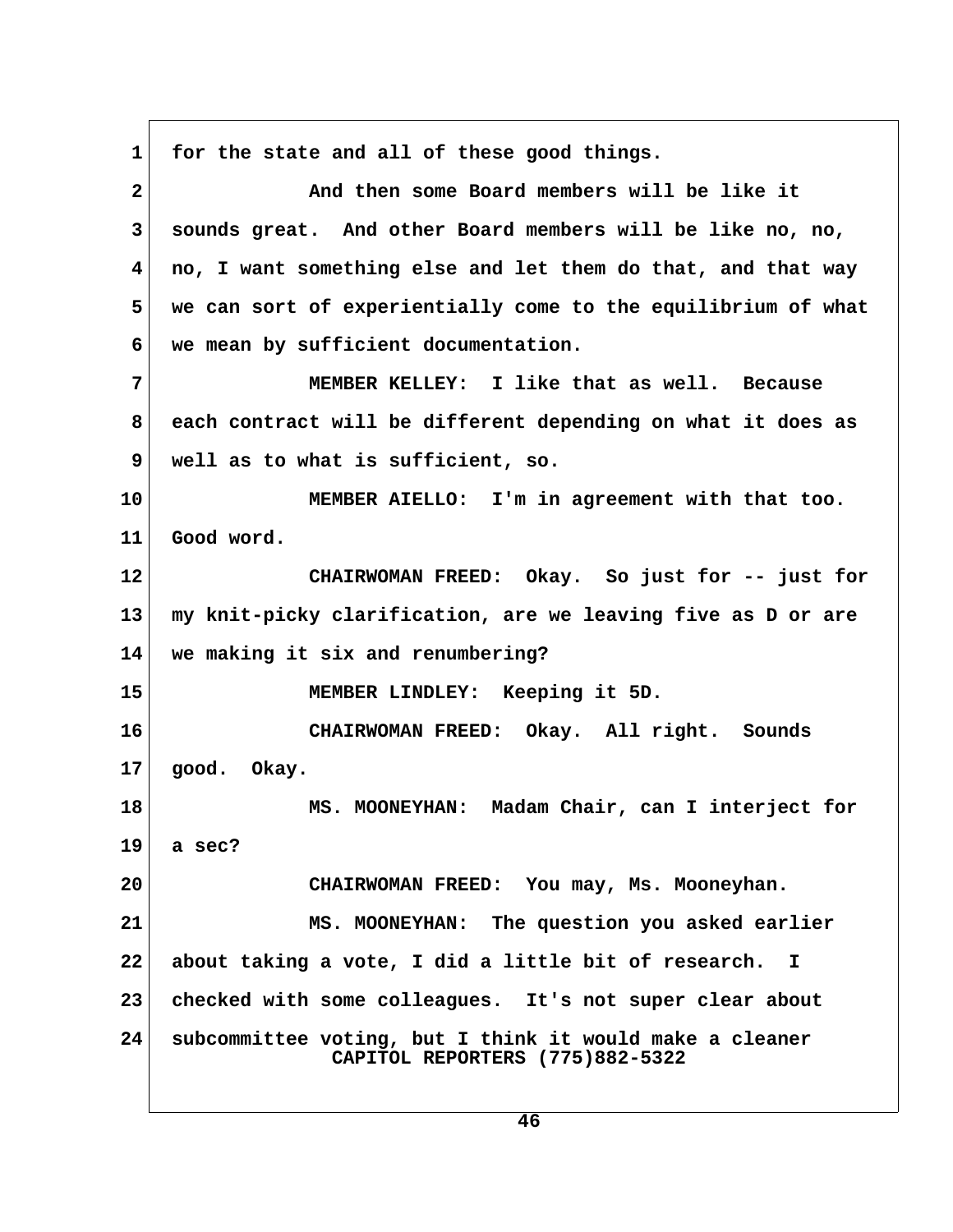**1 record and I would feel more comfortable I would feel that we 2 were more definitely in compliance if the subcommittee does 3 take a vote or votes. So I just wanted to tell you now 4 before you get too far. I don't know if you want to do it 5 item by item or we're at the end, but I just wanted to let 6 you know sooner rather than later.**

 **7 CHAIRWOMAN FREED: No, yeah. Thank you very 8 much, Ms. Mooneyhan. I appreciate that.**

 **9 Okay. Well, like I said earlier, I mean, if -- 10 if the advice is to actually move and approve that is a heck 11 of a lot of red lines to move and approve one by one, and we 12 haven't seen the language that the Subcommittee Member Kelley 13 was going to share with the PEBP staff so we could all see it 14 visually. So I wouldn't want to move without seeing that.**

15 So I think instead I could do it chunk by chunk **16 in 4.1. So take section one, take section two, take section 17 three and do it that way. Although I will willingly admit 18 here that section three would be kind of a toughy in that 19 there's a lot of little word changes that we've agreed upon 20 tentatively already.**

**21 MS. RICH: Can I -- can I interject and make a 22 suggestion maybe. Would it be appropriate if PEBP staff -- 23 if we went through all of this and PEBP staff made the 24 proposed changes and brought it back to the subcommittee or CAPITOL REPORTERS (775)882-5322**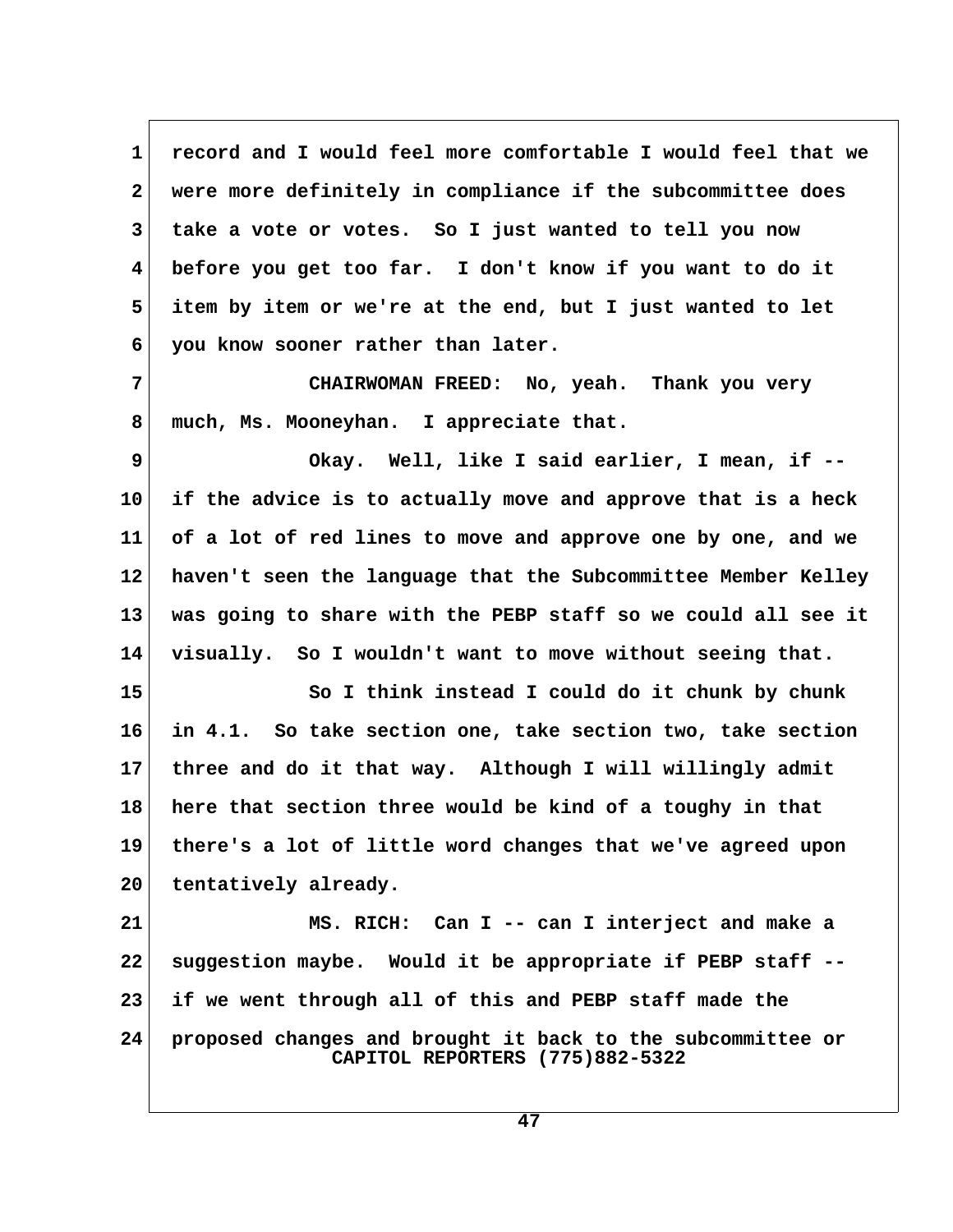**1 final approval before it goes to the Board? 2 CHAIRWOMAN FREED: Yes, it would, but I didn't -- 3 I wasn't to suggest doing that in the same meeting because 4 that -- I mean, unless you guys think you have time because I 5 didn't want this to be a five-hour meeting, and I'm trying to 6 be more mindful of your guys' need for breaks too. We're an 7 hour and 15 minutes in and you guys might want a break by 8 now. So are you suggesting -- 9 MEMBER AIELLO: How quickly does this have to go 10 to the big committee? 11 CHAIRWOMAN FREED: How quickly? 12 MEMBER AIELLO: Yeah. Like, if we -- I mean, if 13 we miss January and we did March, is it -- 14 CHAIRWOMAN FREED: Uh-huh. 15 MEMBER AIELLO: -- better to get it done 16 thoughtfully or does it have to go pretty quick and then we? 17 MS. RICH: So we have to -- we have six months to 18 come up with a follow-up action plan. So and I have to look 19 back. There's so many audits right now I can't remember 20 which one is which. I have to look back and see. 21 Worst case scenario because of the legislative 22 session we are going to be holding small monthly Board 23 meetings for legislative updates, and so I can kind of sneak 24 one of these in on maybe a February Board meeting agenda and CAPITOL REPORTERS (775)882-5322**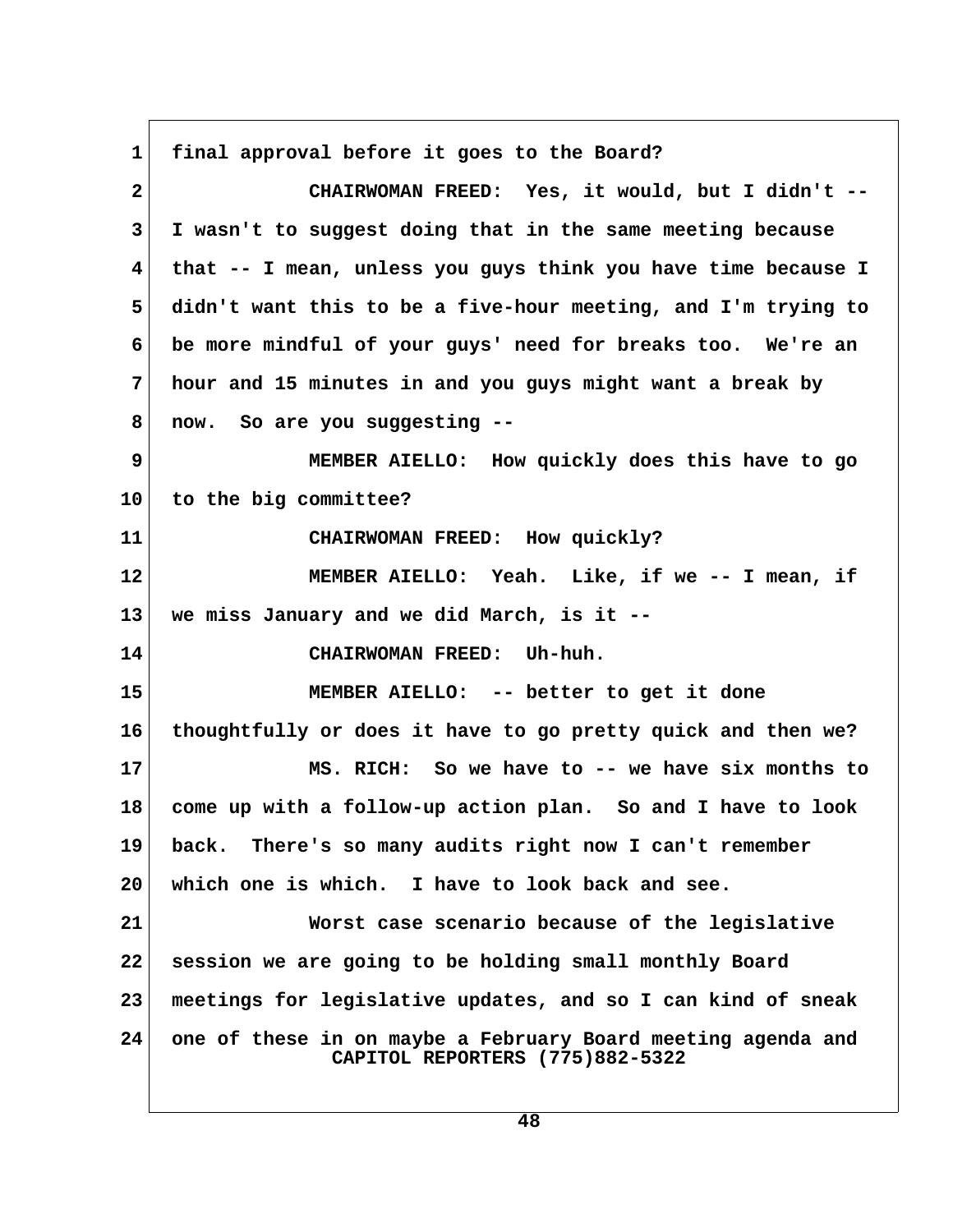**1 we can -- you know, that's worst case scenario. That's what 2 is necessary. 3 MEMBER AIELLO: But an action plan isn't 4 necessarily an action completion or is it they wanted it 5 completed? 6 MS. RICH: Do they want to see progress? 7 MEMBER AIELLO: Right. 8 MS. RICH: An action plan. So this is showing 9 that we've made progress. 10 MEMBER AIELLO: Okay. So -- 11 MS. RICH: Steps towards making progress. So I 12 think we're fine. Even if I wanted to bring this to the 13 March Board meeting I think we would be okay because we are 14 making progress. We can see that we've had Board meetings. 15 There's definitely documentation to show that we have made 16 progress towards the action plan that was submitted to the 17 LCB audit subcommittee meeting or subcommittee. 18 So there's -- I think we're okay even if we were 19 to wait until the March Board meeting to bring this to the 20 full Board. 21 CHAIRWOMAN FREED: Okay. This is Laura Freed. 22 Okay. So with that in mind let's just work 23 session it this time, let you guys go back, add in, you know, 24 add in Michelle's suggested language. Although, I think it CAPITOL REPORTERS (775)882-5322**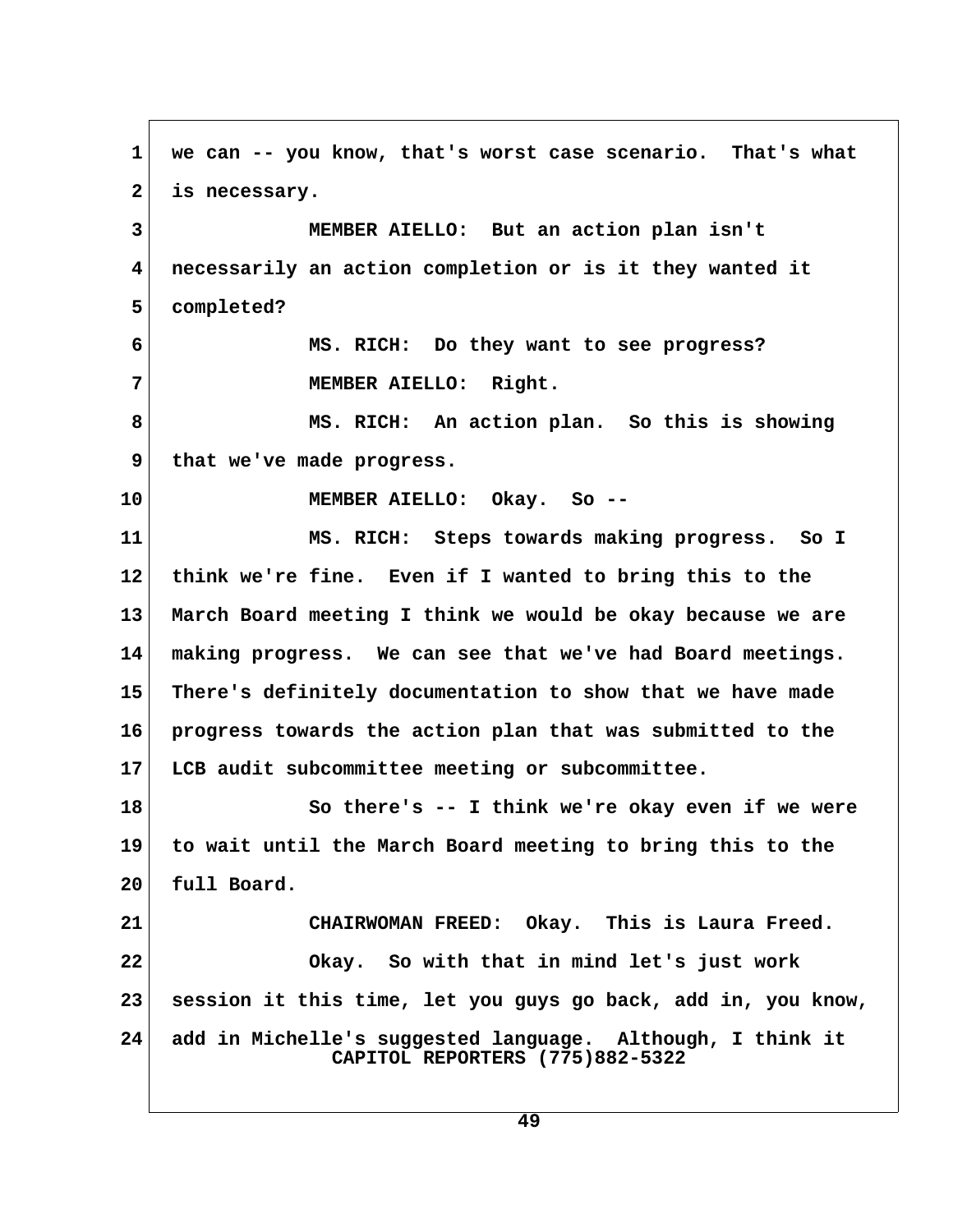**1 would be beneficial to e-mail it to all of the Board 2 subcommittee members and let's keep rolling and then not take 3 action because I think -- I stand by what I said last time. 4 We can be deliberative we should do that, and I think we can 5 here, all right. 6 MEMBER KELLEY: Chair Freed, it's Michelle here. 7 I wonder if it's not possible for someone or 8 maybe Michelle at PEBP to actually be sharing her screen and 9 red lining the changes as we discussed so that we, as people 10 have indicated, that the visual as well is ordered audio 11 learners, so I don't know if that's asking too much if -- if 12 she could actually have that section up when we -- you know, 13 entering changes, not finalizing them. 14 CHAIRWOMAN FREED: Uh-huh. 15 MEMBER KELLEY: But just so we can actually 16 see -- 17 CHAIRWOMAN FREED: Uh-huh. 18 MEMBER KELLEY: -- what it is we're talking 19 about. Because I can say it's easy to get lost in the 20 documents, right, when we're sitting here with your copy and 21 your electronic copy. 22 CHAIRWOMAN FREED: Sure. 23 MEMBER KELLEY: I have also shared that language, 24 the red lines that I had made with staff as well, so. CAPITOL REPORTERS (775)882-5322**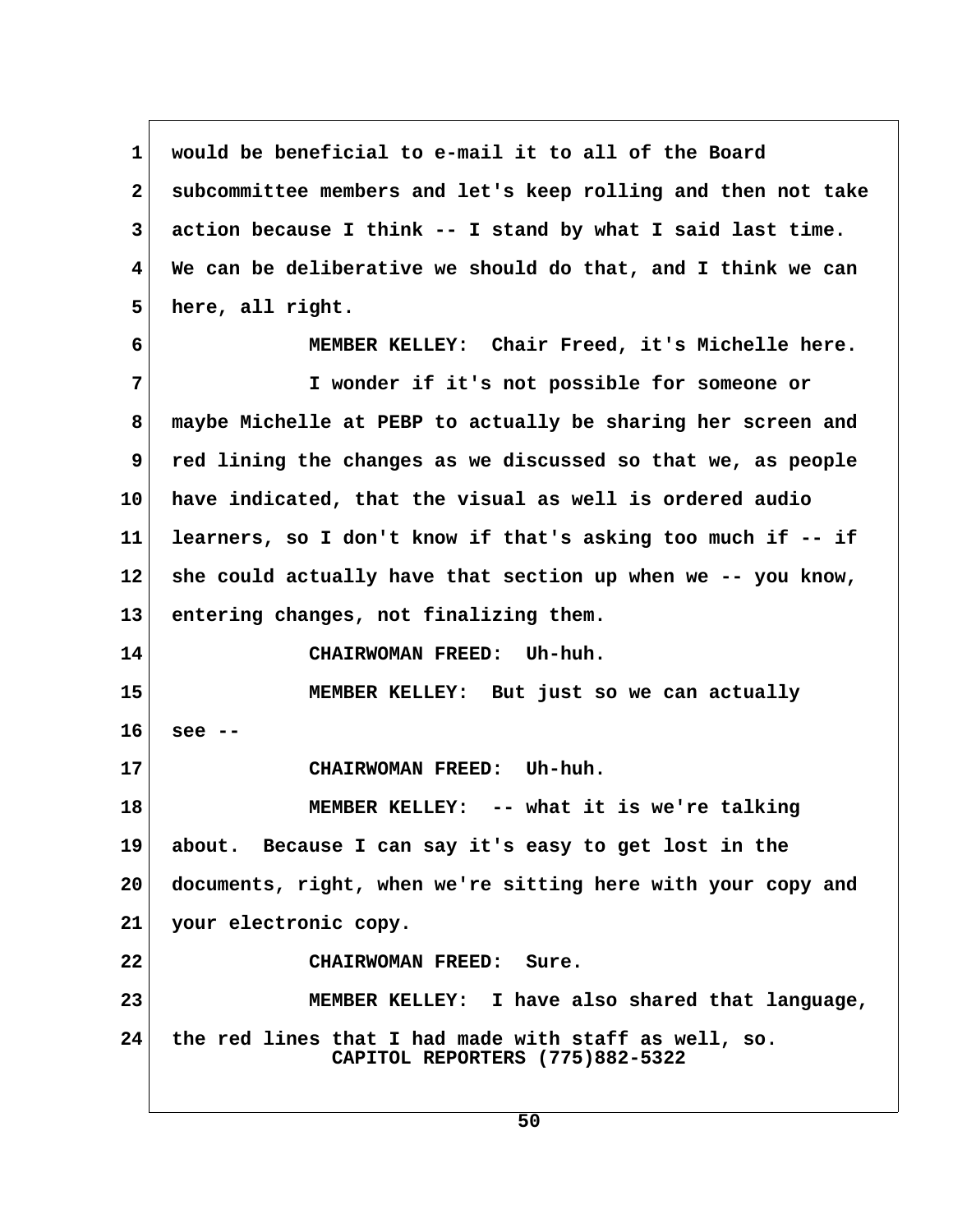**1 MS. RICH: And, Michelle, and Michelle, both 2 Michelles, I don't know because as Betsy said when you only 3 have one screen it is difficult to multitask. So I don't 4 know, Michelle W., if -- if you have multiple screens and 5 this is something that you could do while you are watching 6 and attending the Board meeting. 7 MS. WEYLAND: I can take a stab at it. We have 8 already made multiple changes and have gone back and forth 9 and I have a lot of notes that I want to compare with Wendi 10 to try to ensure that I got what was agreed upon. I'm 11 willing to -- I do have two screens here at home so I can 12 try. 13 MEMBER KELLEY: I think it adds value. 14 CHAIRWOMAN FREED: This is Laura Freed. 15 Yeah, Michelle Weyland, if you can share your 16 screen with the document and see what we can see. Yeah. All 17 right. So, committee folks, did you want to go back or do 18 you want to just keep rolling where we are at number -- page 19 12 number seven or eight? 20 MEMBER KELLEY: I think to go back is asking 21 Michelle to start again because as she indicated, she has 22 notes and she's wanting to check that. So it seems like we 23 would be re-adjudicating the same stuff. 24 CHAIRWOMAN FREED: Okay. Okay. All right. So, CAPITOL REPORTERS (775)882-5322**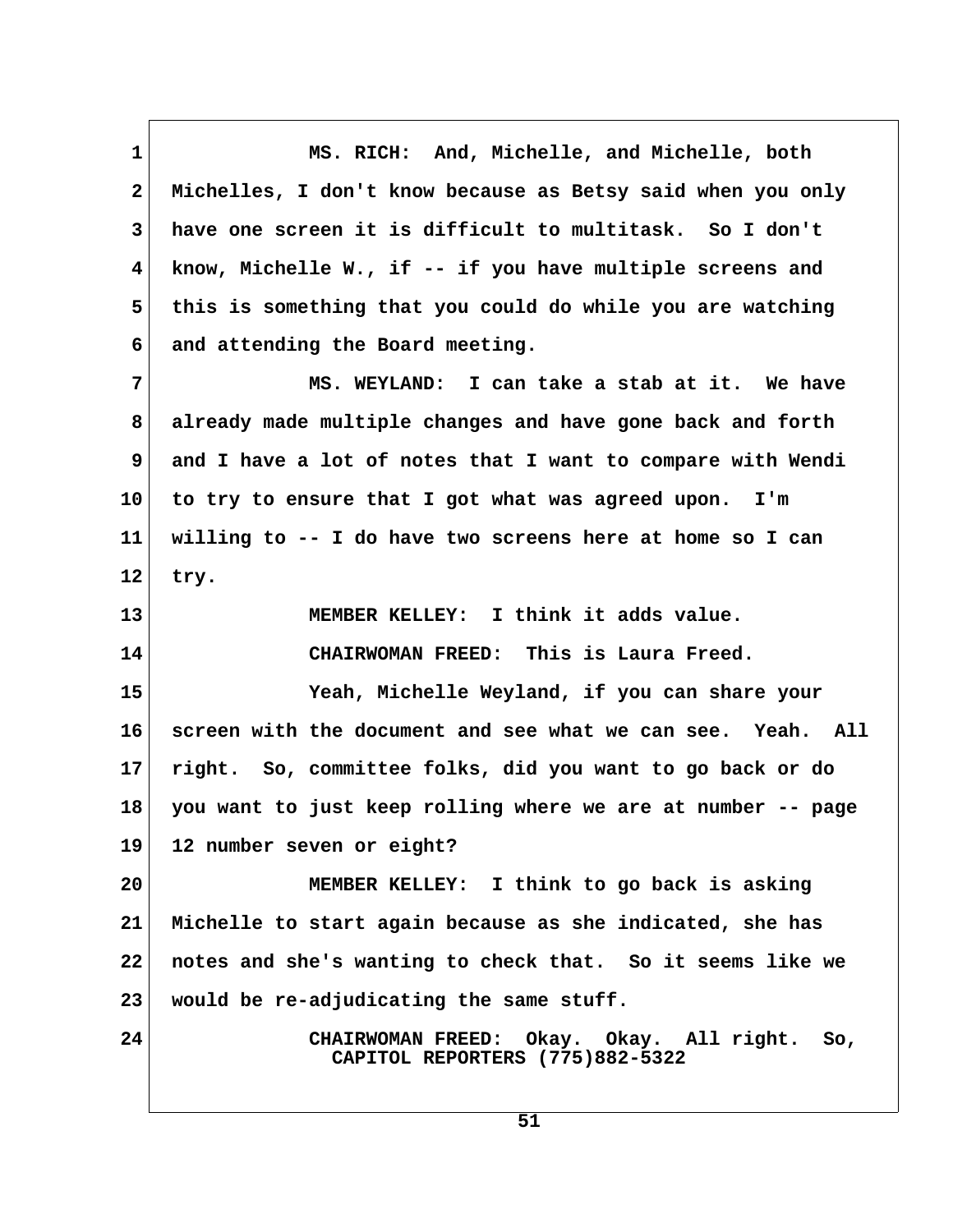**1 Michelle W., if you could scroll up a tiny bit to number 2 eight. There you go. Right there. Perfect. Can everybody 3 see that? Is that big enough by the way? 4 MEMBER LINDLEY: I can see it. 5 CHAIRWOMAN FREED: Whoa, that's really big. 6 Thank you. The Board shall -- okay. So let's consider this 7 bit then. The Board shall oversee significant scope 8 modifications and enter a competitive bid process as followed 9 for but not limited to. Okay. I would say for the following 10 whatnot -- for. Okay. Let me think about that. 11 Changes in the scope of the competition, what 12 does competition mean here? 13 MEMBER KELLEY: I had changed it to I think it 14 felt to me like it should be contract. Changes in the scope 15 of the contract. 16 MS. RICH: Michelle, did you get this language -- 17 I think you got this language from another document, right? 18 You're on mute. Michelle, you're on mute. 19 MEMBER AIELLO: She might not be able to -- 20 MR. CARROLL: When you start sharing it kind of 21 minimizes it. 22 MS. WEYLAND: Thank you, Chuck. 23 MR. CARROLL: You're welcome. 24 MS. WEYLAND: Can you hear me now? CAPITOL REPORTERS (775)882-5322**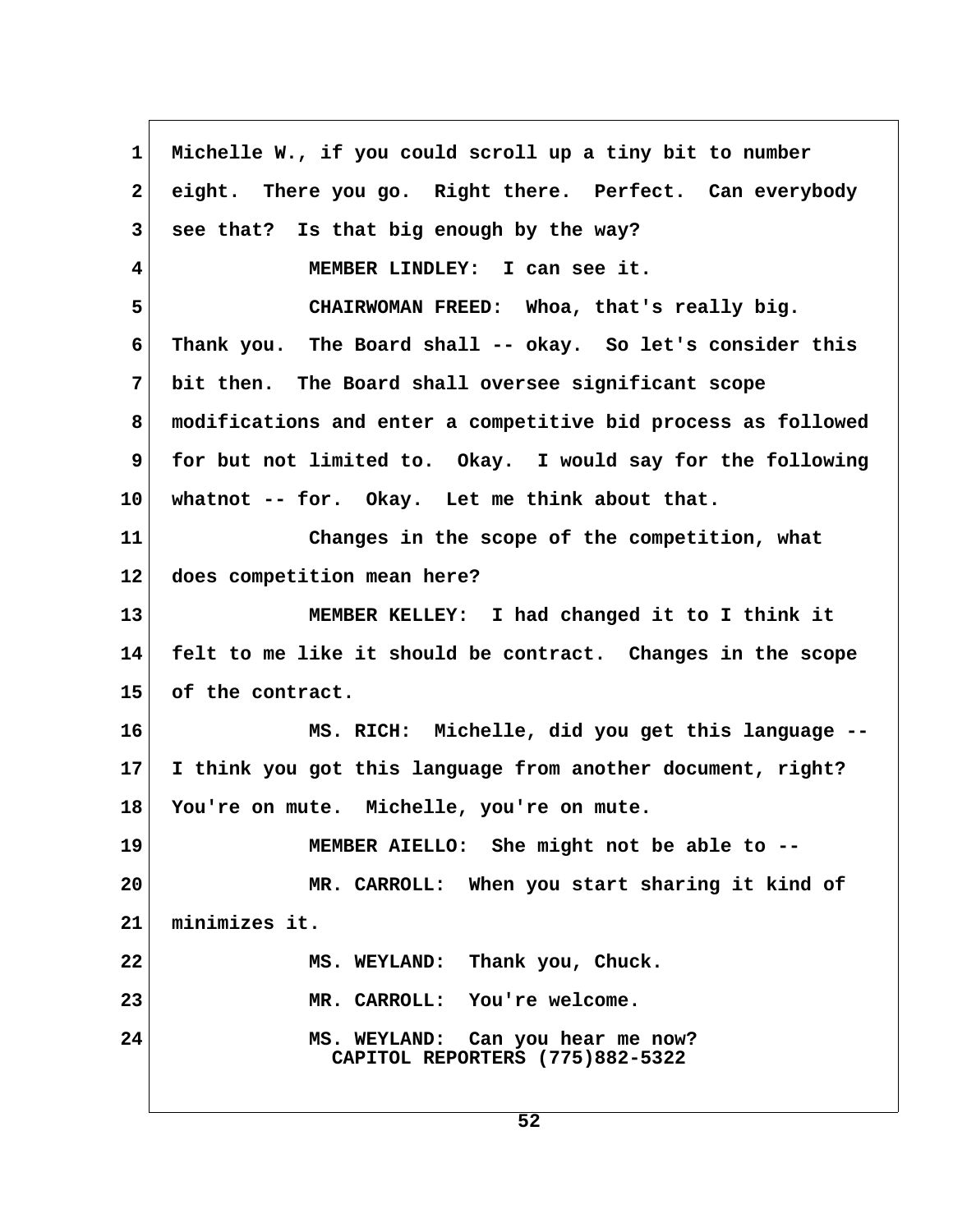1 MS. RICH: We can hear you.

 **2 MS. WEYLAND: Yeah. No, I actually pulled a lot 3 this language straight out of the LCB audit document based on 4 their recommendations.**

 **5 CHAIRWOMAN FREED: Yeah, I don't know what scope 6 of competition means in this context. So I think we could -- 7 I mean, I think we can say it changes in the scope of the 8 contract. I'm fine with changes that were not within 9 contemplation of parties when the original contract was 10 entered. Even though I think that's sort of the same thing 11 as changed in the scope of the contract because I think it 12 would be -- although, you know, they -- they may or may not 13 have contemplated when the original scope was crafted.**

**14 Changes that materially alter the contract, I 15 think that's extraneous if you change A to changes in the 16 scope of the contract. Changes in the function of the item 17 of the type of work. I don't know what's meant by that. 18 What is -- and historically procured services under a 19 separate contract, I think that language needs clarification, 20 even though I think I know what you're trying to say.**

**21 MS. WEYLAND: Well, taking them in reverse, 22 historically procured services under a separate contract 23 would be services we contracted for with a separate vendor 24 under a separate scope of work in the past are now combined CAPITOL REPORTERS (775)882-5322**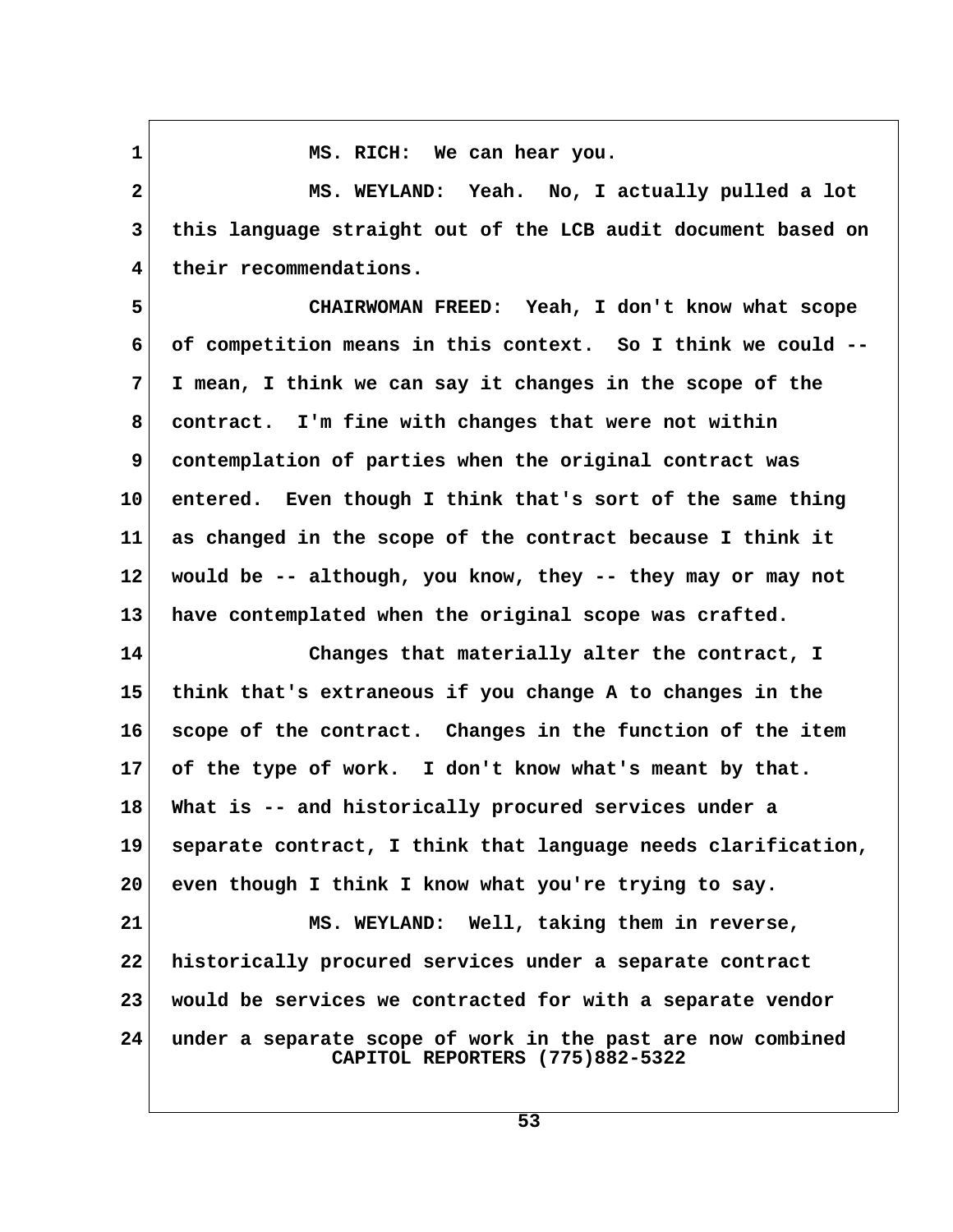**1 to a new scope of work is how I read it when I was going 2 through the -- 3 CHAIRWOMAN FREED: Okay. 4 MS. WEYLAND: -- audit procedures. 5 CHAIRWOMAN FREED: Okay. Then I would add 6 historically procured services under a separate contract all 7 good. Being combined into a current bid or something like 8 that. 9 MEMBER KELLEY: You know what, it's Michelle 10 here, Chair Freed, changed in the scope of the competition. 11 I had been on an RFP where when we got to finalists, 12 something about one of the finalists changed or sparked a 13 flag. I wonder if that's not what they are talking about 14 with changes to the competition. 15 So, you know, you go down a certain path and then 16 maybe this litigation against your primary or the only, you 17 know, vendor who passed the RFP and was able to do the job. 18 So perhaps changes to the competition is actually talking 19 about that level of a change because it kind of does have to 20 be documented right. What happens if, you know, you're in 21 the middle of an RFP and someone gets bought out by someone 22 what does that do to the services you're trying to solicit 23 for? 24 CHAIRWOMAN FREED: Okay. Okay. Then with that CAPITOL REPORTERS (775)882-5322**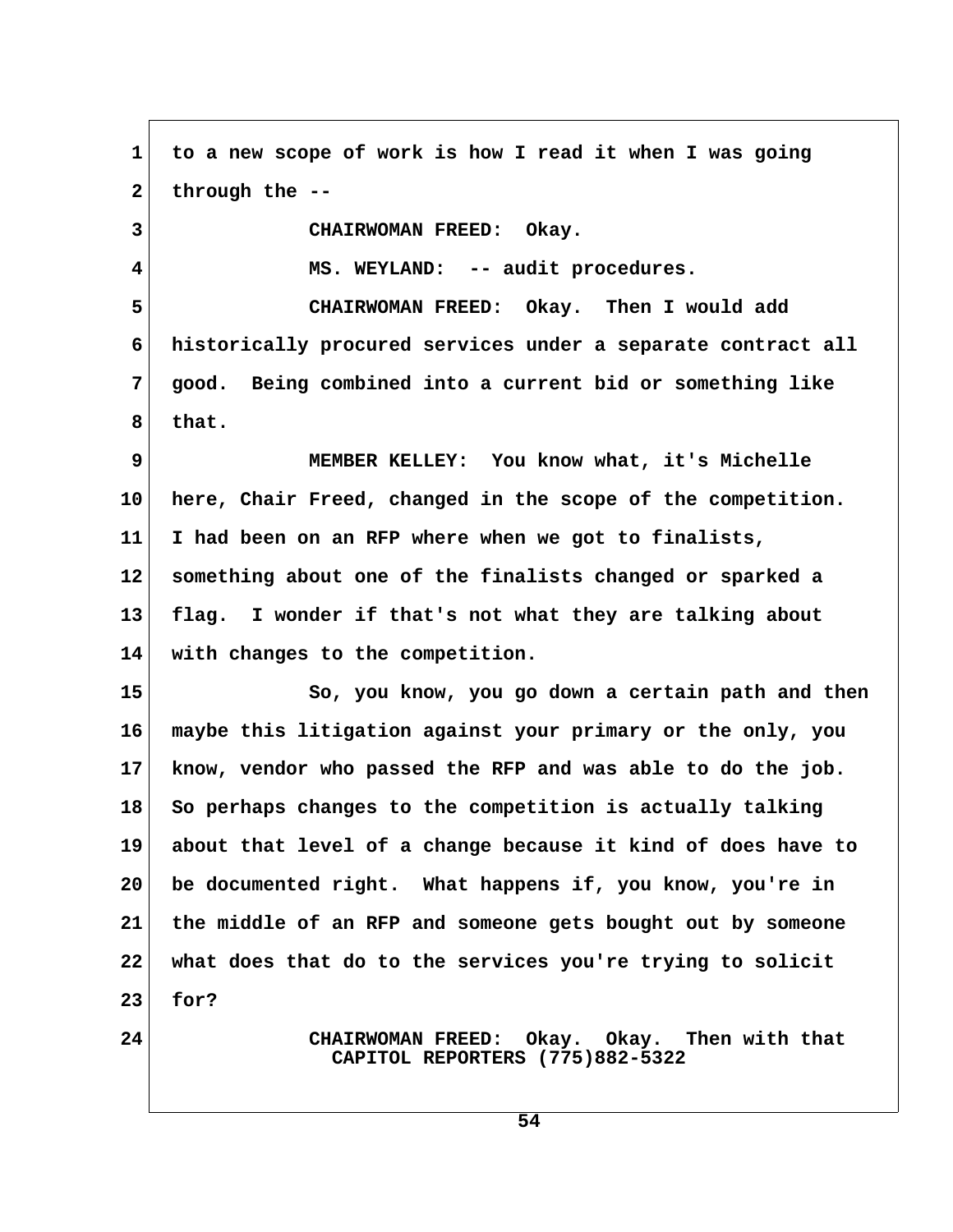**1 context I guess I could -- I'm good with leaving in the 2 change of the scope of the competition and then adding 3 something like and/or vendor status to address the point you 4 raised about somebody gets bought out in the middle of 5 bidding for the business. 6 MEMBER KELLEY: Yes. I was just trying to think 7 about what's different about a contract and the competition. 8 So that's where, yeah, where would we capture those 9 fundamental changes with a vendor so anyway. 10 CHAIRWOMAN FREED: Michelle W., could you take 11 the S off of alters. 12 MS. WEYLAND: What letter, please? 13 CHAIRWOMAN FREED: C. 14 MS. WEYLAND: Oh, there we go. 15 CHAIRWOMAN FREED: So, committee members, any 16 other thoughts about Number Eight? 17 Okay. Are we ready to scroll down to C, 18 amendments? For myself, this is Laura Freed. I didn't have 19 any changes to suggest on this one. I thought this looked 20 good. 21 MEMBER LINDLEY: Same here. I would just say 22 remove the word all. 23 CHAIRWOMAN FREED: Okay. This is Laura Freed. 24 I think we've come to the end of the contract CAPITOL REPORTERS (775)882-5322**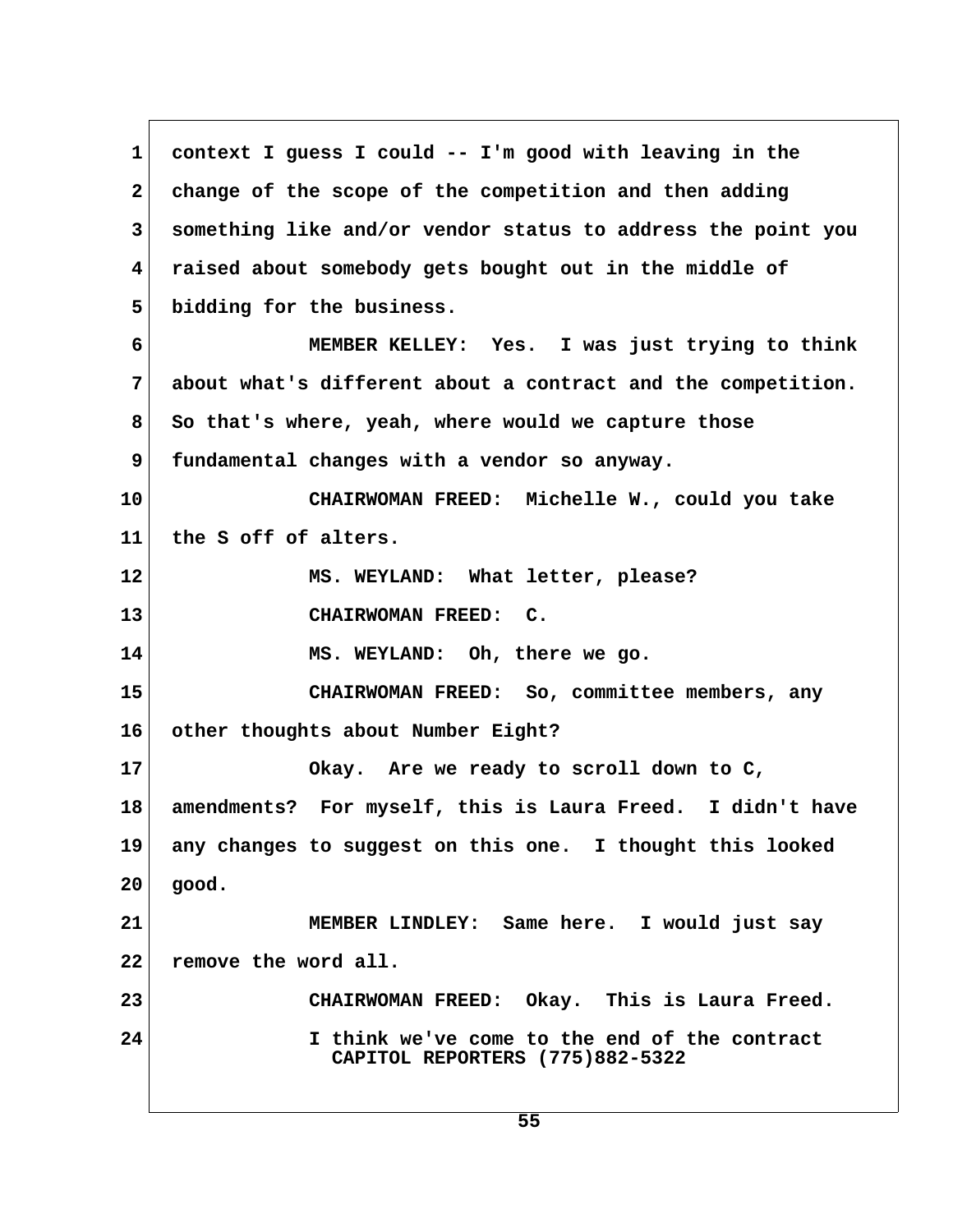1 amendments. The rest of the red line is plan design stuff 2 that has happened at previous Board meetings. Correct me if  **3 I'm wrong, Ms. Rich. 4 MEMBER AIELLO: I -- I have a question, Laura 5 and/or Laura. This second set of red lines, was it 6 subcommittee approved or was it already Board approved but it 7 stays as a red line until the next set of changes? 8 MS. RICH: So it was already Board approved but 9 it had to be changed in the policies and procedures and so 10 those changes had not come back to the Board where the actual 11 policies and procedures had not come back to the Board for 12 approval. We knew that this was going to need to be under 13 change and so it's all going to come back at once. 14 MEMBER AIELLO: So one of the things I have a 15 little bit of a concern about is it will be hard for me to 16 vote on something I don't quite understand the change. Like, 17 a 95 percent confidence level to 50 days on hand. So I know 18 there's been a subcommittee or somebody that has discussed it 19 and we might not but if I'm expected to vote on some of these 20 there are some things within this that are not fully 21 understandable, and maybe that just means I should have a 22 call with you, Laura, to go through them so I can understand 23 what has occurred or I could abstain from the vote, but then 24 I may be abstaining from the whole thing that we just CAPITOL REPORTERS (775)882-5322**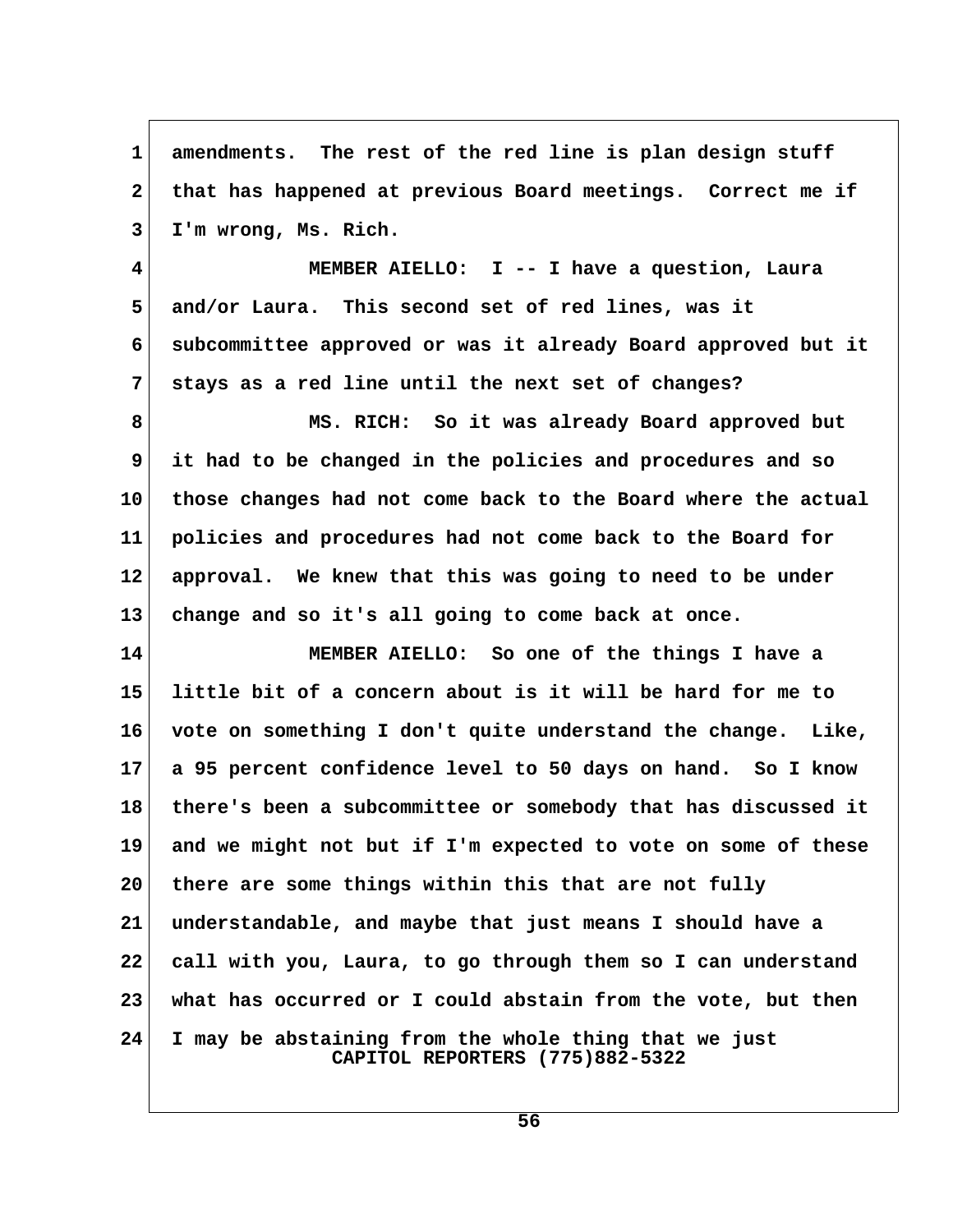**1 discussed. I don't know. 2 MS. RICH: No. I think let me propose a 3 suggestion and Ms. Mooneyhan can weigh in. 4 I think when PEBP presents this to the entire 5 Board we can make two recommendations. The first one is to 6 make the recommendation of the Board policies and procedures 7 that were -- the changes that were made on, and I can't 8 remember the specific Board or, yeah, Board date. I think it 9 was the July Board meeting. 10 And then the second one would be to approve the 11 subcommittee recommendations. 12 MS. MOONEYHAN: I agree. I think that would be a 13 great way to handle it. 14 MEMBER KELLEY: So it's Michelle here. On kind 15 of on a different matter. We're closing out the contract 16 issue. When I used this document, once I got it to go in and 17 I was interested because we're doing rate-setting in March. 18 So I was trying to understand exactly how the rates were set 19 last year. And so, you know, I followed the instructions in 20 here which was, you know, the formulas provided in the 21 appendix A, and I found the detail to be lacking. 22 I can't reverse -- I don't -- I do not understand 23 from reading this document how the rates are set. I have a 24 lot of definitions which I appreciate, you know, about the CAPITOL REPORTERS (775)882-5322**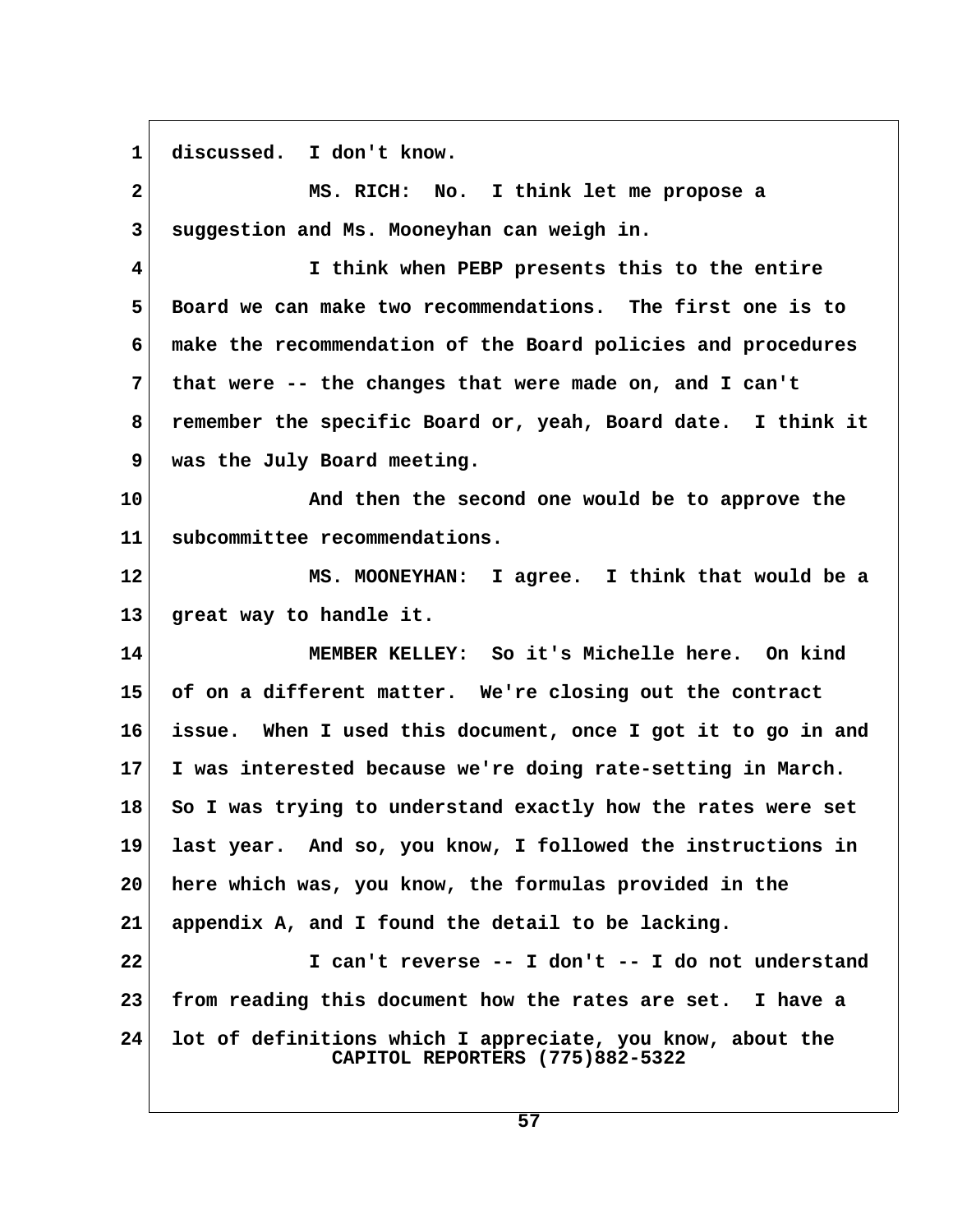1 reserves and how those are calculated. But, once again, in  **2 line with what Betsy said I don't necessarily understand the 3 change from incentive to the 50 days on hand. 4 But also given in March we're doing rate-setting, 5 which is pretty important, I don't see the detail in -- in 6 this document and shouldn't it, if it's our policies and 7 procedures shouldn't I be able to at least get some 8 understanding of how the employee premiums and the base 9 subsidies and all of that good stuff is established or is 10 that not the goal of this document? 11 CHAIRWOMAN FREED: Hang on a second. This is 12 Laura Freed. 13 Ms. Mooneyhan, are we getting off the agenda and 14 should agendize this for a different meeting instead? 15 MS. MOONEYHAN: Well, I was just going to ask, 16 are we talking about -- I mean, obviously the subcommittee is 17 considering all of the changes in this document today, but if 18 we are going to talk about understanding some of these 19 changes that does seem to be beyond the scope of what may 20 have been noticed for this meeting. 21 CHAIRWOMAN FREED: Okay. Okay. 22 MS. RICH: Ms. Mooneyhan, this was related to the 23 items in the audit. So I think this is outside of the scope. 24 You can -- you might want to confirm that, but I believe that CAPITOL REPORTERS (775)882-5322**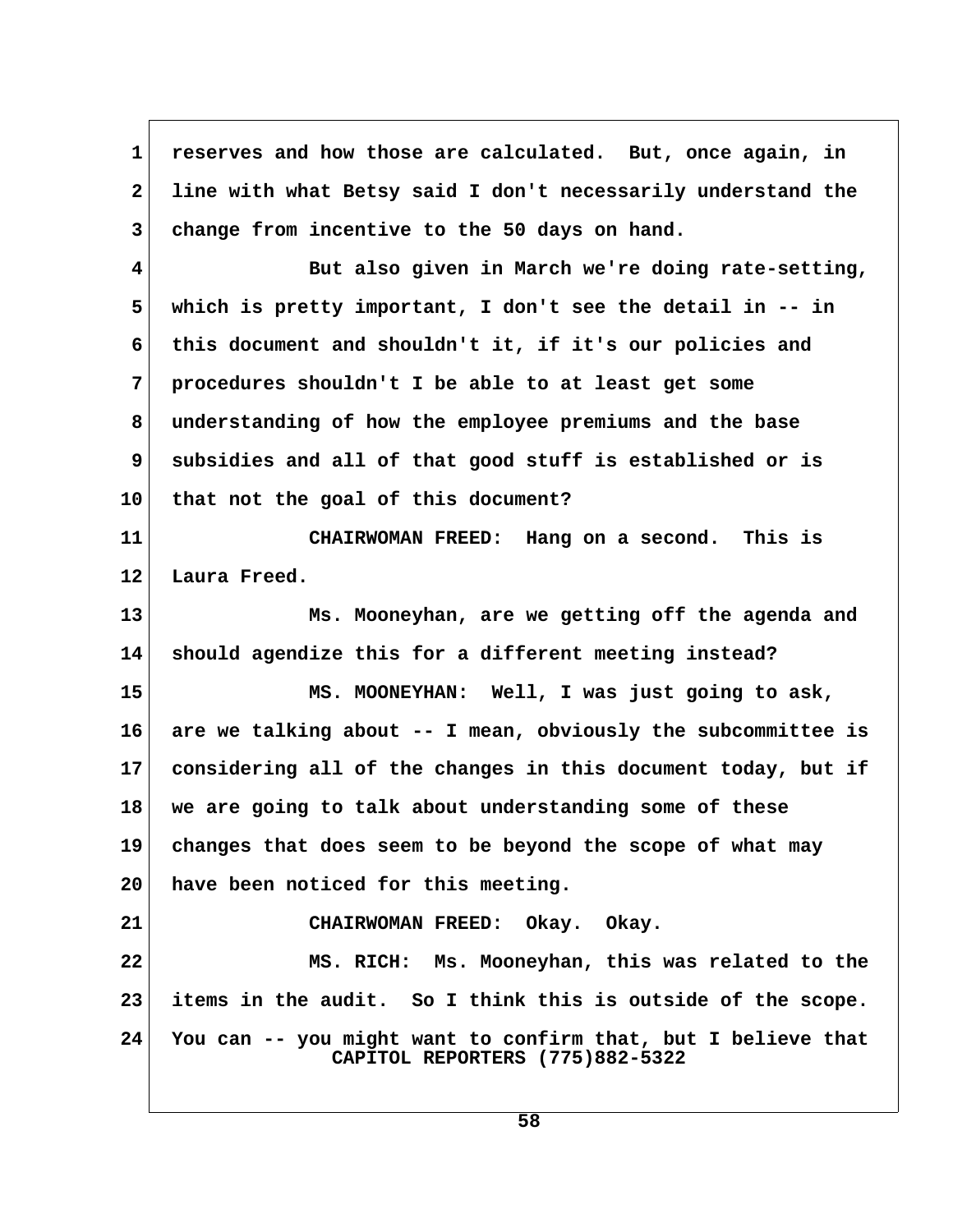**1 that's outside of the scope. However, what I do want to say, 2 Ms. Kelley, is that we plan on bringing a -- this likely to 3 the January Board meeting as part of the agenda of a 4 comprehensive, this is how we set rates. At that point we 5 can later as a Board, the Board can make that decision to -- 6 to incorporate it into the Board policies and procedures at a 7 later date. 8 MEMBER KELLEY: Okay, great. So in that January 9 Board meeting you'll be bringing kind of what the -- how the 10 historic rate-setting process versus kind of what we will be 11 looking at in March, right? 12 MS. RICH: Correct. 13 MEMBER KELLEY: Okay. 14 CHAIRWOMAN FREED: Okay. With that I think we 15 are able to move on to Agenda Item Five, which is, again, 16 public comment. 17 MR. CARROLL: Madam Chair, we don't have any 18 attendees in for public comment, but I can go ahead and 19 display the share screen if would you like me to. 20 CHAIRWOMAN FREED: Yeah, let's go ahead and do 21 that. I'm just waiting to see if anybody decides to jump in 22 the queue for public comment. Then it sounds like no one 23 has. 24 So now that we have worked our way through the CAPITOL REPORTERS (775)882-5322**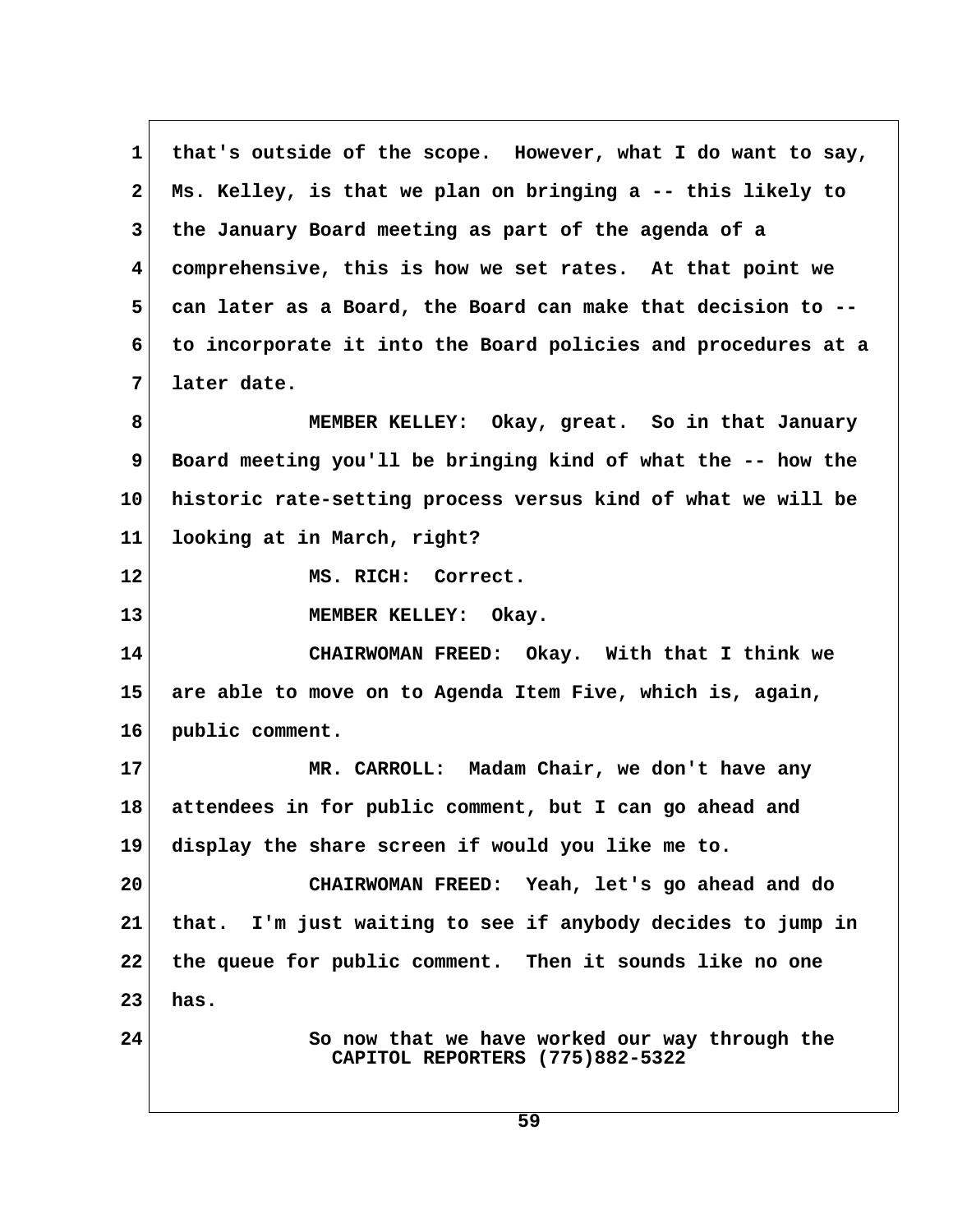**1 document what I think for the next meeting, let's -- 2 Ms. Rich, how -- how soon do you want to have the next 3 subcommittee meeting to consider all of this and perhaps take 4 this to the big Board meeting in March? 5 MS. RICH: I would say the sooner the better just 6 because we are getting into legislative session and I think 7 are going to be very very busy. 8 CHAIRWOMAN FREED: Okay. Is it possible to do it 9 in, you know, like seven to ten days? 10 MS. RICH: Anything is possible for PEBP staff. 11 It's up to the Board members if there is -- if there's 12 availability. 13 CHAIRWOMAN FREED: Right. Understood, okay. 14 All right. Then let's try and make the changes 15 that we have discussed and reconvene in about a week to see 16 if we can take action to make a recommendation to the full 17 Board about -- about the contracting provisions of the Board 18 policies and procedures red line as distinguished from the 19 rate-setting red lines that were already in the document, 20 okay. 21 And if we have nobody standing by for public 22 comment then I think we have come to adjournment, so. 23 MR. CARROLL: Madam Chair, that is correct, there 24 are no attendees. CAPITOL REPORTERS (775)882-5322**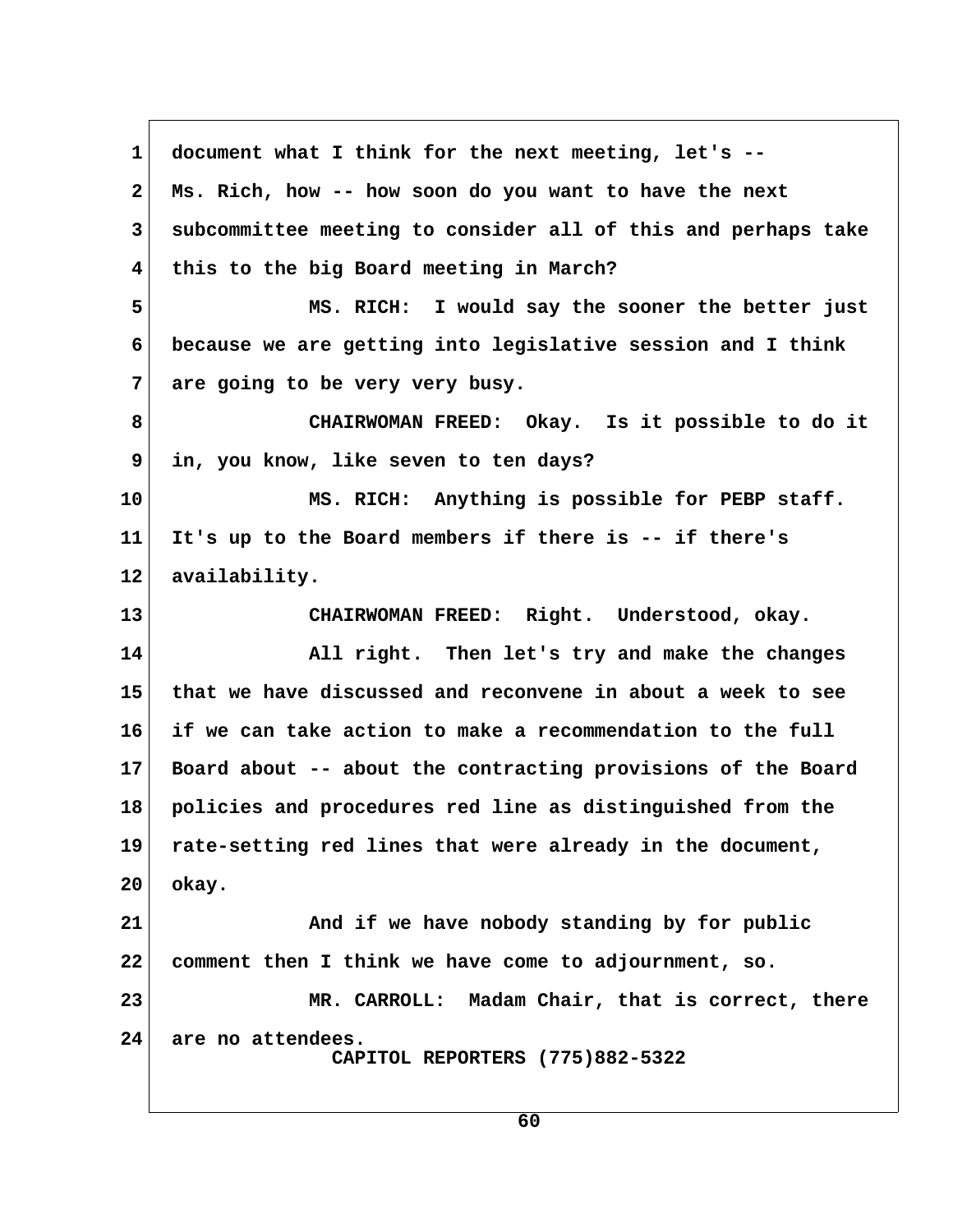| $\mathbf 1$             |            | CHAIRWOMAN FREED: Okay, great. Then we are |
|-------------------------|------------|--------------------------------------------|
| $\mathbf{2}$            | adjourned. |                                            |
| $\mathbf{3}$            |            | Thank you everybody.                       |
| $\overline{\mathbf{4}}$ |            | MEMBER LINDLEY: Thank you.                 |
| 5                       |            |                                            |
| 6                       |            |                                            |
| $\overline{7}$          |            |                                            |
| 8                       |            |                                            |
| 9                       |            |                                            |
| 10                      |            |                                            |
| 11                      |            |                                            |
| 12                      |            |                                            |
| 13                      |            |                                            |
| 14                      |            |                                            |
| 15                      |            |                                            |
| 16                      |            |                                            |
| 17                      |            |                                            |
| 18                      |            |                                            |
| 19                      |            |                                            |
| 20                      |            |                                            |
| 21                      |            |                                            |
| 22                      |            |                                            |
| 23                      |            |                                            |
| 24                      |            | CAPITOL REPORTERS (775)882-5322            |
|                         |            |                                            |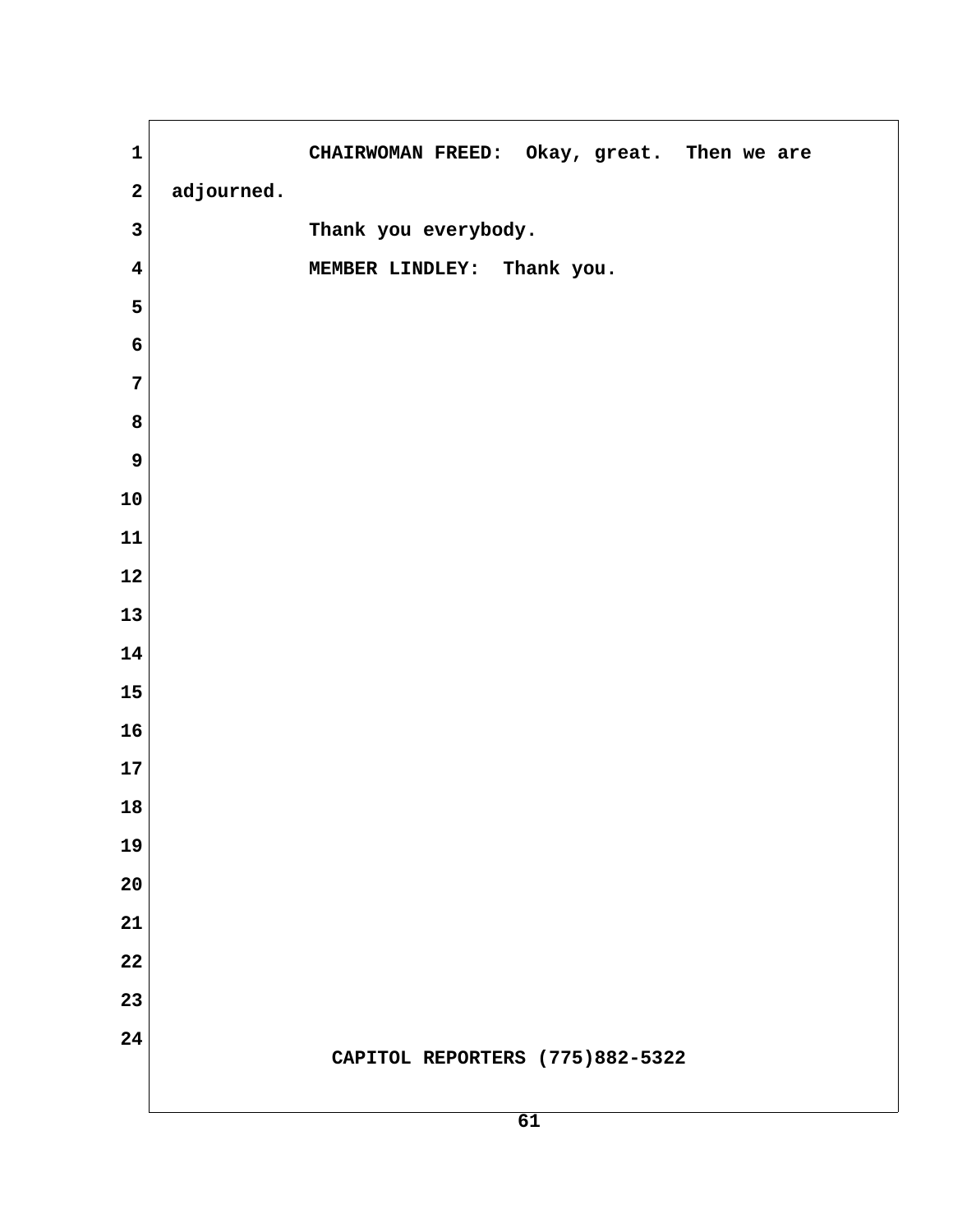**1 STATE OF NEVADA, ) ) ss. 2 CARSON CITY. ) 3 4 I, KATHY JACKSON, Official Court Reporter for the 5 State of Nevada, Public Employees' Benefits Program Board, do 6 hereby certify: 7 That on Thursday, the 8th day of January, 2021, I was 8 present on a teleconference for the Public Employees' 9 Benefits Program Subcommittee, Carson City, Nevada, for the 10 purpose of reporting in verbatim stenotype notes the 11 within-entitled public meeting; 12 That the foregoing transcript, consisting of pages 1 13 through 62, is a full, true and correct transcription of my 14 stenotype notes of said public meeting. 15 16 Dated at Carson City, Nevada, this 15th day 17 of January, 2021. 18 19 20 KATHY JACKSON, CCR 21 Nevada CCR #402 22 23 24 CAPITOL REPORTERS (775)882-5322**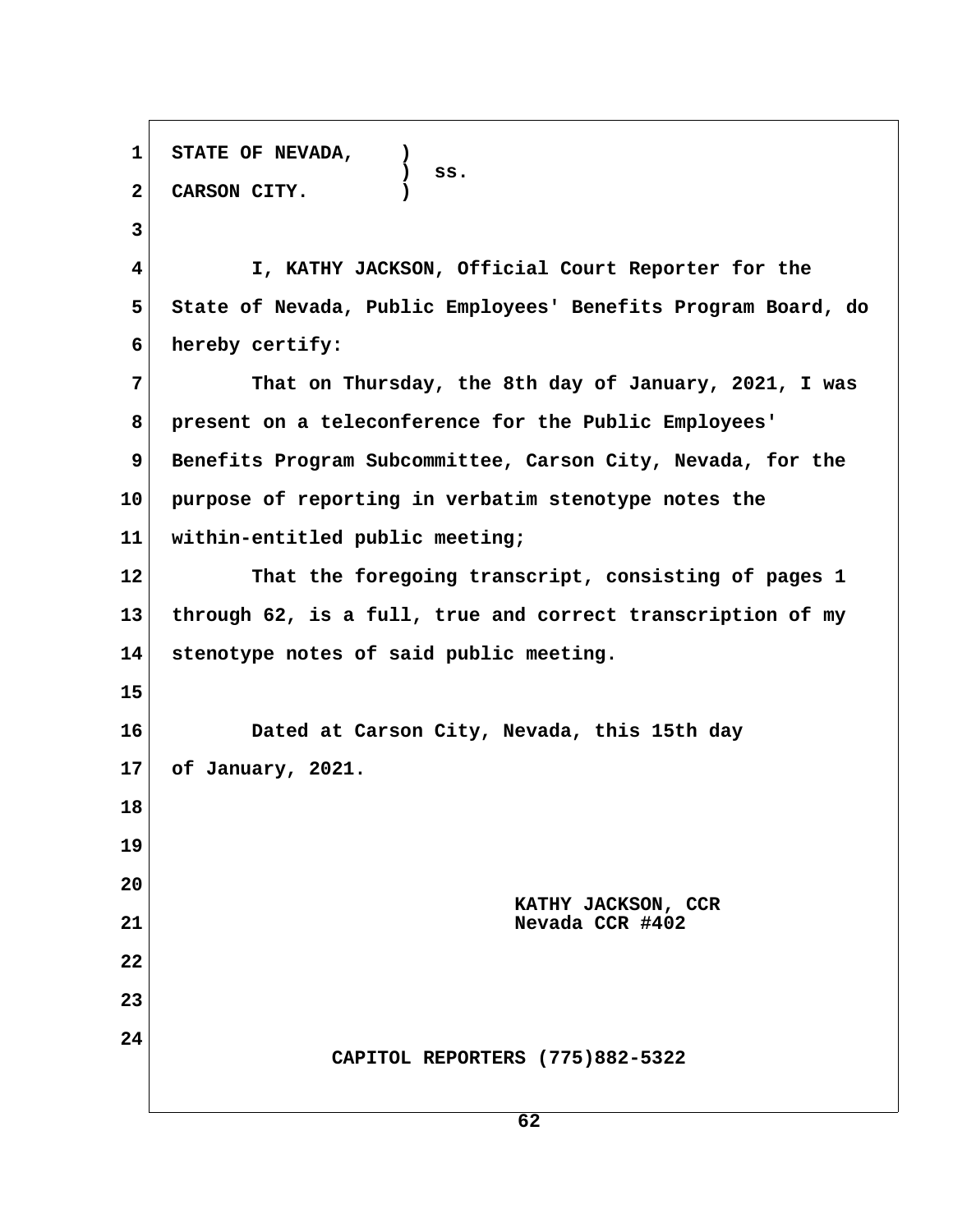|                               | 12:21,24                                       | 21;23:10;26:15;                        | alter $(1)$                    | 7:10;44:1                                |
|-------------------------------|------------------------------------------------|----------------------------------------|--------------------------------|------------------------------------------|
| \$                            | actual(3)                                      | 35:11;39:5;41:17;                      | 53:14                          | around (1)                               |
|                               | 17:8;42:24;56:10                               | 42:16,22;43:7;44:13;                   | alters $(2)$                   | 19:18                                    |
| \$100,000(2)                  | actually (24)                                  | 45:8;51:21;58:1;                       | 11:21;55:11                    | assist $(3)$                             |
| 33:4:34:5                     | 12:2,21,22;15:6;                               | 59:15                                  | Although (3)                   | 12:10;36:5;42:2                          |
| \$25,000(6)                   | 17:17;19:19;22:5;                              | against $(1)$                          | 47:17;49:24;53:12              | attendees (2)                            |
| 26:2,17;28:9,21;              | 27:9;28:6;30:7;                                | 54:16                                  | always $(4)$                   | 59:18;60:24                              |
| 29:7;30:13                    | 32:21;34:1;35:14;                              | agencies (4)                           | 33:13,13,15;43:10              | attending(1)                             |
| \$50,000(1)                   | 36:12;37:11,23;38:4;                           | 14:7;25:21;36:16;                      | ambiguous(1)                   | 51:6                                     |
| 26:13                         | 44:10;47:10;50:8,12,                           | 37:7                                   | 7:11                           | audio $(1)$                              |
| \$60(1)                       | 15;53:2;54:18                                  | agency $(13)$                          | amend $(3)$                    | 50:10                                    |
| 31:11                         | actuarial (2)                                  | 6:15;16:17;19:22;                      | 11:4,9;35:23                   | audit $(11)$                             |
| \$70(1)                       | 5:16;34:9                                      | 21:24;22:1,18;23:24;                   | amendment (2)                  | 4:18;5:20;8:22;                          |
| 31:11                         | add(9)                                         | 27:3;33:19;34:4,11,                    | 12:5,11                        | 18:15;30:12;42:24;                       |
| \$80(1)                       | 13:20;18:22;27:1;                              | 12;36:14                               | amendments (4)                 | 43:12;49:17;53:3;                        |
| 31:11                         | 29:10;37:17;39:11;                             | Agenda (9)                             | 7:17;12:4;55:18;               | 54:4;58:23                               |
|                               | 49:23,24;54:5                                  | 3:19;4:1;8:3,20;                       | 56:1                           | auditor $(1)$                            |
| $\mathbf A$                   | added (9)                                      | 23:1;48:24;58:13;                      | amount $(4)$                   | 35:3                                     |
|                               | 10:18;11:2,11,16;                              | 59:3,15                                | 5:17;25:6,10;31:2              | auditors (4)                             |
| A7(1)                         | 12:5;13:18;14:13;                              | agendize (1)                           | amounts $(1)$                  | 24:2;33:10,11;43:1                       |
| 14:17                         | 19:15;37:14<br>adding $(2)$                    | 58:14                                  | 15:23<br>and/or $(2)$          | audits (1)<br>48:19                      |
| able (11)                     | 10:14;55:2                                     | aging $(1)$<br>32:4                    | 55:3;56:5                      | authorities (1)                          |
| 7:15;19:4,15;35:7;            | addition (3)                                   | ago(1)                                 | and's $(1)$                    | 13:18                                    |
| 36:13;41:11;42:21;            | 36:3;38:20;42:1                                | 30:12                                  | 22:16                          | availability (1)                         |
| 52:19;54:17;58:7;             | address (4)                                    | agree $(9)$                            | announce $(1)$                 | 60:12                                    |
| 59:15                         | 4:17;36:17;42:12;                              | 13:15;18:2;20:16;                      | 4:4                            | average(1)                               |
| above $(2)$                   | 55:3                                           | 23:22;24:24;29:7,8,                    | annual $(1)$                   | 30:21                                    |
| 5:17;43:9                     | adds(1)                                        | 23;57:12                               | 35:2                           | award $(9)$                              |
| absolutely (4)                | 51:13                                          | agreed $(3)$                           | antonym(1)                     | 6:3,12;7:3;34:15,                        |
| 14:24;19:24;24:17;            | adjourned (1)                                  | 14:13;47:19;51:10                      | 24:10                          | 17;41:4,9,14;42:5                        |
| 26:12                         |                                                |                                        |                                |                                          |
|                               |                                                |                                        |                                |                                          |
| abstain $(1)$                 | 61:2                                           | agreement $(1)$                        | anymore $(1)$                  | awarded (1)                              |
| 56:23                         | adjournment (1)                                | 46:10                                  | 13:11                          | 5:24                                     |
| abstaining $(1)$              | 60:22                                          | agrees $(1)$                           | appeared $(1)$                 | aware $(1)$                              |
| 56:24                         | administering (1)                              | 21:17                                  | 13:9                           | 32:12                                    |
| accept(1)                     | 34:19                                          | ahead $(3)$                            | appendix $(1)$                 | awful(1)                                 |
| 8:8                           | administration (1)                             | 9:4;59:18,20                           | 57:21                          | 35:5                                     |
| access(2)                     | 14:9                                           | Aiello (48)                            | applicable $(1)$               | awfully $(1)$                            |
| 3:24;32:6                     | <b>Administrative (13)</b>                     | 3:11,12;8:13;13:5,                     | 39:14                          | 21:1                                     |
| accordance(3)                 | 6:3;22:2;24:1,10;                              | 21;14:1,11;16:14;                      | appoint $(1)$                  | aye(1)                                   |
| 14:19;23:18,19                | 27:1,3;30:4,19;                                | 18:16,18;19:12;                        | 34:14                          | 8:15                                     |
| accountable (1)               | 33:20;34:2,4,10;<br>42:17                      | 20:10,13,17;22:3;<br>23:12;24:23;25:8; | appreciate $(2)$<br>47:8;57:24 | B                                        |
| 17:16                         | administrator (1)                              | 26:3,10,18,20;29:12,                   | appropriate (14)               |                                          |
| accurate(2)                   | 16:17                                          | 17,24;31:21;33:9;                      | 6:19;11:11;12:8;               | B2A(1)                                   |
| 11:3;35:21                    | admit(1)                                       | 34:21;37:19;39:16;                     | 18:24;27:16;28:18;             | 23:23                                    |
| accused(1)                    | 47:17                                          | 40:16;41:8;42:9;                       | 29:3,10;36:4;39:8,             | back $(18)$                              |
| 23:8                          | advances $(1)$                                 | 43:6,23;44:12,20;                      | 10;42:2;43:3;47:22             | 12:18;18:18;19:14,                       |
| act(1)                        | 5:13                                           | 45:7;46:10;48:9,12,                    | approval $(5)$                 | 18;40:13;41:22;42:9;                     |
| 7:3                           | $\text{advice}$ (1)                            | 15;49:3,7,10;52:19;                    | 8:3;30:22;31:15;               | 45:8;47:24;48:19,20;                     |
| action (13)                   | 47:10                                          | 56:4,14                                | 48:1;56:12                     | 49:23;51:8,17,20;                        |
| 8:3,6,20,22;11:13;            | affect $(1)$                                   | Alliance (1)                           | approvals $(2)$                | 56:10,11,13                              |
| 36:21;48:18;49:3,4,8,         | 5:15                                           | 4:16                                   | 4:24;12:7                      | backup $(1)$                             |
| 16;50:3;60:16                 | affects $(1)$                                  | allowable (2)                          | approve $(11)$                 | 43:3                                     |
| actions (8)                   | 45:19                                          | 42:11;43:14                            | 8:8;13:16;21:5,6;              | balance (1)                              |
| 11:13;38:19,21;               | $a$ foul $(1)$                                 | allowed (1)                            | 34:13,15;36:22;                | 14:23                                    |
| 40:18;41:7,8,19,21            | 39:3                                           | 5:9                                    | 37:21;47:10,11;                | bandwidth (1)                            |
| active(1)                     | afternoon (2)                                  | allows $(3)$                           | 57:10                          | 18:13                                    |
| 4:22                          | 3:3,21                                         | 6:14,23;45:14                          | approved (4)                   | base $(2)$                               |
| activities (4)                | again $(26)$                                   | almost (1)                             | 34:18;56:6,6,8                 | 33:8;58:8                                |
| 14:18;20:7,9;41:11            | 3:19,20;9:9;11:8,                              | 33:7                                   | area(1)                        | based $(10)$                             |
| $\text{activity} (1)$<br>17:8 | 11, 14; 13: 12; 14: 13,<br>15;17:1;18:5;19:16, | along $(1)$<br>16:22                   | 25:18<br>areas $(2)$           | 7:16;9:11;10:8,13;<br>24:19;28:12;38:10; |

**acts (2)**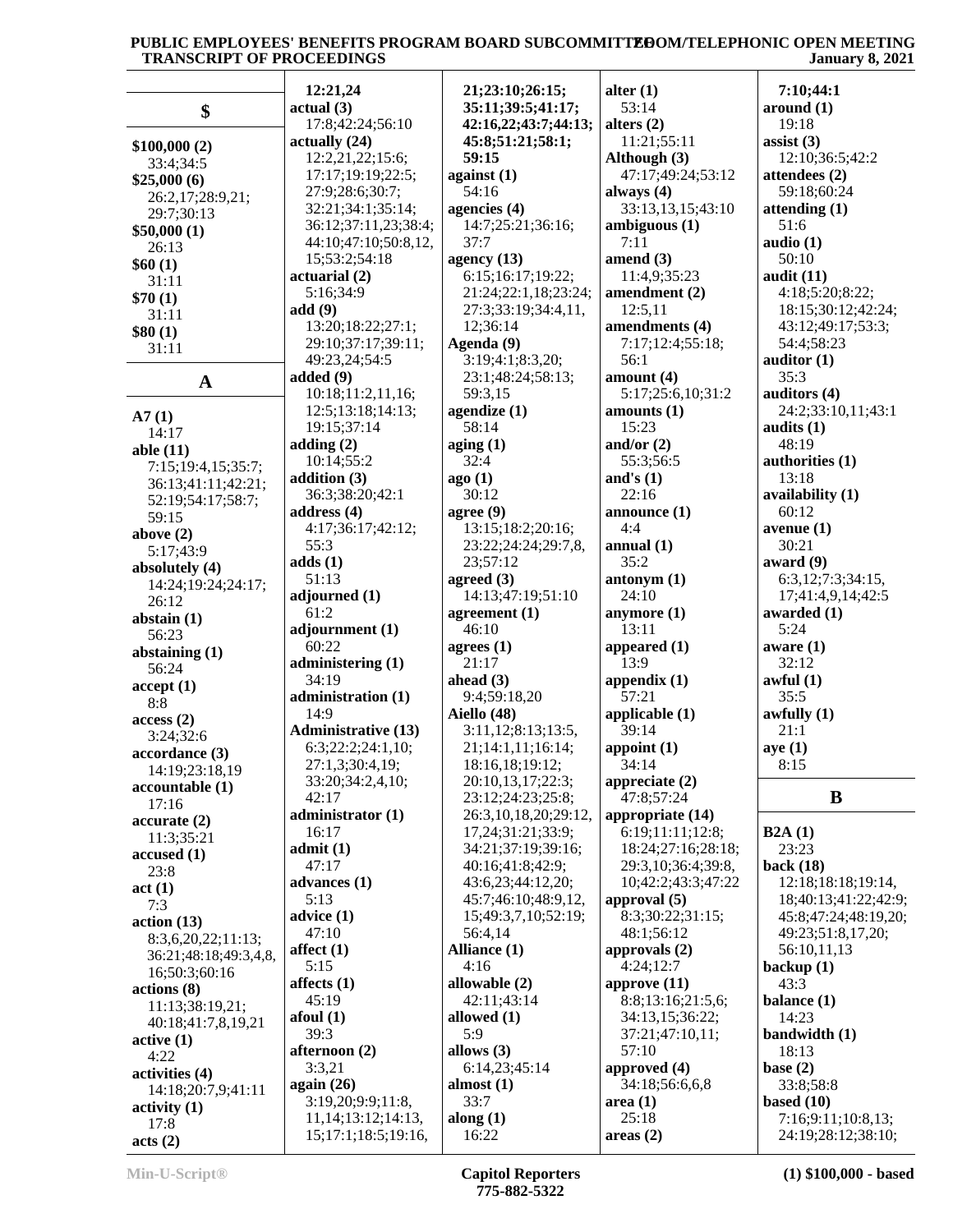| 42:20;43:24;53:3               | 24:5,20,21;25:2;                | calling $(1)$                 | 60:23                      | 52:22                                 |
|--------------------------------|---------------------------------|-------------------------------|----------------------------|---------------------------------------|
| basically (1)                  | 26:14;27:2;28:2,7,13,           | 43:1                          | <b>CHAIRWOMAN (77)</b>     | chunk $(2)$                           |
| 28:10                          | 15,20,22;30:22;31:3,            | came $(3)$                    | 3:3,10,18;8:2,11,          | 47:15,15                              |
| begin $(1)$                    | 6, 13, 15; 33: 1, 18; 34: 3,    | 32:3;37:11,24                 | 14, 18; 9: 8; 13: 13;      | chunks $(1)$                          |
| 3:9                            | 9,11,14,18;35:22;               | Can (72)                      | 14:3,15:15:13,20;          | 12:3                                  |
| beginning $(1)$                | 36:5,17,18,18,19,20,            | 4:12,13;5:23;8:13,            | 18:10,17;19:9,23;          | cite (1)                              |
| 34:23                          | 21, 21, 24; 37: 5, 14, 24;      | 24;11:9,9;12:18;              | 20:15,23;21:20;22:5,       | 33:4                                  |
| behalf $(1)$                   | 38:9,19,20;39:17,17,            | 18:11,21;19:11,14,            | 13, 17, 20, 23; 23: 7, 22; | CITY(1)                               |
| 21:23                          | 19,20,22;40:5,7,10,             | 19, 19; 21: 14, 14, 22;       | 24:17;25:7,23;26:6,        | 3:1                                   |
| behind $(1)$                   | 12, 17; 41: 2, 3, 17, 20,       | 23:6;25:17;26:12,23;          | 12, 19; 29: 16; 32: 18;    | clarification (4)                     |
| 40:13                          | 23;42:2,10;43:1,7,24;           | 28:2,4;30:10,14;              | 33:22;34:6;35:9,16,        | 43:24;45:2;46:13;                     |
| belongs $(1)$                  | 44:13,14;45:4,5,11,             | 33:13;35:6,16,17;             | 20;36:2;38:16;39:12;       | 53:19                                 |
| 14:10                          | 17,21,22;46:2,3;48:1,           | 37:8;38:10;39:11,16,          | 40:3,24;41:22;44:18;       | clarified $(1)$                       |
| beneficial (1)                 | 22, 24; 49: 13, 14, 19,         | 17,20;40:6;41:1;              | 45:13;46:12,16,20;         | 10:7                                  |
| 50:1                           | 20;50:1;51:6;52:6,7;            | 42:4,18;43:23;44:13,          | 47:7;48:2,11,14;           | clarifying $(1)$                      |
| Benefits (2)                   | 56:2,6,8,10,11;57:5,            | 13,23;45:20;46:5,18;          | 49:21;50:14,17,22;         | 10:17                                 |
| 3:5;27:12                      | 6,8,8,9;59:3,5,5,6,9;           | 47:21,21;48:23;49:1,          | 51:14,24;52:5;53:5;        | cleaner $(1)$                         |
|                                |                                 |                               |                            | 46:24                                 |
| best $(6)$<br>12:2;28:12;29:8; | 60:4,11,17,17                   | 14;50:4,4,15,19;51:7,         | 54:3,5,24;55:10,13,        |                                       |
|                                | <b>Board's <math>(2)</math></b> | 11,15,16;52:2,4,24;           | 15,23;58:11,21;            | cleanup $(1)$                         |
| 33:15;37:23;45:24              | 5:11;40:4                       | 53:1,7;56:22;57:3,5;          | 59:14,20;60:8,13;          | 10:15                                 |
| bet $(2)$                      | bodies $(2)$                    | 58:24;59:5,5,18;              | 61:1                       | clear(3)                              |
| 25:20;38:7                     | 11:4;35:22                      | 60:16                         | chance (2)                 | 7:13;21:15;46:23                      |
| Betsy $(14)$                   | body(1)                         | cancel (5)                    | 5:10;8:5                   | CLERK(2)                              |
| 3:11;8:13;13:5,14,             | 5:4                             | 6:18;41:4,9,14;               | change $(10)$              | 4:13:7:24                             |
| 24;16:14;20:17;                | both $(1)$                      | 42:5                          | 13:2;18:9;22:6;            | close $(1)$                           |
| 24:23;34:21;37:19;             | 51:1                            | capture $(1)$                 | 25:20;53:15;54:19;         | 42:16                                 |
| 41:1;44:19;51:2;58:2           | bought $(2)$                    | 55:8                          | 55:2;56:13,16;58:3         | closed $(14)$                         |
| Betsy's $(1)$                  | 54:21;55:4                      | careful $(1)$                 | changed (10)               | 6:5,8,14,23;7:1;                      |
| 19:8                           | bracket(1)                      | 15:21                         | 18:8;25:13,21;             | 40:13,20;42:1,3,7;                    |
| better $(4)$                   | 13:22                           | Cari $(1)$                    | 26:1;38:15;52:13;          | 43:9,11,11;44:8                       |
| 20:10;23:21;48:15;             | brainstorm $(1)$                | 45:1                          | 53:11;54:10,12;56:9        | closing $(2)$                         |
| 60:5                           | 19:13                           | carries (1)                   | changes (41)               | 40:12;57:15                           |
| beyond $(1)$                   | brand(1)                        | 8:18                          | 4:19;5:1;7:7,18;           | Code(1)                               |
|                                |                                 |                               |                            |                                       |
| 58:19                          | 39:22                           | <b>CARROLL</b> (5)            |                            | 6:3                                   |
|                                |                                 |                               | 8:7,21;9:11,13;            |                                       |
| bid(3)                         | <b>Brandee</b> (2)              | 3:21;52:20,23;<br>59:17;60:23 | 10:11;11:18,19,21,         | colleagues $(1)$<br>46:23             |
| 11:18;52:8;54:7                | 21:4,9                          |                               | 22, 23; 20: 20; 35: 14,    |                                       |
| bidding(1)                     | break $(1)$                     | carry $(1)$                   | 15;36:14,17;47:19,         | combined (2)                          |
| 55:5                           | 48:7                            | 14:9                          | 24;50:9,13;51:8;           | 53:24;54:7                            |
| bids(1)                        | breaks $(1)$                    | carrying $(1)$                | 52:11,14;53:7,8,14,        | comfortable (3)                       |
| 31:7                           | 48:6                            | 15:14                         | 15, 16; 54: 14, 18; 55: 9, | 19:21;20:21;47:1                      |
| big $(7)$                      | bring $(2)$                     | <b>CARSON</b> (1)             | 19;56:7,10;57:7;           | coming $(2)$                          |
| 21:18;22:7;27:10;              | 49:12,19                        | 3:1                           | 58:17,19;60:14             | 28:7;40:13                            |
| 48:10;52:3,5;60:4              | bringing $(2)$                  | case $(2)$                    | changing $(2)$             | comma $(5)$                           |
| Bill $(1)$                     | 59:2,9                          | 48:21;49:1                    | 15:10;23:17                | 22:12,17,18,18,21                     |
| 5:1                            | brought $(2)$                   | $\text{catch} (2)$            | charge $(1)$               | commas $(1)$                          |
| bit(7)                         | 36:21;47:24                     | 13:2;19:12                    | 31:11                      | 22:15                                 |
| 10:14;16:22;19:20;             | budgeted $(1)$                  | catches(1)                    | check $(1)$                | commend (1)                           |
| 46:22;52:1,7;56:15             | 30:21                           | 33:6                          | 51:22                      | 38:6                                  |
| blame $(2)$                    | bureau $(1)$                    | causes $(1)$                  | checked (1)                | comment (15)                          |
| 17:16,18                       | 17:17                           | 38:5                          | 46:23                      | 3:20,22;4:3,16;                       |
| blanks $(1)$                   | business $(2)$                  | CEO(1)                        | checklist (14)             | 7:21;8:1;14:21,22;                    |
| 16:10                          | 32:10;55:5                      | 16:16                         | 11:12,15;29:1;             | 15:5;23:13;40:1;                      |
| <b>Board</b> (155)             | busy $(1)$                      | certain(4)                    | 36:4,7;37:22;38:6;         | 59:16,18,22;60:22                     |
| 3:23;4:21,22;5:2,7,            | 60:7                            | 18:7;25:5;27:15;              | 42:2,7;43:16,18,21;        | commentary $(2)$                      |
| 18,20,21;6:5,11,14,            |                                 | 54:15                         | 44:1,16                    | 24:19;41:1                            |
| 23;7:2,14,20;8:21;             | $\mathbf C$                     | certainly (1)                 | checklists (3)             | comments $(3)$                        |
| 9:1,12,22,22;10:3,5,           |                                 | 28:1                          | 11:6;12:9;36:7             | 4:6;9:24;10:9                         |
| 9, 12, 13, 19, 22; 11: 4, 9,   | calculated (1)                  | cetera $(4)$                  | chief(7)                   | committee (18)                        |
| 12,16;12:5,9,10,15,            | 58:1                            | 24:3:30:1:41:7.7              | 6:15;23:24;27:2;           | 5:19;6:6,9;10:21;                     |
| 19;14:6;15:11,24,24;           | call $(4)$                      | Chair $(11)$                  | 33:18;34:3,10,12           | 18:13;24:7,22;25:4;                   |
| 16:6,21,24;17:11;              | 3:6,7;19:14;56:22               | 3:4;7:24;10:10;               | choice (1)                 | 27:24;28:10;31:5;                     |
| 18:2,5,21;19:22;21:5,          | called $(1)$<br>5:20            | 16:1;33:17,24;46:18;          | 15:2<br>Chuck $(1)$        | 33:3;37:2;39:2;<br>45:24;48:10;51:17; |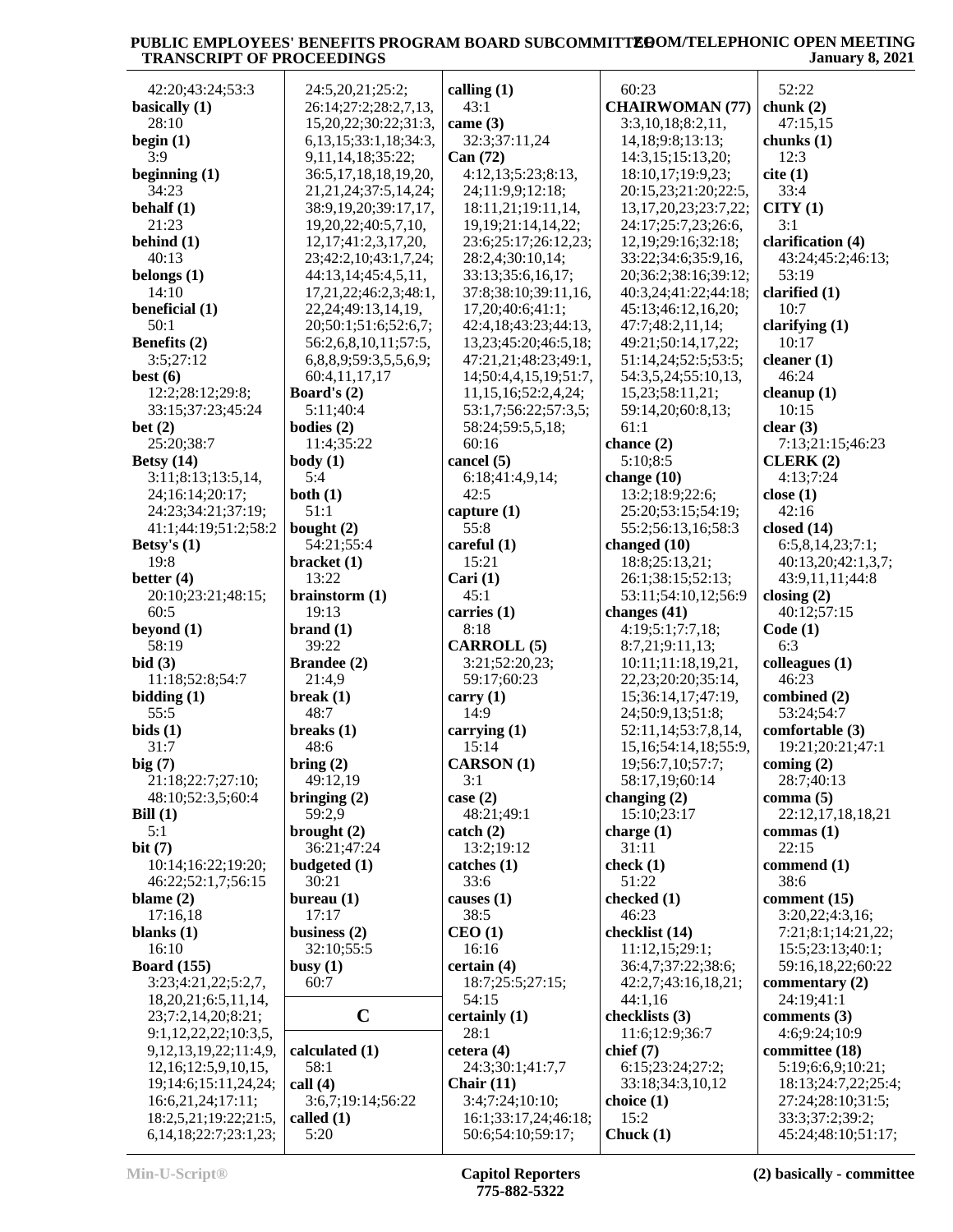| 55:15                | 58:17                   | date(2)            | 6:2;10:4;11:8;       | 35:23;38:20,24;39:1, |
|----------------------|-------------------------|--------------------|----------------------|----------------------|
| committees (3)       | consistent (1)          | 57:8;59:7          | 12:15;17:21;43:18;   | 7,8,10,13,18,19;     |
| 5:23;16:23;34:14     | 16:6                    | days $(3)$         | 57:21;58:5           | 40:19,22;41:6,13,18; |
| committing $(1)$     | contemplated (1)        | 56:17;58:3;60:9    | detailed (2)         | 42:8,11,12,14,18;    |
| 15:23                |                         |                    |                      |                      |
|                      | 53:13                   | de(1)              | 11:3;35:21           | 43:2,8,13;44:15,22;  |
| companies $(1)$      | contemplation (2)       | 30:8               | determine (2)        | 45:3,12,16;46:6;     |
| 31:10                | 11:20;53:9              | deal(2)            | 6:11,15              | 49:15                |
| compare $(1)$        | context (2)             | 17:14;28:12        | development (5)      | documented (1)       |
| 51:9                 | 53:6;55:1               | debate(1)          | 4:23;10:20;24:6;     | 54:20                |
| competition (10)     | contract (49)           | 19:18              | 33:2;37:1            | documents (3)        |
| 5:14;11:19;52:11,    | 4:19;5:17,24;6:3,       | December (1)       | devil $(1)$          | 4:20;10:3;50:20      |
|                      |                         |                    |                      |                      |
| 12;53:6;54:10,14,18; | 11, 12, 24; 7: 4, 6, 8; | 8:4                | 18:3                 | dollar $(7)$         |
| 55:2,7               | 9:13,15;11:20,22;       | decides(1)         | difference (1)       | 5:17;25:24;27:15;    |
| competitive (2)      | 12:1,6;13:17;22:24;     | 59:21              | 23:6                 | 31:2,8;32:22,22      |
| 11:18;52:8           | 25:3,5;27:24;28:16;     | decision (1)       | different (7)        | done $(5)$           |
| complete $(1)$       | 29:13,14,15,19;         | 59:5               | 25:17;45:17,17;      | 7:19;10:15;29:18;    |
| 7:6                  | 31:12,13;32:7;34:18,    | decisions (5)      | 46:8;55:7;57:15;     | 32:8;48:15           |
| completed $(2)$      | 19;37:6;41:24;45:5,     | 7:20;10:13;41:13;  | 58:14                | doors $(1)$          |
|                      |                         |                    |                      |                      |
| 18:24;49:5           | 18;46:8;52:14,15;       | 42:13,14           | difficult (1)        | 40:13                |
| completion $(1)$     | 53:8,9,11,14,16,19,     | deep $(1)$         | 51:3                 | down $(6)$           |
| 49:4                 | 22;54:6;55:7,24;        | 27:9               | difficulty $(2)$     | 10:16;18:7;21:16;    |
| compliance (1)       | 57:15                   | define $(1)$       | 17:12:33:21          | 35:7;54:15;55:17     |
| 47:2                 | contracted (1)          | 24:15              | digits $(1)$         | $dr$ aft $(1)$       |
| component (2)        | 53:23                   | definitely $(3)$   | 4:3                  | 4:19                 |
|                      |                         |                    |                      |                      |
| 29:13,17             | contracting (8)         | 21:14;47:2;49:15   | diligence (1)        | drawn(1)             |
| comprehensive (2)    | 14:18;15:12;16:7;       | definition (6)     | 6:15                 | 25:15                |
| 37:16;59:4           | 18:6;20:7,8;32:6;       | 17:13;26:10,14,22, | direction (1)        | driving $(1)$        |
| computer $(2)$       | 60:17                   | 23;38:23           | 6:24                 | 44:20                |
| 32:3,5               | contracts (32)          | definitions (1)    | directly $(1)$       | due $(1)$            |
| concept $(3)$        | 4:24;5:3,15;10:17;      | 57:24              | 5:16                 | 6:14                 |
| 31:24;37:21;38:6     | 11:5;23:2;24:1,9,9,     | delegate $(1)$     | director (1)         | during $(1)$         |
| concern $(4)$        | 11;25:2,5;27:1,4,17,    | 18:21              | 32:15                | 30:6                 |
|                      |                         |                    |                      |                      |
| 19:16;42:12,13;      | 18;30:4,17;31:1,8,22,   | delegated $(1)$    | disapprove(2)        | duties $(4)$         |
| 56:15                | 24;32:20;33:4,20;       | 34:19              | 13:16;37:21          | 15:15;16:10;18:23;   |
| concerned (1)        | 34:5,8,16;35:3,23;      | delegates $(5)$    | discuss $(3)$        | 34:10                |
| 17:11                | 42:17;45:3              | 23:23;27:2;33:18;  | 12:4,6;28:2          | duty $(5)$           |
| concerns $(2)$       | control(1)              | 34:3,10            | discussed (6)        | 5:19;17:14;34:12,    |
| 4:18;27:5            | 17:15                   | delegation $(3)$   | 10:22;36:24;50:9;    | 18;44:5              |
| conducted (1)        | conversation (1)        | 17:9,24;18:24      | 56:18;57:1;60:15     |                      |
|                      |                         |                    |                      | $\bf{E}$             |
| 6:16                 | 20:1                    | deliberations (1)  | discussing $(1)$     |                      |
| confidence (1)       | copy(2)                 | 5:11               | 40:12                |                      |
| 56:17                | 50:20,21                | deliberative (1)   | discussion $(6)$     | earlier $(4)$        |
| confidential (4)     | corner $(1)$            | 50:4               | 5:12;8:20;11:7;      | 31:4;36:24;46:21;    |
| 6:9,10;43:21;44:8    | 38:14                   | demonstrate (2)    | 12:13,16;37:18       | 47:9                 |
| confidentiality (1)  | corrective $(1)$        | 43:17,19           | display $(1)$        | early $(1)$          |
| 5:4                  | 8:22                    | department (3)     | 59:19                | 30:6                 |
|                      |                         |                    |                      |                      |
| confirm (1)          | cost(2)                 | 14:8;16:18;25:15   | distinction (2)      | easily $(2)$         |
| 58:24                | 6:21;38:24              | depending (1)      | 42:6;43:4            | 26:17;31:23          |
| confused (2)         | $counter-arguments (1)$ | 46:8               | distinguished (1)    | easy $(2)$           |
| 13:7;35:14           | 14:10                   | depends $(1)$      | 60:18                | 13:20;50:19          |
| connotes $(1)$       | couple $(3)$            | 26:15              | distrust(1)          | Eaton $(2)$          |
| 15:4                 | 13:6;31:22;34:21        | depth(1)           | 32:9                 | 45:1,1               |
| conscientious (2)    |                         | 10:7               | Division $(4)$       | edit $(3)$           |
|                      | course $(3)$            |                    |                      |                      |
| 15:4,7               | 17:21;18:19;27:6        | design(5)          | 8:22;14:8;16:18;     | 11:9;12:19,20        |
| consciously (1)      | crafted $(1)$           | 7:12,16;9:11;16:7; | 37:9                 | effective $(1)$      |
| 45:23                | 53:13                   | 56:1               | document (18)        | 32:16                |
| consensus (2)        | cumbersome (1)          | desires $(1)$      | 6:2;7:9,19;16:9;     | effort(2)            |
| 21:12,17             | 38:2                    | 5:11               | 38:10,15;45:5,16;    | 24:21;25:2           |
| consider $(2)$       | current (2)             | $\text{desk}(1)$   | 51:16;52:17;53:3;    |                      |
|                      |                         |                    |                      | eg(2)                |
| 52:6;60:3            | 23:2;54:7               | 32:5               | 57:16,23;58:6,10,17; | 24:1;27:4            |
| consideration (1)    |                         | detached (1)       | 60:1,19              | eight $(5)$          |
| 7:22                 | D                       | 5:21               | documentation (33)   | 11:16;21:23;51:19;   |
| considering (1)      |                         | detail (8)         | 11:5,12;12:8;        | 52:2;55:16           |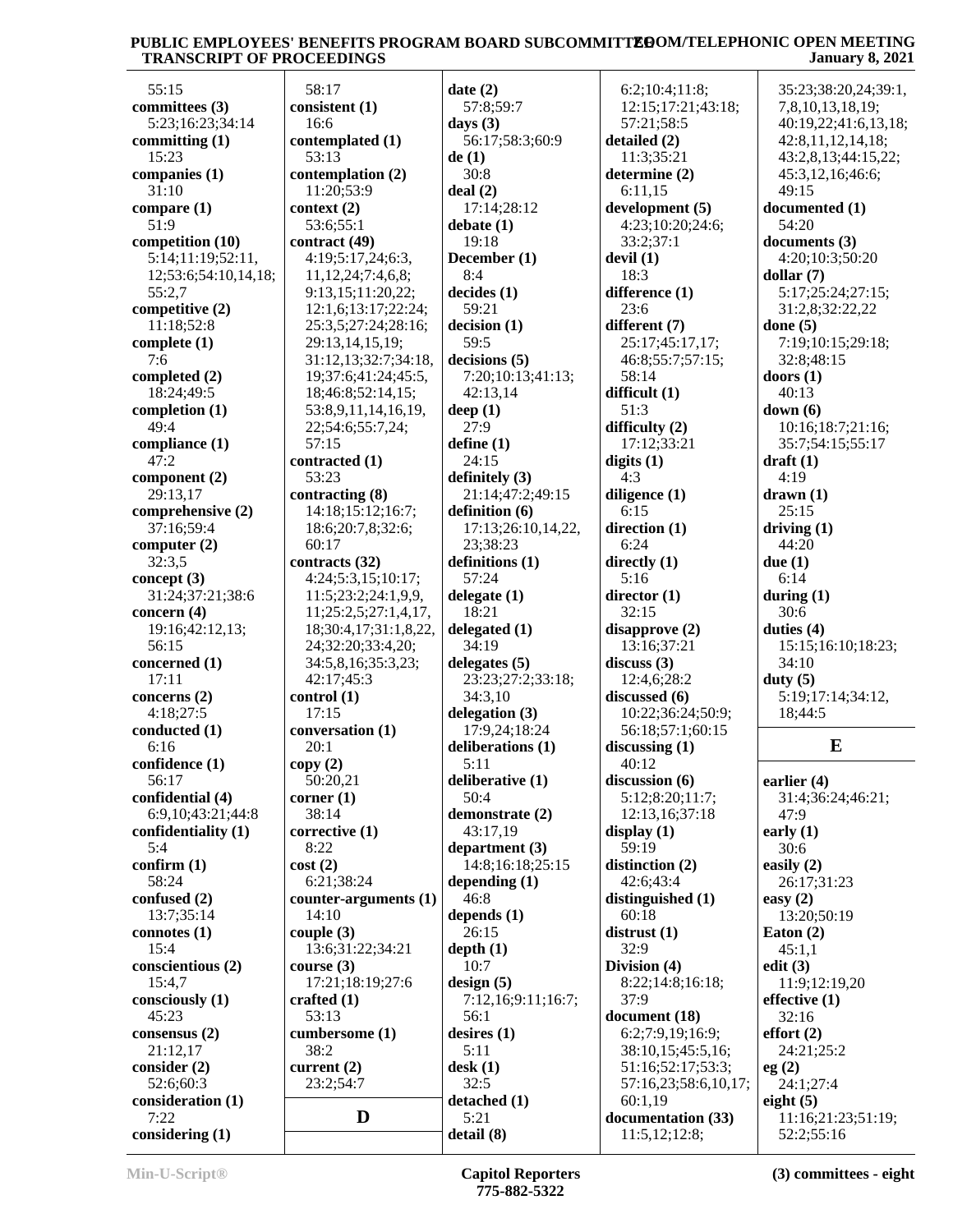| either $(3)$                   | established (1)       | extra(2)                         | 33:11;49:12;53:8                            | 5, 15, 15; 15: 13, 20;                 |
|--------------------------------|-----------------------|----------------------------------|---------------------------------------------|----------------------------------------|
| 19:2;24:11;26:8                | 58:9                  | 18:22;30:19                      | finish $(1)$                                | 18:10,10,17;19:9,23;                   |
| elaborate $(1)$                | estimates (1)         | extraneous (1)                   | 12:3                                        | 20:15,23;21:20,20;                     |
| 10:5                           | 31:7                  | 53:15                            | first $(8)$                                 | 22:5,13,17,20,23;                      |
| electronic (1)                 | et(4)                 | extremely (1)                    | 9:14:10:1,8:23:8;                           | 23:7,10,22;24:17;                      |
| 50:21                          | 24:3;30:1;41:7,7      | 8:6                              | 34:23;40:17;41:2;                           | 25:7,23;26:6,12,19;                    |
| eligibility (6)                | eval $(1)$            |                                  | 57:5                                        | 29:16;32:18,18;                        |
| 27:8,11;29:5,12,15,            | 16:23                 | $\mathbf{F}$                     | fit(2)                                      | 33:17,22,24;34:6;                      |
| 18                             | evaluated (1)         |                                  | 11:10;36:14                                 | 35:9,16,20;36:2;                       |
| else (6)                       | 45:23                 | $\text{Fab}(1)$                  | five $(12)$                                 | 38:16;39:12;40:3,24,                   |
| 20:2;23:11;29:23;              | evaluation (23)       | 37:11                            | 11:12;13:3;18:7,                            | 24;41:22;44:18;                        |
| 40:20:44:16:46:4               | 4:23;5:8,19,21,23;    | fact $(3)$                       | 14;21:23;38:18;41:2,                        | 45:13,13;46:12,16,                     |
| e-mail $(2)$                   | 6:6,9,16,20;12:10,23; | 5:12;17:14,16                    | 16;42:4,15;46:13;                           | 20;47:7;48:2,11,14;                    |
| 35:17;50:1                     | 24:22;25:4;27:24;     | Faculty (1)                      | 59:15                                       | 49:21,21;50:6,14,17,                   |
| employ $(1)$                   | 28:10;31:5;32:11;     | 4:15                             | five-hour (1)                               | 22;51:14,14,24;52:5;                   |
| 26:12                          | 34:14;37:2;39:2;      | fail $(1)$                       | 48:5                                        | 53:5;54:3,5,10,24;                     |
| employee (2)                   | 41:24;42:7;45:24      | 5:24                             | flag $(1)$                                  | 55:10,13,15,18,23,                     |
| 32:8:58:8                      | evaluator $(3)$       | fairly $(2)$                     | 54:13                                       | 23;58:11,12,21;                        |
| Employees' (1)                 | 10:21;24:7;33:3       | 36:9,10                          | flows $(1)$                                 | 59:14,20;60:8,13;                      |
| 3:5                            | even(9)               | fall $(1)$                       | 17:21                                       | 61:1                                   |
| enclosed (1)                   | 12:18;29:14;37:17;    | 32:17                            | fluid $(1)$                                 | front $(1)$                            |
| 43:4                           | 38:4;39:22;49:12,18;  | fan $(3)$                        | 38:10                                       | 29:11                                  |
| end $(6)$                      | 53:10,20              | 22:14,21;39:15                   | focused (1)                                 | full $(2)$                             |
| 17:2;18:6;33:15;               | everybody (4)         | far $(5)$                        | 29:9                                        | 49:20;60:16                            |
| 37:4;47:5;55:24                | 20:7;32:5;52:2;       | 4:20;5:21;12:13;                 | folks $(1)$                                 | fully $(2)$                            |
| enforcement (1)                | 61:3                  | 14:22;47:4                       | 51:17                                       | 5:9;56:20                              |
| 40:7                           | everyone (4)          | favor $(2)$                      | followed (5)                                | function $(1)$                         |
| enough $(4)$                   | 3:4;21:16;29:23;      | 8:15,16                          | 43:17,19,22;52:8;                           | 53:16                                  |
| 4:20;14:22;17:18;              | 36:8                  | February (1)                     | 57:19                                       | functions $(1)$                        |
| 52:3                           | exactly $(3)$         | 48:24                            | following (4)                               | 11:22                                  |
| enrollment (1)                 | 14:20;45:6;57:18      | feedback(1)                      | 21:24;40:18;41:20;                          | fundamental (1)                        |
| 27:12                          | example (4)           | 15:21                            | 52:9                                        | 55:9                                   |
| ensure $(13)$                  | 30:18,18;36:13;       | feel $(6)$                       | follows $(1)$                               | funds $(1)$                            |
| 11:3,13,17;12:6;               | 37:7                  | 9:2;10:6;37:15,24;               | 11:18                                       | 30:23                                  |
| 35:21;38:21;39:7;              | Excel $(1)$           | 47:1,1                           | follow-up $(1)$                             | funny $(1)$                            |
| 41:6,18;43:2,8;                | 32:6                  | feelings $(1)$                   | 48:18                                       | 28:5                                   |
| 44:16;51:10                    | excuse(1)             | 22:10                            | foresee $(1)$                               | further $(2)$                          |
| entails $(1)$                  | 3:23                  | fees $(1)$                       | 43:23                                       | 10:4;24:18                             |
| 28:11                          | executive (21)        | 18:6                             | form $(1)$                                  | G                                      |
| enter $(1)$                    | 7:14;8:23;10:19;      | felt $(3)$                       | 38:4                                        |                                        |
| 52:8                           | 11:2;12:9;18:20;      | 26:4;32:8;52:14                  | formal (2)                                  |                                        |
| entered $(2)$                  | 23:24;24:4,24;27:3;   | few $(3)$                        | 22:7;26:7                                   | gave(1)                                |
| 11:21;53:10                    | 32:15;33:1,19;34:4,   | 9:7;19:3;32:21                   | formatting $(1)$<br>23:21                   | 30:18                                  |
| entering (1)<br>50:13          | 11,19;35:20;36:3,4;   | fiduciaries $(1)$                |                                             | gets(5)                                |
|                                | 42:1;43:2             | 16:12<br>fiduciary $(1)$         | formulas $(1)$<br>57:20                     | 18:15;40:19;44:4;<br>54:21;55:4        |
| entire $(3)$<br>21:6;45:5;57:4 | exercise $(1)$        |                                  |                                             |                                        |
|                                |                       |                                  |                                             |                                        |
|                                | 17:23                 | 15:1                             | forth $(1)$                                 | given $(1)$                            |
| equal $(1)$                    | expectation (1)       | filled $(1)$                     | 51:8                                        | 58:4                                   |
| 5:10                           | 5:14                  | 16:11                            | forward $(2)$                               | giving(1)                              |
| equilibrium (1)                | expected $(2)$        | final $(2)$                      | 31:15;36:22                                 | 16:10                                  |
| 46:5                           | 19:22;56:19           | 6:11;48:1                        | found $(2)$                                 | glad(1)                                |
| Ervin $(4)$                    | expend $(1)$          | finalists $(2)$                  | 17:17;57:21                                 | 26:3                                   |
| 4:11,11,14,14                  | 30:22                 | 54:11,12                         | Four $(7)$                                  | goal(1)                                |
| $E-r-v-i-n(2)$                 | expenses $(1)$        | finalizing $(1)$                 | 8:20;11:11;14:17;                           | 58:10                                  |
| 4:12,15                        | 21:23                 | 50:13                            | 36:3;41:17,22;42:14                         | $\text{goals}$ (1)                     |
| Ervin's $(1)$                  | experientially (1)    | find $(1)$                       | frankly $(1)$                               | 5:13                                   |
| 14:21                          | 46:5                  | 17:6                             | 16:1                                        | God(2)                                 |
| especially (1)                 | explain(1)            | finding $(1)$                    | free $(2)$                                  | 12:22,24                               |
| 7:13                           | 42:21                 | 28:11                            | 9:2;15:24                                   | goes(3)                                |
| essentially $(1)$              | extensions (2)        | findings $(1)$                   | <b>FREED (100)</b>                          | 14:22;27:10;48:1                       |
| 10:1                           | 12:6,6                | 18:15                            | 3:3,4,9,10,18,18;                           | Good (26)                              |
| establish $(2)$<br>14:9;23:18  | extensive (1)<br>8:6  | fine $(6)$<br>14:12;21:19;29:23; | 8:2,11,14,18;9:8,9;<br>10:10;13:13,14;14:3, | 3:3,21;13:2;14:11,<br>11;17:8,9;20:23; |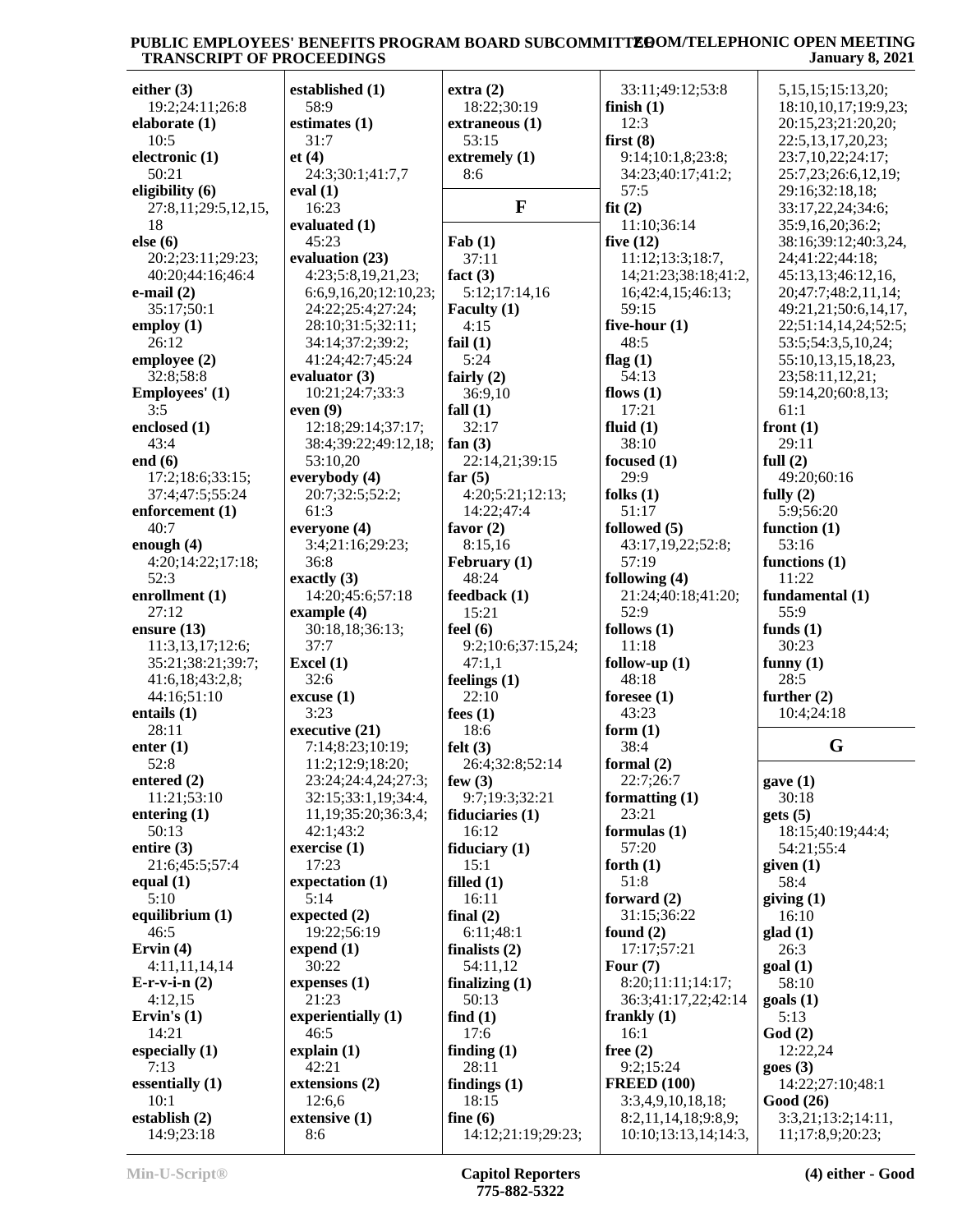| 21:21;22:3;23:3;      | 41:13;42:22;44:21; | individually (1)           | 23:1,4,4,20;47:5,5;             | knowledge (1)        |
|-----------------------|--------------------|----------------------------|---------------------------------|----------------------|
| 28:1;30:16,17;35:4;   | 45:22              | 4:22                       | 53:16;59:15                     | 28:1                 |
| 38:3,16;39:6;44:20;   | here's $(1)$       | informal $(2)$             | items $(2)$                     | knows $(1)$          |
| 46:1,11,17;54:7;55:1, | 42:4               | 26:7;28:9                  | 11:23;58:23                     | 26:9                 |
| 20;58:9               | hereto $(1)$       | information (6)            |                                 | <b>KPS3(1)</b>       |
| governing $(2)$       | 10:14              | 6:10;7:16;11:3;            | J                               | 30:15                |
| 11:4;35:22            | Hick(1)            | 35:21;43:10,21             |                                 |                      |
|                       |                    |                            |                                 | L                    |
| $gr(4)$               | 37:11              | input $(4)$                | <b>JANUARY</b> (6)              |                      |
| 46:3;57:13;59:8;      | highest (4)        | 12:13;15:21;18:6;          | 3:1;28:7;31:14;                 |                      |
| 61:1                  | 5:22;6:13,21;7:1   | 19:8                       | 48:13;59:3,8                    | lacking $(1)$        |
| greater(1)            | historic $(1)$     | inquire $(2)$              | jargon(1)                       | 57:21                |
| 26:13                 | 59:10              | 44:6,6                     | 7:11                            | language $(10)$      |
| guess $(16)$          | historically (4)   | insert $(1)$               | job $(1)$                       | 10:18;29:3,10;       |
| 15:9;16:4,5,8,11;     | 11:24;53:18,22;    | 10:3                       | 54:17                           | 47:12;49:24;50:23;   |
| 17:20,20;18:1;27:18;  | 54:6               | insight $(1)$              | jobs $(1)$                      | 52:16,17;53:3,19     |
| 30:16;33:17;35:13;    | holding $(1)$      | 28:5                       | 15:16                           | large $(1)$          |
| 40:11,12;44:11;55:1   | 48:22              | inspect $(1)$              | joined (2)                      | 16:6                 |
| quidance(1)           | hole $(1)$         | 16:3                       | 4:2,4                           | larger $(1)$         |
| 9:13                  | 27:10              | instance $(1)$             | July $(1)$                      | 29:13                |
| guided (1)            | home $(3)$         | 38:24                      | 57:9                            | last $(10)$          |
| 42:7                  | 14:2,4;51:11       | instead (4)                | jump(3)                         | 4:3;9:17,22;10:9;    |
| guys(8)               | honestly $(2)$     | 15:7;19:1;47:15;           | 22:10;28:4;59:21                | 23:3;24:19;42:21,23; |
| 12:19;28:5;37:23;     | 20:24;23:5         | 58:14                      | justification (7)               | 50:3:57:19           |
| 38:7;45:6;48:4,7;     | hope $(1)$         | instructions (1)           | 11:13;12:8;38:21;               | later $(3)$          |
| 49:23                 | 8:5                | 57:19                      | 41:6,18;43:8;44:17              | 47:6;59:5,7          |
| $guys'$ (1)           | hour $(1)$         | integrate (1)              |                                 | Laura $(41)$         |
| 48:6                  | 48:7               | 35:6                       | K                               | 3:4,9,18;9:5,9;      |
|                       | huge $(1)$         | intent $(9)$               |                                 | 13:14;14:5,15;16:22, |
| H                     | 15:23              | 6:3,12;7:3;19:17,          | keep(3)                         | 22;18:10,16;19:23;   |
|                       |                    | 19, 20; 34: 15, 17; 42: 22 | 20:1;50:2;51:18                 | 20:15;21:20;22:13;   |
| hand $(2)$            | I                  | intentions (1)             | keeping $(2)$                   | 23:10;25:18,23;28:3; |
| 56:17;58:3            |                    | 33:15                      | 22:16;46:15                     | 30:5,9,18,24;31:19;  |
| handle $(1)$          | idea $(3)$         | interested (3)             | Kelley (44)                     | 32:18;34:24;35:9;    |
| 57:13                 | 23:3;38:11,13      | 28:15;45:21;57:17          | 3:13,14;8:9,10;                 | 39:5;40:3,24;44:18;  |
| hands-on $(1)$        | ie $(3)$           | interject $(2)$            | 12:17;13:4;15:9;                | 45:13;49:21;51:14;   |
| 16:19                 | 17:18;24:1,1       | 46:18;47:21                | 16:4;17:13;20:5,12;             | 55:18,23;56:4,5,22;  |
| Hang $(1)$            | impact $(2)$       | internal $(1)$             | 22:22;24:12;26:24;              | 58:12                |
| 58:11                 | 27:19,22           | 30:12                      | 29:2,20:30:5,16:31:9,           | law(8)               |
| happened (1)          | important $(1)$    | interpreted (2)            |                                 |                      |
| 56:2                  |                    |                            |                                 |                      |
|                       |                    |                            | 18;32:20;33:17,24;              | 20:3,4;21:24;22:1,   |
|                       | 58:5               | 10:2;19:2                  | 34:7;35:13,18;40:11;            | 17;25:9,24;39:14     |
| happening $(1)$       | improper(1)        | into $(17)$                | 43:15;44:3;46:7;                | LCB(3)               |
| 27:23                 | 6:20               | 10:4;11:8;12:15,           | 47:12;50:6,15,18,23;            | 8:22;49:17;53:3      |
| happens $(1)$         | improvement (1)    | 15,18;18:6;24:18;          | 51:13,20;52:13;54:9;            | leadership (2)       |
| 54:20                 | 20:16              | 27:10;28:14;39:9;          | 55:6;57:14;59:2,8,13            | 17:8,10              |
| happy $(2)$           | inadvertently (1)  | 40:5;41:16;44:5,5;         | Kent $(2)$                      | learned $(1)$        |
| 10:8;43:5             | 16:24              | 54:7:59:6:60:6             | 4:11,14                         | 33:14                |
| hard $(5)$            | incentive (1)      | investigate $(1)$          | $\operatorname{kind}(23)$       | learners $(1)$       |
| 14:3;19:1;26:21;      | 58:3               | 13:16                      | 16:15,21;17:23;                 | 50:11                |
| 40:9;56:15            | include $(1)$      | invited $(1)$              | 18:20;21:12,17;29:5;            | lease $(1)$          |
| hate $(2)$            | 44:15              | 36:24                      | 30:7;31:16,19;32:14,            | 35:2                 |
| 18:4;35:8             | included (5)       | involve $(1)$              | 14, 17; 37: 6; 43: 18, 19;      | leases $(3)$         |
| head $(2)$            | 10:12;11:7;12:14;  | 34:8                       | 47:18;48:23;52:20;              | 24:2;27:4;35:1       |
| 25:18:26:9            | 31:6;37:5          | involved (3)               | 54:19;57:14;59:9,10             | least $(2)$          |
| hear $(4)$            | including $(2)$    | 28:14;32:14;36:19          | $\boldsymbol{\text{kinds}}$ (1) | 36:7;58:7            |
| 4:12;33:22;52:24;     | 12:7;34:8          | issue $(5)$                | 36:8                            | leave $(1)$          |
| 53:1                  | incompletely (1)   | 6:12;7:3;19:18;            | kiss(1)                         | 18:11                |
| heard $(1)$           | 7:20               | 21:15;57:16                | 25:21                           | leaving $(2)$        |
| 42:20                 | incorporate $(1)$  | issued $(2)$               | knew $(1)$                      | 46:13;55:1           |
| heck $(1)$            | 59:6               | 5:9;6:11                   | 56:12                           | legally $(1)$        |
| 47:10                 | incorporates (1)   | issues $(2)$               | knit-picky $(1)$                | 14:24                |
| Hello $(1)$           | 22:2               | 7:22;40:14                 | 46:13                           | legislation $(1)$    |
| 4:11                  | indicated (2)      | Item $(12)$                | knowing $(3)$                   | 19:17                |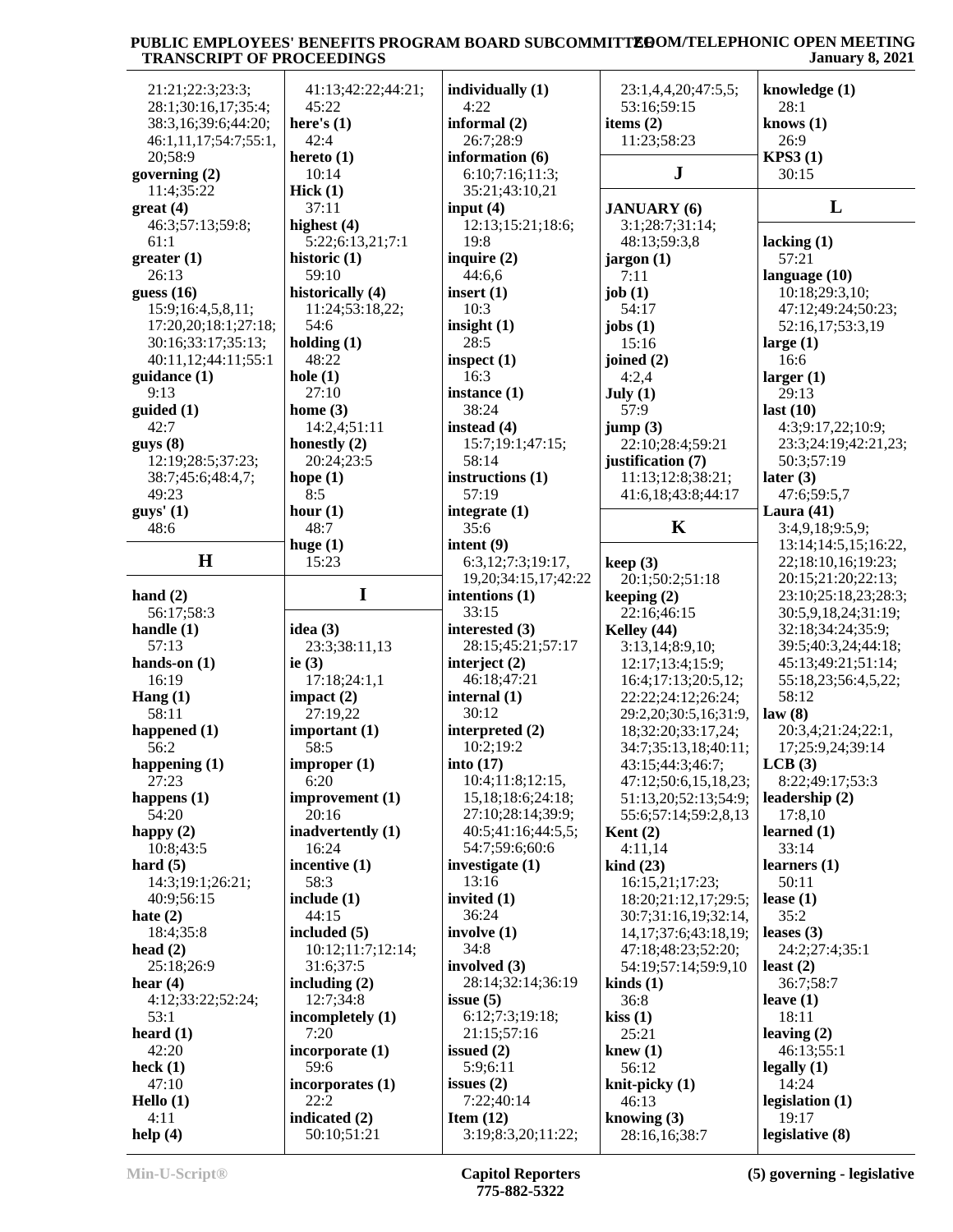| 4:18,21;5:20;                | 17;26:8;28:8;39:23;      | 11:21,21;53:14                           | 21;14:1,11;15:9,17;        | 30:8                      |
|------------------------------|--------------------------|------------------------------------------|----------------------------|---------------------------|
| 17:17;25:19;48:21,           | 48:18,20                 | materials $(1)$                          | 16:2,4,14,24;17:13;        | minimizes(1)              |
|                              |                          |                                          |                            |                           |
| 23;60:6                      | looked $(2)$             | 45:5                                     | 18:16,18;19:7,11,12;       | 52:21                     |
| less(2)                      | 30:5;55:19               | matter $(1)$                             | 20:5, 10, 12, 13, 17;      | ministerial (1)           |
| 25:5;27:17                   | looking $(5)$            | 57:15                                    | 22:3,11,15,19,21,22;       | 34:10                     |
| lesser $(1)$                 | 14:4;15:18;19:5;         | may(20)                                  | 23:12;24:12,23;25:8;       | minutes $(3)$             |
| 25:8                         | 45:6;59:11               | 4:10;14:6;18:16,                         | 26:3,10,18,20,24;          | 8:3,6;48:7                |
| letter $(2)$                 | looks $(1)$              | 23;19:2;21:4;25:13;                      | 28:22;29:2,12,17,20,       | misconstrued (2)          |
| 41:5;55:12                   | 10:16                    | 29:19:30:1:34:24,24:                     | 24;30:3,5,16;31:18,        | 18:5;27:8                 |
|                              |                          |                                          |                            |                           |
| level $(4)$                  | lost(1)                  | 38:15;39:3,16;40:2;                      | 21;33:9,17,24;34:7,        | miss(1)                   |
| 21:8;27:16;54:19;            | 50:19                    | 46:20;53:12,12;                          | 21;35:13,18;36:1;          | 48:13                     |
| 56:17                        | lot(15)                  | 56:24;58:19                              | 37:2,19;38:12;39:15,       | modifications (2)         |
| life $(1)$                   | 9:23;10:11,11;           | maybe $(32)$                             | 16,22;40:11,16;41:8;       | 11:17;52:8                |
| 33:14                        | 19:17;22:16;25:12;       | 10:6;13:12;16:3;                         | 42:9;43:6,15,23;44:3,      | modified(1)               |
| likely $(2)$                 | 32:9;35:5;36:16;         | 18:1;19:19;20:11;                        | 12, 20; 45: 7, 10; 46: 7,  | 6:18                      |
|                              |                          |                                          |                            |                           |
| 28:15:59:2                   | 40:6;47:11,19;51:9;      | 25:18;26:9,20,20,23;                     | 10, 15; 47: 12; 48: 9, 12, | $\text{modify}(4)$        |
| limited $(2)$                | 53:2;57:24               | 27:15,15,24;28:4,20,                     | 15;49:3,7,10;50:6,15,      | 41:4,9,14;42:5            |
| 11:18;52:9                   | $\text{lots}$ (1)        | 21;31:22;33:12;39:6,                     | 18,23;51:13,20;52:4,       | money $(4)$               |
| Lindley $(19)$               | 15:24                    | 10;40:19;42:14;43:6;                     | 13, 19; 54: 9; 55: 6, 21;  | 25:6;27:10;30:20,         |
| 3:15,16;15:17;               | loud $(1)$               | 44:12;45:7,11;47:22;                     | 56:4,14;57:14;59:8,        | 20                        |
| 16:2;19:7,11;22:11,          | 16:16                    | 48:24;50:8;54:16;                        | 13;61:4                    | month $(1)$               |
|                              |                          |                                          |                            | 31:11                     |
| 15, 19, 21; 30: 3; 36: 1;    | low(1)                   | 56:21                                    | members (27)               |                           |
| 38:12;39:15;45:10;           | 31:8                     | mean $(28)$                              | 4:22;5:18;8:5;9:1,         | monthly $(1)$             |
| 46:15;52:4;55:21;            | LUNZ(6)                  | 9:10;12:23;14:20;                        | 23;10:5,20,23;24:5,8,      | 48:22                     |
| 61:4                         | 3:8,8,11,13,15,17        | 15:20,23;16:12,19;                       | 20, 21; 25: 2; 28: 13, 20; | months $(1)$              |
| line $(16)$                  |                          | 17:13;18:12;20:5;                        | 33:2;34:9,14;36:24;        | 48:17                     |
| 4:8,10;8:24;9:11;            | M                        | 23:4;24:18;30:13;                        | 38:9;40:7,10;46:2,3;       | Mooneyhan (11)            |
| 19:6;20:19,19;21:1,          |                          | 32:3,19;33:9;35:1;                       | 50:2;55:15;60:11           | 20:3;21:11;46:18,         |
|                              |                          |                                          |                            |                           |
| 1;25:15,18;26:22;            | Madam(4)                 | 38:6;39:8;40:3;                          | memory $(1)$               | 20, 21; 47: 8; 57: 3, 12; |
| 56:1,7;58:2;60:18            | 7:24;46:18;59:17;        | 45:17;46:6;47:9;                         | 43:18                      | 58:13,15,22               |
| lines $(5)$                  | 60:23                    | 48:4,12;52:12;53:7;                      | met(1)                     | more $(18)$               |
| 10:12;47:11;50:24;           | maintaining $(1)$        | 58:16                                    | 35:10                      | 4:22;5:18;6:2;            |
| 56:5;60:19                   | 5:4                      | means $(2)$                              | methodology (1)            | 10:7;12:15;19:3,6,        |
| lining $(1)$                 | major $(2)$              | 53:6;56:21                               | 7:14                       | 20;21:15;30:2,11;         |
| 50:9                         | 5:15;11:23               | meant $(2)$                              | Michelle (27)              | 31:12;43:5,17,24;         |
|                              |                          | 12:22;53:17                              | 3:13;8:9;9:16,17;          | 47:1,2;48:6               |
| link(1)                      | majority $(1)$           |                                          |                            |                           |
| 4:1                          | 9:21                     | meaty $(1)$                              | 12:17;16:4;19:13,24;       | most(4)                   |
| links $(3)$                  | makes $(1)$              | 45:18                                    | 24:13;32:20;34:24;         | 11:8;25:21;32:22;         |
| 23:14,15,19                  | 13:23                    | Medicaid (1)                             | 35:5;37:8;42:20;           | 45:21                     |
| list $(2)$                   | making (4)               | 32:4                                     | 50:6,8;51:1,1,4,15,        | motion (5)                |
| 30:5;32:20                   | 17:10;46:14;49:11,       | meet $(2)$                               | 21;52:1,16,18;54:9;        | 8:8,9,17,18;21:1          |
| listen $(2)$                 | 14                       | 5:13:6:5                                 | 55:10;57:14                | mouth(1)                  |
|                              |                          |                                          |                            |                           |
| 3:23:5:11                    | manage (1)               | meeting $(60)$                           | Michelles (1)              | 15:7                      |
| listened (2)                 | 5:3                      | 3:6,22,23,24;4:5;                        | 51:2                       | move(9)                   |
| 9:22;38:9                    | management (13)          | 5:3,10;6:8,14,23;7:2;                    | Michelle's (2)             | 8:2;31:15;35:18;          |
| litigation $(1)$             | 4:19;11:14;24:3;         | 8:4;9:16,22;10:9;                        | 20:21;49:24                | 36:22;38:18;47:10,        |
| 54:16                        | 26:16;27:6;29:4,21,      | 20:2,4;22:7;23:1;                        | middle $(2)$               | 11, 14: 59: 15            |
|                              |                          |                                          |                            |                           |
|                              |                          |                                          |                            |                           |
| little $(9)$                 | 22;30:15;31:9;32:9;      | 37:24;38:19;39:20;                       | 54:21;55:4                 | moved $(1)$               |
| 10:14;16:22;19:3,            | 38:22;41:20              | 40:5,8,12,18,20,23;                      | might $(19)$               | 40:19                     |
| 20;35:6,14;46:22;            | manager $(1)$            | 42:1,3,4,8,8,16,19,21,                   | 15:3;19:4,15;              | moving $(1)$              |
| 47:19;56:15                  | 9:15                     | 24;43:8,9,11,11;44:4,                    | 20:13;24:11;25:12,         | 18:14                     |
| live $(1)$                   | mandates(1)              | 8,9,23;48:3,5,24;                        | 22;26:15;29:10,18;         | much(12)                  |
| 3:23                         | 4:21                     | 49:13,17,19;51:6;                        | 31:24;32:12;38:8;          | 4:22;8:11;19:2;           |
|                              | manual(5)                | 57:9;58:14,20;59:3,                      | 40:6,9;48:7;52:19;         | 26:16;28:14;29:13;        |
| living $(1)$                 |                          |                                          |                            |                           |
| 45:15                        | 7:11,16,17,19;22:2       | 9;60:1,3,4                               | 56:19;58:24                | 32:1;33:10;35:2;          |
| located $(1)$                | $\mathbf{many}(6)$       | meetings $(6)$                           | mind(4)                    | 39:9;47:8;50:11           |
| 4:1                          | 14:1;26:4;27:16,         | 9:12;28:2;44:21;                         | 26:5;29:9;35:6;            | multiple $(3)$            |
| long(1)                      | 17;30:4;48:19            | 48:23;49:14;56:2                         | 49:22                      | 27:6;51:4,8               |
| 20:4                         | March $(7)$              | meets $(1)$                              | mindful(2)                 | multitask $(1)$           |
| longer $(1)$                 | 48:13;49:13,19;          | 7:2                                      | 20:4;48:6                  | 51:3                      |
| 25:13                        | 57:17;58:4;59:11;        | <b>MEMBER (109)</b>                      | mine(1)                    | must(2)                   |
|                              |                          |                                          |                            |                           |
| look(9)<br>12:21;13:22;19:5, | 60:4<br>materially $(3)$ | 3:12,14,16;7:14;<br>8:9,13;12:17;13:4,5, | 36:12<br>minimis(1)        | 4:22;11:1<br>mute $(4)$   |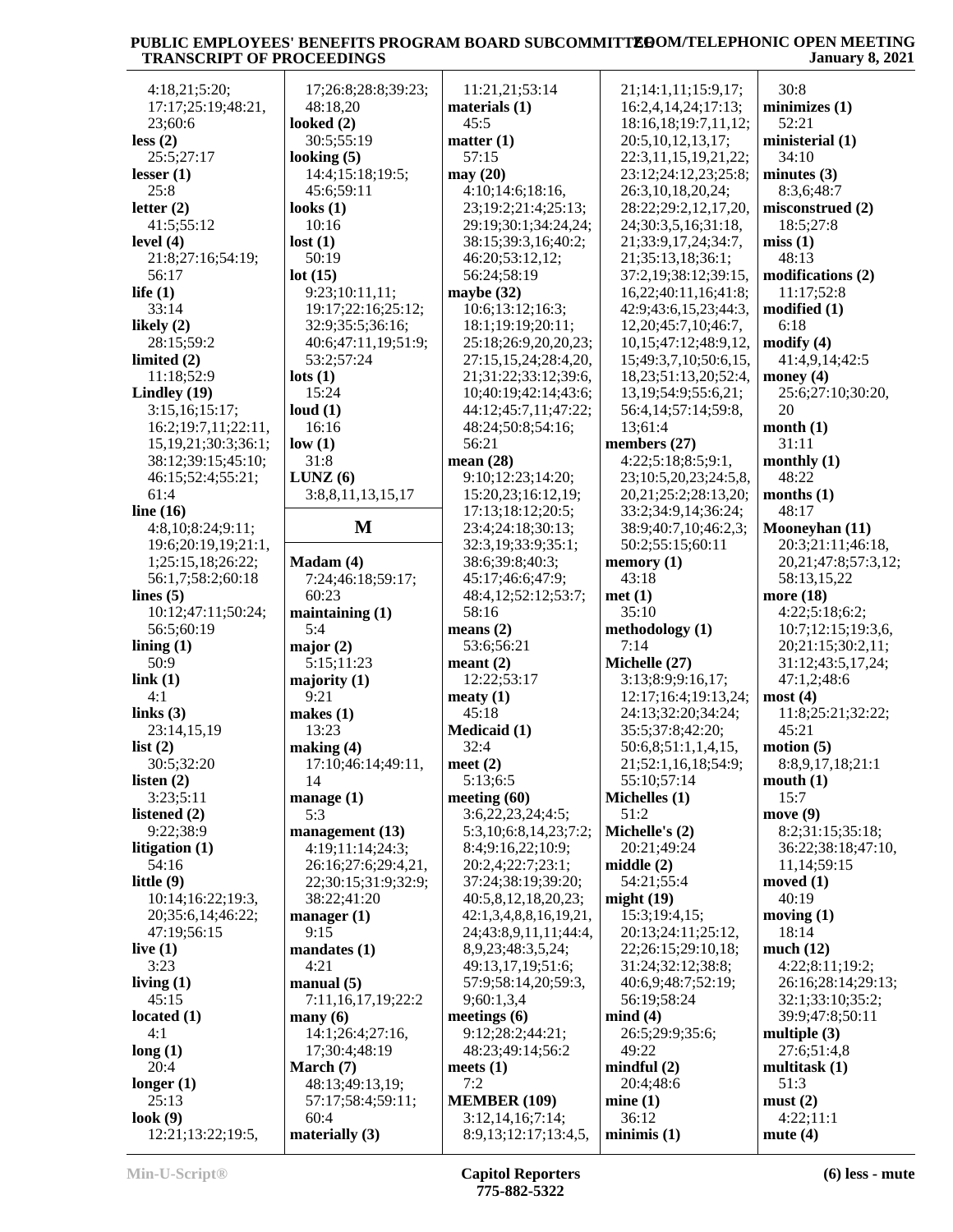| 33:23;44:19;52:18,           | 44:10                                        | 59:22                    | 3:20;7:5;8:23;           | PEB(1)                          |
|------------------------------|----------------------------------------------|--------------------------|--------------------------|---------------------------------|
| 18                           | note(2)                                      | ones $(3)$               | 17:15;25:12;26:17;       | 29:4                            |
| muted(1)                     | 13:19;14:16                                  | 24:15,15;27:19           | 32:22;33:4               | <b>PEBP</b> (38)                |
| 4:5                          | notes $(4)$                                  | on-line $(1)$            | overall (2)              | 3:7,20,23;5:2,18;               |
| myself(4)                    | 9:3;13:11;51:9,22                            | 27:12                    | 20:18;21:13              | 6:5,21,24;7:5,14;               |
| 9:2;14:16;32:4;              | note-taking $(1)$                            | only $(9)$               | oversee $(3)$            | 11:14;14:18;15:22;              |
| 55:18                        | 22:9                                         | 3:22;5:24;20:2;          | 5:3;11:17;52:7           | 26:16;27:6,7;29:4,10,           |
|                              | notice (4)                                   | 30:7;38:19;40:18;        | oversight (10)           | 21,24;30:10;31:22;              |
| $\mathbf N$                  | 6:2,12;7:3;34:17                             | 42:4;51:2;54:16          | 14:23;15:4,7,22;         | 32:21;33:7,11;34:9;             |
|                              | noticed $(1)$                                | $000 - (1)$              | 17:3,19;18:23;20:6,      | 35:17;36:15;38:22;              |
| NAC(1)                       | 58:20                                        | 3:2                      | 8;26:14                  | 41:19;43:2;44:16;               |
| 5:5                          | notices $(1)$                                | open $(23)$              | own(1)                   | 47:13,22,23;50:8;               |
|                              | 34:15                                        | 5:3,10,12,14;7:3;        | 27:7                     | 57:4;60:10                      |
| name $(6)$                   | <b>NRS</b> (25)                              |                          |                          | <b>PEBP's</b> $(5)$             |
| 4:4,6,9;9:17,17;             |                                              | 12:16;13:10;14:10;       | Oxford (2)               |                                 |
| 22:9                         | 5:2,5,22;6:1;7:2;                            | 20:2,4;23:1,4,6,20;      | 22:12,21                 | 4:18;5:13;8:21;                 |
| necessarily (4)              | 12:20;13:6,7,9,10;                           | 38:19;39:20;40:18,       | ${\bf P}$                | 20:7,8                          |
| 10:24;18:12;49:4;            | 18:19;19:5;20:20;                            | 22;42:4,8,19;43:8;       |                          | people(8)                       |
| 58:2                         | 25:9,11,14;32:23;                            | 44:23                    |                          | 18:8;19:17;22:4;                |
| necessary(4)                 | 33:4;39:3,14,21,23;                          | operational (1)          | packet(2)                | 27:9;39:1;45:17,23;             |
| 6:20;21:11;28:22;            | 41:24;43:14;44:7                             | 31:12                    | 40:5,8                   | 50:9                            |
| 49:2                         | number $(11)$                                | operations (1)           | page $(9)$               | people's $(2)$                  |
| need(19)                     | 4:3;7:10;21:23;                              | 32:2                     | 10:17;14:17;18:14,       | 14:12;38:10                     |
| 5:3;7:12;8:7;10:6;           | 23:14,20;38:18;42:4;                         | opinions (1)             | 14;21:23;22:24;          | per $(5)$                       |
| 21:8;32:1;35:11;             | 51:18,19;52:1;55:16                          | 14:12                    | 38:18;41:23;51:18        | 6:3,17;7:2;32:23;               |
| 38:1,2;39:6,23;              |                                              | opportunity (2)          | pages $(1)$              | 39:21                           |
| 41:11;42:13,15,17;           | $\mathbf 0$                                  | 7:21;10:23               | 40:8                     | percent(1)                      |
| 44:6,14;48:6;56:12           |                                              | opposed $(4)$            | paid(1)                  | 56:17                           |
| needed $(2)$                 | objectionable (1)                            | 23:4;26:7;29:5;          | 33:11                    | Perfect (1)                     |
| 13:8;42:12                   | 29:24                                        | 42:8                     | panic(1)                 | 52:2                            |
| needs(7)                     | obligate $(1)$                               | optional (1)             | 23:8                     | perhaps (4)                     |
| 6:2;10:6;32:16;              | 21:23                                        | 6:6                      | paper $(1)$              | 15:18;34:1;54:18;               |
| 38:10;43:4,13;53:19          | obtaining (1)                                | options (2)              | 36:12                    | 60:3                            |
| negotiate(1)                 | 45:24                                        | 6:17,19                  | part $(10)$              | period (1)                      |
| 7:6                          | obviously (2)                                | order(2)                 | 5:19;11:8,15;            | 5:8                             |
| negotiating $(1)$            | 37:4;58:16                                   | 3:6;12:10                | 12:18;16:6;17:9;         | person(2)                       |
| 34:18                        | occurred(1)                                  | ordered (3)              | 18:15;28:24;42:23;       | 16:19,21                        |
| negotiation $(2)$            | 56:23                                        | 17:17:27:4:50:10         | 59:3                     | personally (1)                  |
| 6:24;7:8                     | off(5)                                       | orientation (1)          | participant (1)          | 25:22                           |
|                              |                                              | 30:6                     | 33:8                     |                                 |
| negotiations (1)             | 9:14;18:15;26:9;                             |                          |                          | perturbed (1)                   |
| 5:24                         | 55:11;58:13                                  | original (3)             | participants (3)         | 40:4                            |
| <b>NEVADA (3)</b>            | offer $(1)$                                  | 11:20;53:9,13            | 5:16;27:19,23            | phone(1)                        |
| 3:1;4:15;6:3                 | 6:20                                         | others $(1)$             | participate (5)          | 4:3                             |
| new(9)                       | officer (18)                                 | 15:12                    | 10:20,23;24:5;           | phonetic (1)                    |
| 7:14,14;14:17;               | 7:15;8:23;10:19;                             | otherwise (2)            | 33:2;37:1                | 37:12                           |
| 32:3;38:19;39:22;            | 11:2;12:9;18:20;                             | 21:16;44:9               | participating (2)        | phrases (1)                     |
| 40:10;42:1;54:1              | 23:24;24:4;25:1;                             | ourselves (5)            | 9:15;28:19               | 41:5                            |
| next(8)                      | 27:3;33:1,19;34:4,11,                        | 15:23;17:8;38:14,        | participation (4)        | pigeonhole (1)                  |
| 18:14;22:23;24:3;            | 20;35:21;36:4;42:2                           | 14;39:8                  | 10:19;24:5;25:1;         | 38:14                           |
| 41:20;45:18;56:7;            | off-line $(1)$                               | out (24)                 | 33:1                     | pipe(1)                         |
| 60:1,2                       | 20:1                                         | 5:20;14:9;15:5,6,        | parties (2)              | 22:4                            |
| NIC(1)                       | once $(6)$                                   | 14;16:16;17:6;19:5;      | 11:20;53:9               | place $(1)$                     |
| 34:16                        | 16:10;18:5;34:17;                            | 23:6,15;31:7,9,22;       | party(1)                 | 29:8                            |
| nice(1)                      | 56:13:57:16:58:1                             | 32:20;37:17;39:18;       | 7:15                     | plain(1)                        |
| 45:18                        | one (37)                                     | 40:14;42:24;43:1;        | passed $(1)$             | 6:7                             |
| nobody(1)                    | 5:18,24;9:7;12:3;                            | 45:9;53:3;54:21;         | 54:17                    | plan (12)                       |
| 60:21                        | 13:8, 17, 19; 14: 13;                        | 55:4;57:15               | past (3)                 | 7:12,15,18;8:22;                |
| nodding(1)                   | 16:23;19:1,1,5;                              | outline (1)              | 9:12;25:19;53:24         | 9:11;16:7;48:18;                |
| 20:3                         | 21:15;22:6;23:16,17;                         | 6:1                      | path(1)                  | 49:3,8,16;56:1;59:2             |
| nonconfidential (10)         | 28:7;30:7,14;32:8;                           | outlined (1)             | 54:15                    | play(1)                         |
| 39:18,19,21,24;              | 33:13,14,20;41:4;                            | 7:9                      | pay $(2)$                | 30:2                            |
| 40:14;41:6;43:7,14;          |                                              | outside (2)              | 30:20;31:10              | please $(4)$                    |
|                              |                                              |                          |                          |                                 |
|                              | 44:4:47:11,11,16;                            |                          |                          |                                 |
| 44:15;45:2<br>nonsense $(1)$ | 48:20,24;51:3;54:12;<br>55:19;56:14;57:5,10; | 58:23;59:1<br>over $(8)$ | $\bf{pays}$ (1)<br>26:16 | 3:24;4:5,8;55:12<br>plugged (1) |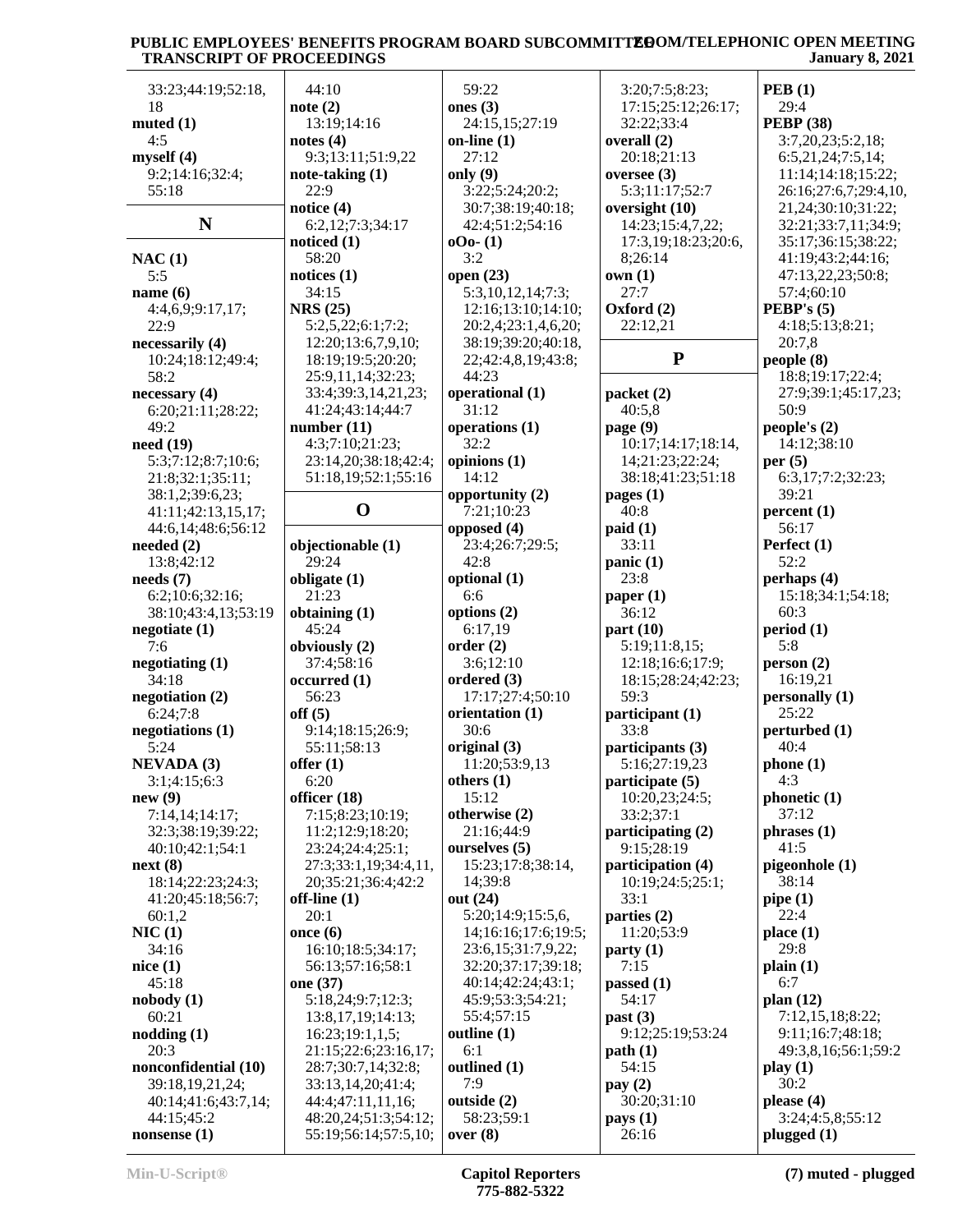| 9:23                  | 4;29:18;31:6;33:9;   | 60:17                | reach $(2)$              | regards $(1)$        |
|-----------------------|----------------------|----------------------|--------------------------|----------------------|
| point (9)             | 38:8;42:20           | Public $(15)$        | 21:12;31:9               | 45:3                 |
| 7:5;26:20;31:3;       | procedures (14)      | 3:4,19,22;4:2,16;    | read $(10)$              | regulation $(1)$     |
| 37:18;38:3;39:6;      | 8:21;9:1;10:12;      | 7:24;14:21;40:15;    | 4:3;27:2;35:5,8,11;      | 22:1                 |
| 40:10;55:3;59:4       | 22:1,18;36:18;45:15; | 42:11;43:5;44:9;     | 40:6,7,8;41:16;54:1      | regulations (1)      |
| pointed (1)           | 54:4;56:9,11;57:6;   | 59:16,18,22;60:21    | readdress $(2)$          | 22:18                |
| 32:20                 | 58:7;59:6;60:18      | pull (2)             | 33:13;44:14              | reissue $(3)$        |
| policies (13)         | proceed $(2)$        | 36:11,11             | readdressing (1)         | 6:18;41:10;42:5      |
| 4:20;7:12;8:21;       | 4:6,10               | pulled (1)           | 40:14                    | related $(4)$        |
| 9:1;10:12;37:22;      | process(17)          | 53:2                 | reading $(3)$            | 8:21;23:16;39:20;    |
| 45:15:56:9,11:57:6;   | 4:23;5:21;6:1;7:7;   | pulling $(1)$        | 6:7;18:19;57:23          | 58:22                |
| 58:6;59:6;60:18       | 9:13;10:18;11:18;    | 13:24                | $re$ -adjudicating $(1)$ | relation $(2)$       |
| policy (12)           | 23:23;28:14,23,23;   | purchasing (9)       | 51:23                    | 18:19,20             |
| 7:9,17,18;22:1,2,     | 36:7,23;37:1;43:22;  | 5:5;14:8;15:11,14;   | ready $(1)$              | relative $(1)$       |
| 18;23:18;29:3;33:7;   | 52:8;59:10           | 18:15;25:9,14;26:1;  | 55:17                    | 15:19                |
| 43:17,22;44:22        | processes(2)         | 32:23                | realize $(1)$            | remainder $(1)$      |
| policy's (1)          | 17:4,9               | purpose (7)          | 25:10                    | 7:6                  |
| 7:11                  | procured (4)         | 6:8;23:18;26:14;     | realized (1)             | remember $(6)$       |
| pop (1)               | 11:24;53:18,22;      | 40:11;42:9,10;43:15  | 38:2                     | 33:5;39:4;42:22;     |
| 23:15                 | 54:6                 | pursuant $(5)$       | really $(13)$            | 44:21;48:19;57:8     |
| portion $(3)$         | procurement (3)      | 13:17;34:15,16;      | 5:19;16:9;30:16;         | reminder $(3)$       |
| 10:17;11:23;12:5      | 10:18;23:23;34:8     | 39:13;41:24          | 32:1,4;36:11,14;37:6,    | 3:21;4:8,10          |
| position (1)          | procurements (1)     | put (17)             | 17,21;38:2;43:20;        | remove(1)            |
| 22:12                 | 5:7                  | 9:21;18:4,12;        | 52:5                     | 55:22                |
| possible $(5)$        | Program (8)          | 23:14;24:14;29:4,24; | reason $(1)$             | renumbering $(1)$    |
| 8:20;16:20;50:7;      | 3:5;14:9;15:1;       | 31:18;32:24;34:24;   | 32:10                    | 46:14                |
| 60:8,10               | 16:13,17;17:3;32:15, | 35:14;39:8,17,21;    | receive $(2)$            | report $(2)$         |
| possibly (1)          | 16                   | 41:12;42:20;44:12    | 6:8;12:7                 | 6:9;36:16            |
| 44:1                  | programs(1)          | putting $(2)$        | receiving $(1)$          | reproduce $(1)$      |
| potentially (1)       | 32:3                 | 38:7;44:22           | 5:13                     | 7:15                 |
| 27:9                  | progress (5)         |                      | recommendation (7)       | request $(2)$        |
| power $(1)$           | 49:6,9,11,14,16      | Q                    | 21:7,18;35:15;           | 5:9;34:13            |
| 34:12                 | prohibited (1)       |                      | 41:19;44:17;57:6;        | requesting $(1)$     |
| powers $(2)$          | 39:13                | quantity $(1)$       | 60:16                    | 45:3                 |
| 18:21,22              | properly $(1)$       | 11:23                | recommendations (6)      | required $(5)$       |
| practices (1)         | 6:16                 | queue $(1)$          | 11:14;21:13;38:22;       | 5:5,18;6:21;12:7;    |
| 4:19                  | properties $(1)$     | 59:22                | 53:4;57:5,11             | 30:19                |
| premiums (1)          | 35:2                 | quick $(3)$          | recommended (4)          | requires $(2)$       |
| 58:8                  | proponent $(2)$      | 36:11;45:2;48:16     | 11:13;38:21;41:7,        | 5:22;6:4             |
| preparation (1)       | 31:19;44:3           | quickly $(3)$        | 19                       | research $(1)$       |
| 41:10                 | proposal (2)         | 21:22;48:9,11        | reconvene (1)            | 46:22                |
| prepared (1)          | 4:23;5:9             | quite $(2)$          | 60:15                    | reserves $(1)$       |
| 9:6                   | proposals (8)        | 9:7;56:16            | record $(13)$            | 58:1                 |
| Present $(2)$         | 5:13,23;6:10;        | quorum $(1)$         | 3:8,19;4:6,9,16;         | resigning $(1)$      |
| 3:10,12               | 12:23;34:13;39:1;    | 3:17                 | 8:10;9:5;14:5;16:5;      | 17:2                 |
| presents (1)          | 41:24;42:7           | quotes $(2)$         | 18:12;22:9;23:10;        | responsibilities (1) |
| 57:4                  | propose $(1)$        | 28:11,12             | 47:1                     | 12:19                |
| president (1)         | 57:2                 |                      | recording $(1)$          | responsibility (6)   |
| 4:15                  | proposed $(2)$       | $\bf{R}$             | 22:9                     | 15:8;17:14,20,23;    |
| pres(1)               | 13:17;47:24          |                      | recruiting $(1)$         | 19:16;40:5           |
| 4:10                  | provide (4)          | raised $(1)$         | 40:9                     | responsible (14)     |
| pretty $(4)$          | 12:9;15:21;28:4;     | 55:4                 | red(11)                  | 14:18,20,24,24;      |
| 37:15:45:19:48:16;    | 36:4                 | rarely $(1)$         | 8:24;9:10;10:11;         | 15:11,14;16:11,12,   |
| 58:5                  | provided (13)        | 6:19                 | 47:11;50:9,24;56:1,5,    | 18;17:18;18:11,23;   |
| previous <sub>1</sub> | 11:3,5,15;12:14;     | rates $(4)$          | 7;60:18,19               | 20:6,8               |
| 56:2                  | 14:7;30:6;32:10,11;  | 7:16;57:18,23;59:4   | redacted $(1)$           | rest $(4)$           |
| primary $(2)$         | 35:22,24;41:18;      | rate-setting $(6)$   | 44:10                    | 15:24;16:9;44:13;    |
| 7:18;54:16            | 44:16;57:20          | 7:12,13;57:17;       | referring $(4)$          | 56:1                 |
| prior(3)              | provides (1)         | 58:4;59:10;60:19     | 9:12;12:20,24;27:7       | resulted $(1)$       |
| 10:13;36:20;38:4      | 42:2                 | rather $(3)$         | regarding $(1)$          | 5:2                  |
| probably $(13)$       | providing $(2)$      | 7:19;43:21;47:6      | 4:18                     | results $(2)$        |
| 13:9;17:2;22:8;       | 14:23;43:17          | ratify $(2)$         | regardless $(3)$         | 6:5;41:23            |
| 24:4;25:11,21;26:4,   | provisions (1)       | 37:5;45:4            | 27:19;31:1,16            | retains $(1)$        |
|                       |                      |                      |                          |                      |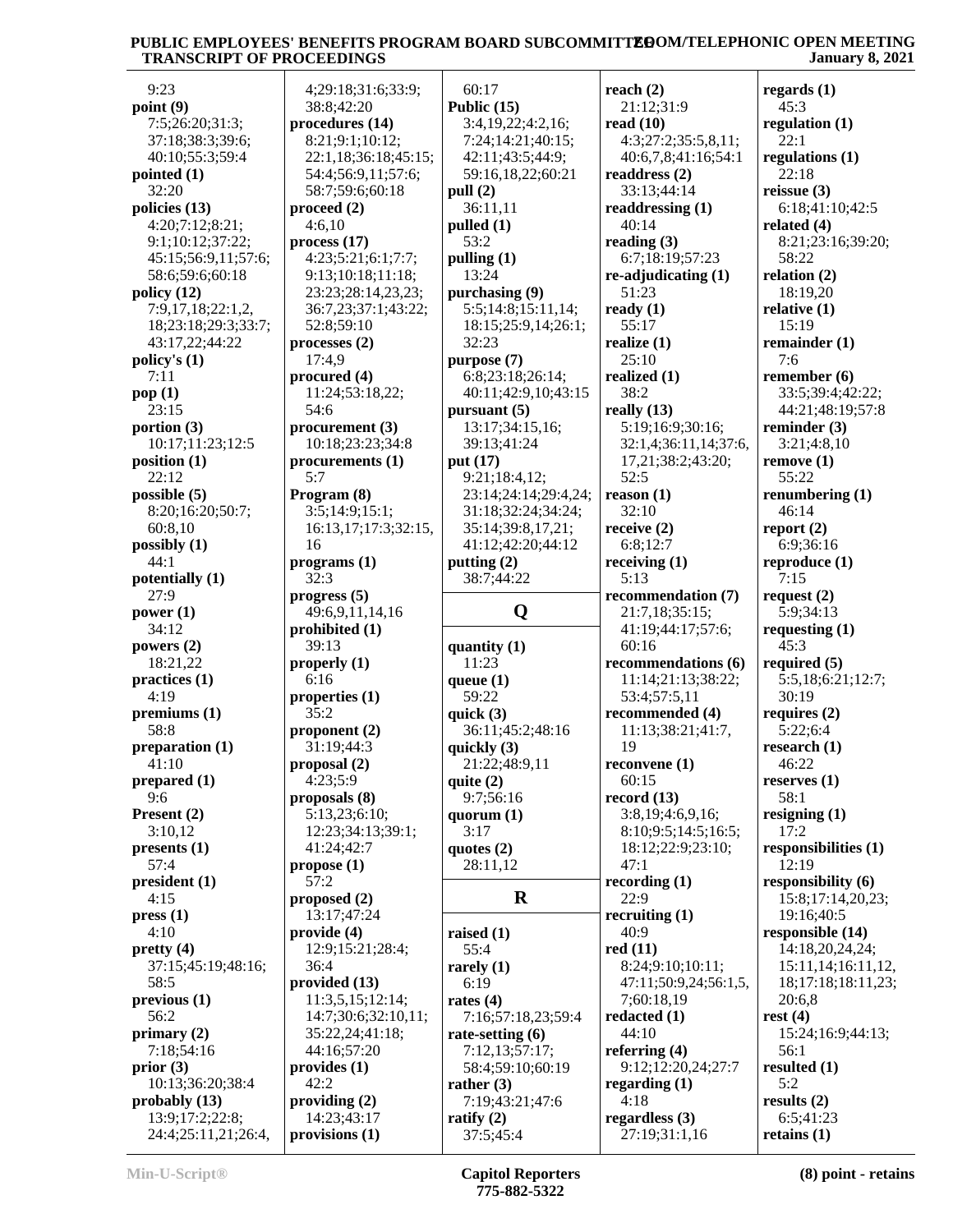| 34:12                      | running $(1)$         | sees $(1)$            | 23:19;36:7;49:15     | sort $(5)$            |
|----------------------------|-----------------------|-----------------------|----------------------|-----------------------|
| return $(1)$               | 15:1                  | 11:10                 | showing $(1)$        | 20:3;41:10;45:15;     |
| 21:22                      |                       | selected (1)          | 49:8                 | 46:5;53:10            |
| reverse $(2)$              | S                     | 7:1                   | side $(1)$           | sounds $(7)$          |
| 53:21;57:22                |                       | self-explanatory (2)  | 16:22                | 18:1;20:10;22:3;      |
| review $(22)$              | same $(7)$            | 36:9,10               | sign(1)              | 38:16;46:3,16;59:22   |
| 5:7,8,23;6:5;8:6;          | 14:4;23:13;25:11;     | Senate (1)            | 27:12                | sparked $(1)$         |
| 11:12;12:5;19:19;          | 48:3;51:23;53:10;     | 5:1                   | significance (1)     | 54:12                 |
| 23:1;36:5;38:20;           | 55:21                 | sense $(5)$           | 33:7                 | specific $(2)$        |
| 39:17,19;41:4,5,23;        | sat(1)                | 13:23;17:10;29:1;     | significant (3)      | 38:14;57:8            |
| 42:3;43:2,7;44:14;         | 9:21                  | 40:4;44:2             | 7:7;11:17;52:7       | specifically $(3)$    |
| 45:5,11                    | satisfaction (1)      | sentence $(6)$        | simple $(1)$         | 5:20;9:12;33:6        |
| reviewed (1)               | 32:8                  | 18:22;23:13,16;       | 34:23                | spell $(2)$           |
| 40:22                      | satisfy (2)           | 40:17,19;41:2         | simply $(2)$         | 4:5,9                 |
| reviewing $(5)$            | 4:21;20:7             | sentences $(1)$       | 4:20;6:22            | stab $(3)$            |
| 9:3;35:1,3;43:9,12         |                       | 19:3                  | single $(3)$         | 10:1,8;51:7           |
|                            | saying $(4)$          |                       |                      |                       |
| reword $(1)$               | 24:18;34:1;39:17;     | separate $(6)$        | 9:6;16:23;39:23      | staff $(22)$          |
| 39:6                       | 41:12                 | 11:24;53:19,22,23,    | $s$ it $(1)$         | 3:7,20;6:24;7:5;      |
| <b>RFP</b> (12)            | scary $(1)$           | 24;54:6               | 35:7                 | 10:2;12:14;15:22;     |
| 6:18,18;18:13;             | 19:21                 | serious $(1)$         | sitting $(1)$        | 21:3;28:17,17;29:7;   |
| 26:1;32:23;36:5,7,         | scenario $(2)$        | 4:18                  | 50:20                | 32:12;35:17;36:22;    |
| 23;42:3;54:11,17,21        | 48:21;49:1            | serve $(6)$           | situation (2)        | 43:3,16;45:20;47:13,  |
| RFP's(2)                   | school $(1)$          | 5:18;10:21;18:13;     | 18:7;39:9            | 22,23;50:24;60:10     |
| 4:23;23:2                  | 32:10                 | 24:6,21;33:3          | situations (1)       | stand $(1)$           |
| Rich (45)                  | scope $(19)$          | services $(15)$       | 31:4                 | 50:3                  |
| 8:24;9:5,5,14,20;          | 5:12;11:17,19;        | 5:12,15,16;6:21;      | six(3)               | standing $(5)$        |
| 13:1,19,24;15:6;           | 25:8;52:7,11,14;53:5, | 11:24;14:7,8;34:9,9;  | 41:16;46:14;48:17    | 23:1,4,4,20;60:21     |
| 16:22;19:10,11;21:4;       | 7,11,13,16,24;54:1,   | 37:10;53:18,22,23;    | slowly $(2)$         | star $(1)$            |
| 23:5;28:3,3;30:9,9,        | 10;55:2;58:19,23;     | 54:6,22               | 4:5,9                | 4:10                  |
| 24, 24; 31: 20; 36: 6, 10; | 59:1                  | serving $(1)$         | small $(2)$          | start $(4)$           |
| 37:13;38:23;39:5,5;        | scopes $(2)$          | 19:21                 | 32:22;48:22          | 9:14;41:4;51:21;      |
| 40:1,9;47:21;48:17;        | 5:8;34:13             | session $(6)$         | smaller $(1)$        | 52:20                 |
|                            |                       | 6:5;7:3;25:19;        | 42:18                | started $(1)$         |
| 49:6,8,11;51:1;            | scoring $(4)$         |                       |                      |                       |
| 52:16;53:1;56:3,8;         | 5:22;6:13,22;7:1      | 48:22;49:23;60:6      | sneak $(1)$          | 32:4                  |
| 57:2;58:22;59:12;          | screen $(6)$          | set $(6)$             | 48:23                | starting $(1)$        |
| 60:2,5,10                  | 14:4;35:17;50:8;      | 17:5:56:5,7:57:18,    | solicit (6)          | 38:3                  |
| right $(35)$               | 51:3,16;59:19         | 23;59:4               | 10:19;24:4;25:1;     | state $(18)$          |
| 9:5;12:12,23;13:1,         | screens $(3)$         | setting $(1)$         | 31:15;33:1;54:22     | 4:5,9,15;5:5;14:7;    |
| 24;14:3;17:21,22;          | 14:1;51:4,11          | 40:15                 | solicitation (12)    | 17:4,14,15;20:21;     |
| 22:10;24:11;27:19;         | scroll $(3)$          | seven $(2)$           | 10:20;12:7;24:6;     | 21:24;22:2,9,17;25:9, |
| 29:6;30:14,17,20;          | 10:16;52:1;55:17      | 51:19;60:9            | 28:9,22;30:11;31:16, | 14;26:22;36:16;46:1   |
| 31:23;32:21;40:13;         | scrolling $(1)$       | several $(1)$         | 16;33:2;36:20,22;    | statement $(1)$       |
| 43:16,21;44:9;45:8;        | 10:10                 | 30:12                 | 37:2                 | 41:10                 |
| 46:16;48:19;49:7;          | sec(2)                | shall $(32)$          | solicitations (3)    | status $(2)$          |
| 50:5,20;51:17,24;          | 35:12;46:19           | 10:19;11:2,5,12,      | 26:7,7;28:8          | 23:2;55:3             |
| 52:2,17;54:20;59:11;       | second $(5)$          | 16; 12: 5, 9; 14: 7;  | somebody $(3)$       | statute $(2)$         |
| 60:13,14                   | 8:12,13;56:5;         | 22:24;23:20;24:4,21;  | 23:11;55:4;56:18     | 6:4,7                 |
| role(6)                    | 57:10:58:11           | 33:1;35:21,24;38:20;  | somehow $(1)$        | statutes $(1)$        |
| 4:22;23:23;27:2;           | section $(14)$        | 39:17,19;40:2,4,6,18; | 15:4                 | 14:19                 |
| 33:18;34:3,3               | 11:11,16;13:3,6,      | 41:2,3,3,20,23;43:7;  | someone $(6)$        | stays $(1)$           |
| roll $(2)$                 | 16;14:6,17;22:24;     | 44:14;45:11;52:6,7    | 13:21;17:15;19:4;    | 56:7                  |
| 3:7,9                      | 23:13;47:16,16,16,    | share $(5)$           | 50:7;54:21,21        | step $(1)$            |
| rolling $(2)$              | 18;50:12              | 35:17;42:11;47:13;    | sometimes (1)        | 6:6                   |
| 50:2;51:18                 | sections $(1)$        | 51:15;59:19           | 38:5                 | steps $(6)$           |
| routine $(6)$              | 37:14                 | shared $(1)$          | somewhere (1)        | 28:17,24;36:18;       |
|                            |                       |                       |                      |                       |
| 27:1,3,14;33:19;           | seeing $(1)$          | 50:23                 | 40:20                | 37:4;43:20;49:11      |
| 34:2,4                     | 47:14                 | sharing $(2)$         | soon $(1)$           | still $(10)$          |
| rule $(1)$                 | seeking $(2)$         | 50:8;52:20            | 60:2                 | 18:18;22:8;26:6;      |
| 5:4                        | 11:4;35:23            | shortly $(1)$         | sooner $(2)$         | 28:15,23;30:2;31:13,  |
| run $(7)$                  | seem $(2)$            | 45:20                 | 47:6;60:5            | 14;38:1;44:19         |
| 17:2;19:22;20:20;          | 13:8;58:19            | shot $(1)$            | sorry $(6)$          | stop $(2)$            |
| 25:20;26:1;32:23;          | seems $(3)$           | 44:5                  | 9:8;13:13,15;14:5;   | 12:4,12               |
| 39:2                       | 21:1;23:13;51:22      | show $(3)$            | 29:9;33:24           | straight $(1)$        |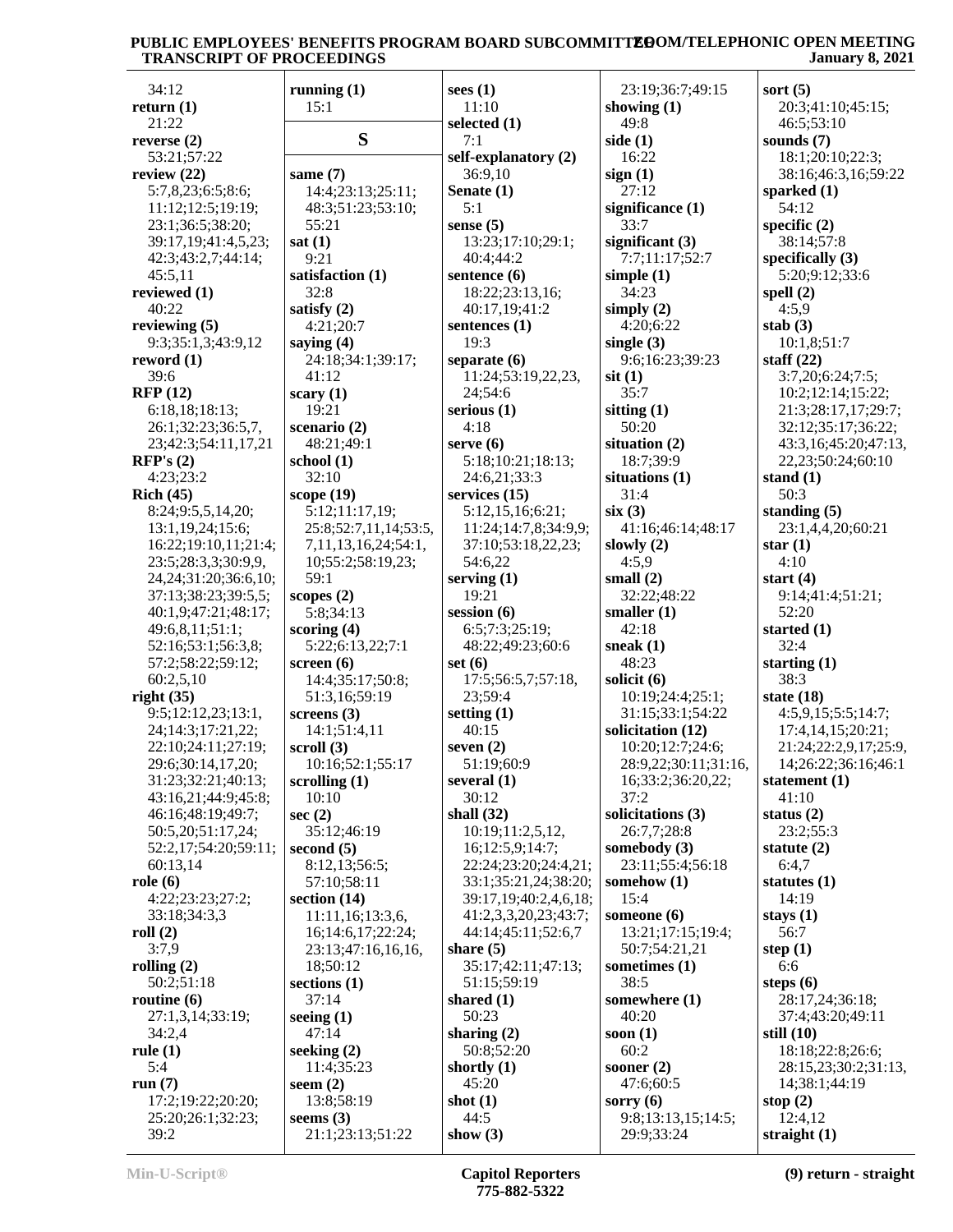## PUBLIC EMPLOYEES' BENEFITS PROGRAM BOARD SUBCOMMITT**E0**OM/TELEPHONIC OPEN MEETING  **TRANSCRIPT OF PROCEEDINGS January 8, 2021**

| 53:3                 | system $(5)$         | 36:23             | Two(9)               |                      |
|----------------------|----------------------|-------------------|----------------------|----------------------|
| streaming $(1)$      | 27:8,11,11,13;       | throw $(2)$       | 3:19;6:17;13:15;     | $\mathbf{V}$         |
| 3:22                 | 30:12                | 31:22;33:4        | 18:4;23:14,20;47:16; |                      |
| strengthen $(1)$     | systems $(1)$        | throwing $(3)$    | 51:11;57:5           | vague(1)             |
| 24:8                 | 29:6                 | 15:5;19:4;20:6    | type $(4)$           | 7:11                 |
| strict $(1)$         |                      | thrown $(1)$      | 11:22;31:12,22;      | validation (3)       |
| 5:4                  | T                    | 20:19             | 53:17                | 11:14;38:22;41:19    |
| strike $(2)$         |                      | THURSDAY (1)      |                      | value $(2)$          |
| 14:22;41:2           | talk (5)             | 3:1               | U                    | 45:24;51:13          |
| stuff $(6)$          | 20:2;21:2;34:2;      | Tim(12)           |                      | various $(1)$        |
| 28:2;29:6;40:6;      | 39:20;58:18          | 3:15;15:17;16:2;  | ultimately $(3)$     | 17:24                |
| 51:23;56:1;58:9      | talked $(1)$         | 19:7,13;22:11,14; | 16:12,17;21:5        | vendor $(10)$        |
| subcommittee (21)    | 23:3                 | 30:3;36:1;38:12;  | unaffordable (1)     | 5:22;6:13,20,22;     |
| 3:6,24;7:23;8:5;     | talking $(9)$        | 45:9,10           | 6:22                 | 7:1;30:20;53:23;     |
| 9:1;12:13;21:12;     | 12:21;17:22;18:1;    | times $(2)$       | unanimously $(2)$    | 54:17;55:3,9         |
| 24:8;37:16;46:24;    | 28:5;44:19;50:18;    | 19:17;30:13       | 8:16,18              | vendors (1)          |
| 47:2,12,24;49:17,17; | 54:13,18;58:16       | tiny(1)           | under $(13)$         | 5:10                 |
| 50:2;56:6,18;57:11;  | task(1)              | 52:1              | 11:24;14:21;22:24;   | verb $(1)$           |
| 58:16;60:3           | 4:17                 | today $(3)$       | 23:22;27:14;28:8;    | 41:5                 |
| subcommittee's (2)   | tasked $(1)$         | 4:20;17:22;58:17  | 30:13;36:3;53:18,22, | version $(2)$        |
| 4:17;8:4             | 16:8                 | together $(2)$    | 24;54:6;56:12        | 8:24;36:12           |
| submitted (2)        | team-building $(1)$  | 19:15;38:7        | underneath $(1)$     | versus $(2)$         |
| 8:22;49:16           | 32:11                | tomatoes $(2)$    | 23:14                | 43:4;59:10           |
| subsection $(3)$     | technical (2)        | 18:1,1            | understandable (1)   | vice $(1)$           |
| 6:4,17;7:2           | 17:11;33:21          | took(4)           | 56:21                | 4:15                 |
| subsidies (1)        | tedious(1)           | 15:6;28:17;37:7,7 | Understood (1)       | view $(1)$           |
| 58:9                 | 21:1                 | tool (1)          | 60:13                | 33:8                 |
| substantive (11)     | telling $(1)$        | 37:21             | unfortunately $(1)$  | visual $(1)$         |
| 24:9,10,14,15,22;    | 43:3                 | tools(1)          | 36:15                | 50:10                |
| 25:4,13,15;26:11,14; | temporary (1)        | 5:2               | unless $(4)$         | visually $(1)$       |
| 27:18                | 31:23                | top(1)            | 5:24;15:24;35:7;     | 47:14                |
| sufficient $(5)$     | ten(3)               | 26:9              | 48:4                 | volunteering (1)     |
| 45:11,12,16;46:6,9   | 10:17;22:24;60:9     | toughy $(1)$      | unmute $(1)$         | 19:9                 |
| suggest (3)          | tentatively (1)      | 47:18             | 4:10                 | vote $(10)$          |
| 15:3;48:3;55:19      | 47:20                | towards $(2)$     | unmuted $(1)$        | 8:16;20:19;21:12,    |
| suggested $(2)$      | termed $(1)$         | 49:11,16          | 4:8                  | 14;38:4;46:22;47:3;  |
| 22:6;49:24           | 29:14                | track $(1)$       | UNR(1)               | 56:16,19,23          |
| suggesting $(1)$     | terms <sub>(1)</sub> | 18:7              | 32:10                | voted $(1)$          |
| 48:8                 | 7:7                  | training $(4)$    | up(29)               | 21:8                 |
| suggestion $(5)$     | thanking $(1)$       | 32:6,6,7,11       | 6:10;12:3,16;        | votes $(1)$          |
| 20:21;21:22;38:8;    | 9:15                 | transparent (1)   | 13:10,24;17:2,5;     | 47:3                 |
| 47:22;57:3           | thinking $(3)$       | 7:13              | 18:6;19:15,18,20;    | voting $(1)$         |
| suggestions $(2)$    | 16:16;24:18,19       | tried $(2)$       | 26:4,9;27:12;30:14;  | 46:24                |
| 21:3;43:5            | third $(1)$          | 38:1,5            | 33:15,20;34:5,23;    |                      |
| suggestive (1)       | 7:15                 | triggered $(1)$   | 36:11,12;37:17,18;   | W                    |
| 15:14                | though $(6)$         | 41:1              | 42:14;43:9;48:18;    |                      |
| suitable $(1)$       | 14:10;24:4;26:6;     | tripped $(1)$     | 50:12;52:1;60:11     | wait $(1)$           |
| 36:2                 | 40:17;53:10,20       | 40:17             | updates $(1)$        | 49:19                |
| super $(2)$          | thought $(5)$        | tripping $(1)$    | 48:23                | waiting $(1)$        |
| 32:13;46:23          | 10:2;20:24;25:5;     | 40:21             | upon $(3)$           | 59:21                |
| supporting $(2)$     | 29:18;55:19          | trust $(3)$       | 7:8;47:19;51:10      | waivers $(1)$        |
| 11:5;35:23           | thoughtfully $(1)$   | 17:4,9;32:15      | use $(7)$            | 12:8                 |
| supportive $(1)$     | 48:16                | try(3)            | 14:6,7;27:9,11;      | walk $(2)$           |
| 37:9                 | Thoughts (2)         | 51:10,12;60:14    | 38:1;40:1;45:15      | 8:24;9:6             |
| sure $(6)$           | 35:24;55:16          | trying $(10)$     | used $(4)$           | wants $(2)$          |
| 20:4;24:17;27:16;    | three $(7)$          | 15:3,9,10;31:3;   | 6:19;37:23;38:5;     | 13:21;31:9           |
| 29:13;45:6;50:22     | 4:3;8:3;13:7,22;     | 45:22;48:5;53:20; | 57:16                | watching $(1)$       |
| surveil $(1)$        | 14:6;47:17,18        | 54:22;55:6;57:18  | uses $(3)$           | 51:5                 |
| 16:3                 | threshold (8)        | turn $(4)$        | 7:11;27:6;29:21      | way (13)             |
| survey $(1)$         | 5:17;26:1,8;27:15;   | 3:20;8:23;34:2;   | using $(9)$          | 7:18;10:22;12:2,     |
| 32:8                 | 28:21,21;32:23;      | 41:16             | 6:15;7:19;23:24;     | 18;21:9;33:15;39:17; |
| synonym $(1)$        | 33:20                | tweaks $(1)$      | 24:10;27:2;33:19;    | 45:8;46:4;47:17;     |
| 15:18                | throughout $(1)$     | 37:15             | 34:3,11,12           | 52:3;57:13;59:24     |